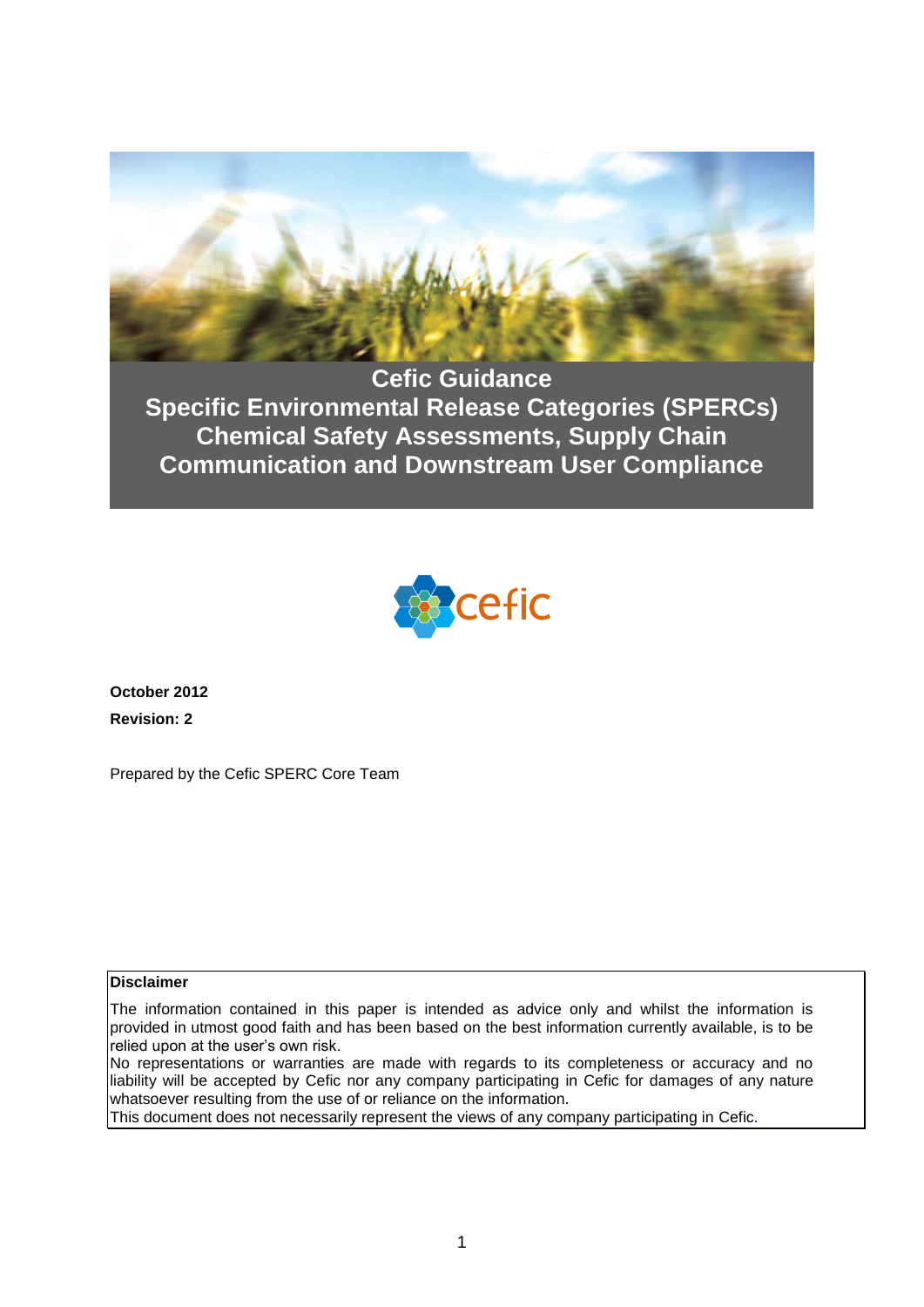# **Table of Contents**

| 1.  |                                                                                   |  |
|-----|-----------------------------------------------------------------------------------|--|
| 1.1 |                                                                                   |  |
| 1.2 |                                                                                   |  |
| 1.3 |                                                                                   |  |
| 1.4 |                                                                                   |  |
|     |                                                                                   |  |
| 2.1 |                                                                                   |  |
| 2.2 |                                                                                   |  |
| 2.3 |                                                                                   |  |
| 2.4 |                                                                                   |  |
| 2.5 |                                                                                   |  |
| 2.6 |                                                                                   |  |
|     |                                                                                   |  |
| 3.1 |                                                                                   |  |
| 3.2 |                                                                                   |  |
| 3.3 |                                                                                   |  |
| 3.4 |                                                                                   |  |
| 3.5 |                                                                                   |  |
| 3.6 |                                                                                   |  |
|     |                                                                                   |  |
| 4.1 |                                                                                   |  |
| 4.2 | SPERCs and assessment tools: EUSES, TRA, CHESAR 13                                |  |
| 4.3 |                                                                                   |  |
| 4.4 | SPERC-based environmental assessments in the safety data sheet 14                 |  |
| 4.5 |                                                                                   |  |
| 4.6 |                                                                                   |  |
| 5   |                                                                                   |  |
| 5.1 |                                                                                   |  |
| 5.2 |                                                                                   |  |
| 5.3 |                                                                                   |  |
| 5.4 |                                                                                   |  |
|     |                                                                                   |  |
| 6.1 | Quality criteria for SPERC derivation and documentation17                         |  |
| 6.2 |                                                                                   |  |
| 6.3 |                                                                                   |  |
| 6.4 | Guidance on documenting SPERCs in SPERC factsheets18                              |  |
| 6.5 |                                                                                   |  |
|     |                                                                                   |  |
|     |                                                                                   |  |
|     | Appendix 1b - Formulation & (re)packing of substances and mixtures - Industrial   |  |
|     |                                                                                   |  |
|     |                                                                                   |  |
|     |                                                                                   |  |
|     |                                                                                   |  |
|     |                                                                                   |  |
|     | Appendix 3 - Extracts of Chesar- generated and SPERC-based CSRs45                 |  |
|     | Appendix 3a --Industrial Use of Metal Salts in Conversion Coating - 45            |  |
|     | Appendix 3b - Formulation & (re)packing of substances and mixtures - Industrial   |  |
|     |                                                                                   |  |
|     |                                                                                   |  |
|     | Appendix 5 - Experiences and Examples from the SPERC Development until mid 201152 |  |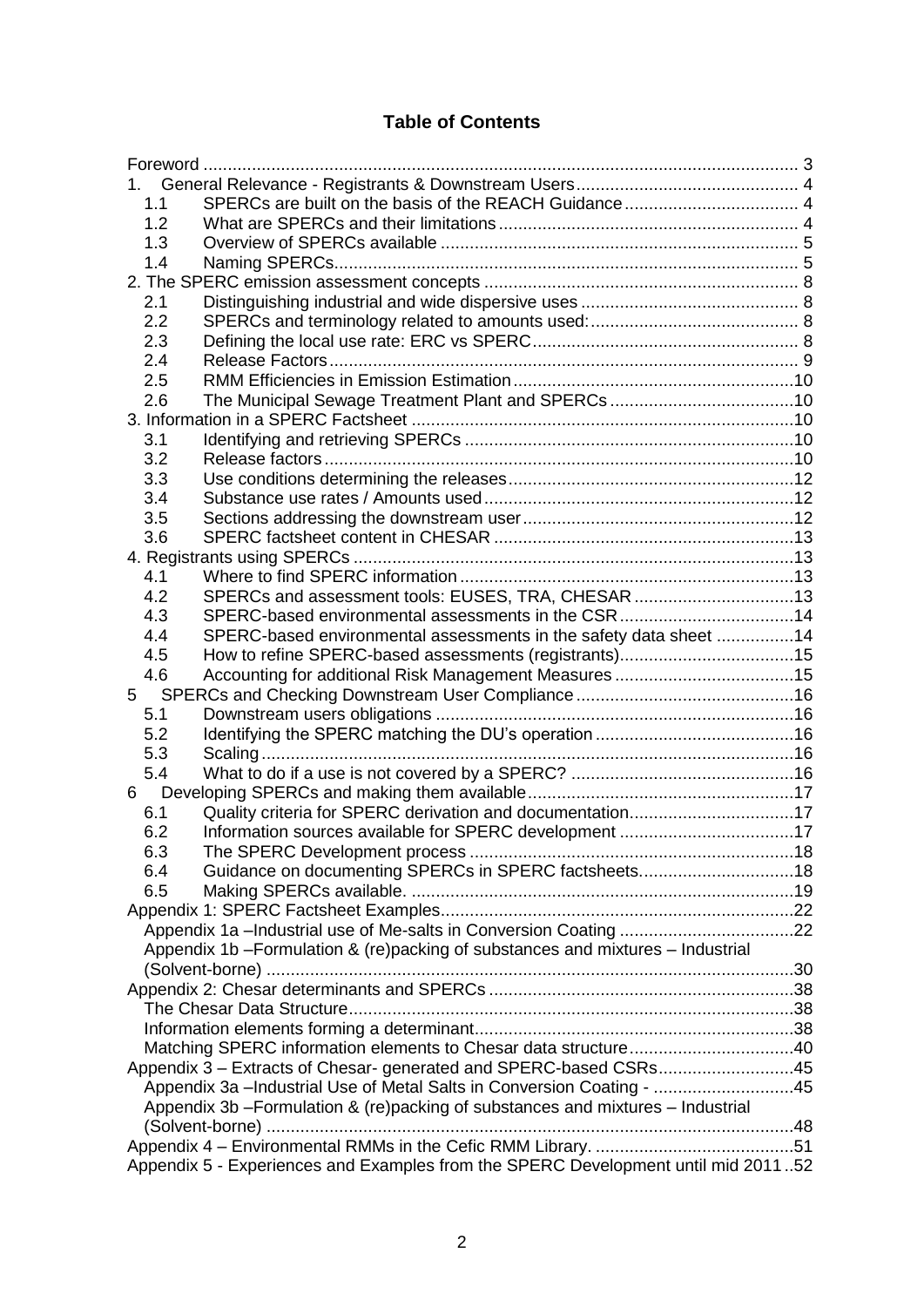# <span id="page-2-0"></span>*Foreword*

This guidance is issued by the Cefic Exposure Scenario Task Force, which provided the project lead for the SPERC-project. The participating sector organizations retain the responsibility for the content of the SPERCs.

This is the second edition of the SPERC guidance document, developed using the version dating from July 2009 as a starting point. The feedback on SPERCs was taken into account, particularly that received through the UBA-study and via the discussion at the Cefic workshop on SPERCs, which was held in April, 2011.It also addresses the relationship between SPERCs and CHESAR, the chemical safety assessment and reporting tool developed by ECHA. All SPERCs which have been made available through the Cefic SPERC project will be made available to CHESAR users as so-called CHESAR SPERC files.

This document serves several purposes. It outlines the concepts behind the SPERCs and presents the terminology used in conjunction with the SPERCs (Section 1). In Section 2 the concept of emission assessment under REACH is addressed in order to provide the necessary background information. Section 3 explains the SPERC factsheet, in which the full set of SPERC information is documented. It also outlines the relation of SPERCs with CHESAR.

Section 4 outlines how registrants (and the consultants working for them) can find and make use of SPERC information. The downstream user perspective is addressed in section 5 with emphasis on how downstream users check whether they are covered by a SPERC. Section 6 addresses sector groups and trade associations and provides information on how to develop SPERCs. The appendices contain detailed information and examples.

SPERCs have been developed in response to novel challenges arising from REACH chemical safety assessments. These require that exposure scenarios be developed for the uses of dangerous substances which are produced in excess of 10 tons per year. REACH exposure scenarios are a new concept for establishing and communicating conditions of safe use of substances in the supply chain. This is a particular challenge for the environmental aspects. Here, the conditions of safe use encompass amounts handled in an operation, fractions of substance amounts lost from the process to air, water and soil and the efficiency of risk management measures. In the past, such information was not subject to routine risk assessments. However, REACH requires considering these factors in the Chemical Safety Assessment, and the development of REACH exposure scenarios which define conditions under which control of risks is warranted.

SPERCs address the above challenges, originating from the need to have standardized emission estimates, and were developed with the following in mind:

1) The quantitative nature of standardized environmental assessments needs to be carried through the supply chain. This facilitates adapting conditions of use, which are defined at a generic level, to the conditions prevailing at specific sites.

2) The conditions of use are developed with the actual use conditions in mind. To that end, this document provides guidance on how to describe these conditions in terms which feed into risk assessments.

3) Redundant communication in the supply chain is to be avoided. To that end, this document attempts to foster standardization of assessments and their communication.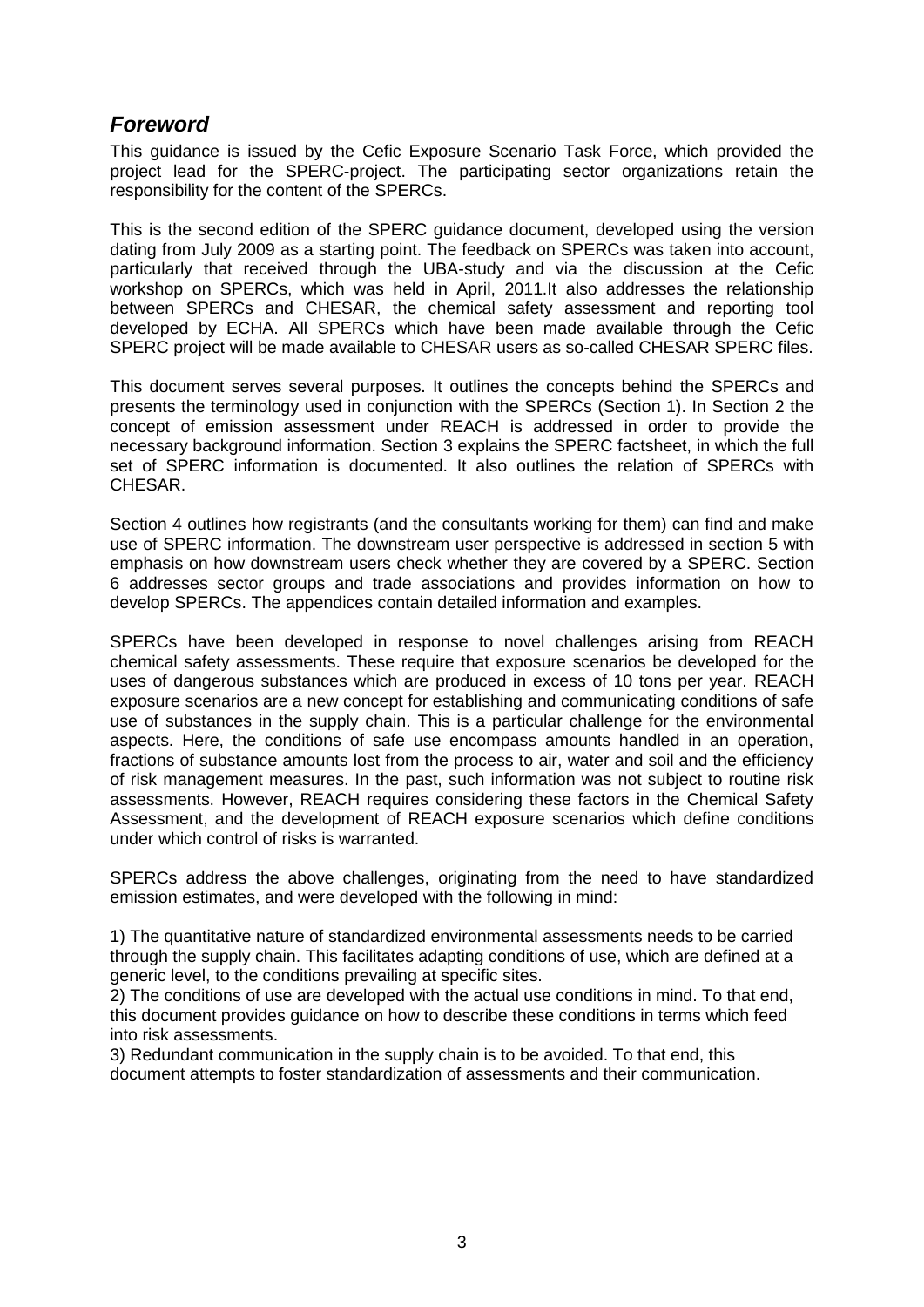# <span id="page-3-0"></span>*1. General Relevance - Registrants & Downstream Users*

# <span id="page-3-1"></span>**1.1 SPERCs are built on the basis of the REACH Guidance**

Chapter R16 of the REACH Guidance on Information Requirements & Chemical Safety Assessment (IR&CSA guidance) introduces Environmental Release Categories as generic, broadly applicable emission scenarios. They define the fractions of a substance emitted during a process/application, and provide default assumptions for the local environmental properties. An industry evaluation concluded that ERCs provide for standardization while leading to unrealistically conservative emission estimates.

The IR&CSA guidance acknowledges that an "ERC should be used as a starting point for emission estimation" and explicitly encourages the use of more refined or specific information for emissions. This document provides guidance on the development, and use of specific ERCs (SPERCs). It defines SPERCs, and describes how they are developed and how they can be accessed by registrants and downstream users. It provides guidance for registrants to use SPERCs in performing environmental safety assessments, and to communicate the results to the downstream users. In addition it addresses how downstream users check whether their own uses are covered by a SPERC-based Exposure Scenario.

# <span id="page-3-2"></span>**1.2 What are SPERCs and their limitations**

These are the key aspects regarding SPERCs:

- SPERCs are an element of standardized supply chain communication of environmental assessments, e.g. in GES
- SPERCs are developed by industry sector groups, and trade associations
- SPERCs usually refine the ERC-based emission estimation
- SPERCs describe typical operational conditions that are relevant with regard to the emissions of substances to the environment
- SPERCs define realistic default values of the fractions which are released to water, air, soil and, where appropriate, waste
- SPERCs define risk management measures that are typically employed to reduce emissions
- SPERCs are documented in SPERC factsheets, deposited in ES library
- SPERCs are / will be available in exposure assessment tools such as in CHESAR (ECHA's Chemical Safety Assessment tool), ECETOC TRA, Petrorisk, and EasyTRA

Table 1.1: Comparison of SPERCs and ERC.<br>ERC **ERC Specific ERC (SPERC)** Emission estimate Standardized<br>
Defaults Worst case Good practice Defaults Worst case Good practice RMMs Not included Considered Responsible **ECHA** Trade associations, sector groups of registrants, end users, or formulators

The comparison of SPERCs with ERCs is shown in Table 1.1.

|  |  | _ _ |  |  |  |  |  |  |  |
|--|--|-----|--|--|--|--|--|--|--|
|  |  |     |  |  |  |  |  |  |  |
|  |  |     |  |  |  |  |  |  |  |
|  |  |     |  |  |  |  |  |  |  |
|  |  |     |  |  |  |  |  |  |  |

While SPERCs provide refined emission estimates in comparison with ERCs, the SPERCs employ conservative values of release factors: In cases where the use of SPERCs does not yield successful exposure estimates, the emission assessment may need to be refined (see section 4.5).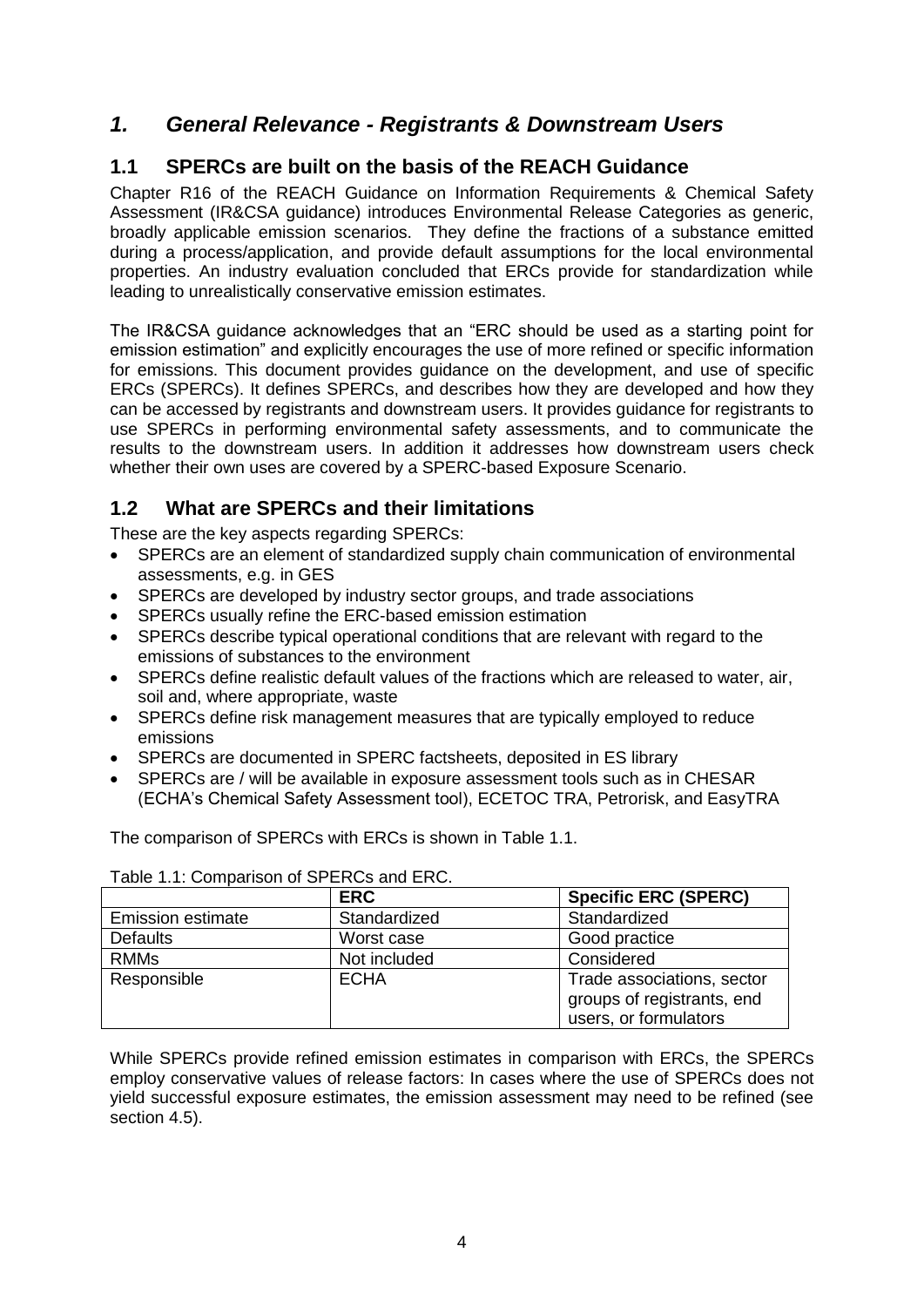# <span id="page-4-0"></span>**1.3 Overview of SPERCs available**

SPERC factsheets have so far been developed by a variety of trade groups and sector organizations. These organizations are the owners of the SPERCs and retain the responsibility for SPERC content. Table 1.2 provides an overview of the trade groups that have made SPERCs available and the uses addressed by their respective SPERCs, and the web-addresses at which the SPERC factsheet can be accessed. As of fall 2012, so-called CHESAR SPERC files will also be available at these web-sites. Such files can be uploaded into CHESAR by anyone who wants to perform environmental exposure assessments with CHESAR, the chemical safety assessment and reporting tool developed by ECHA. CHESAR SPERC files facilitate the assessment and reporting of the assessment outcome in CHESAR.

### <span id="page-4-1"></span>**1.4 Naming SPERCs**

SPERCs will be identified with an unequivocal and systematic name in order to facilitate searching. For instance the SPERC for formulation of detergents and maintenance products is abbreviated as A.I.S.E. 2.1.v1. In this code, the first part (A.I.S.E.) specifies the entity (i.e. A.I.S.E., the European Association for cleaning and maintenance products), which is responsible for the contents of the SPERC. The first number (i.e. 2) specifies the ERC, which is refined by the SPERC. The third part ('1') is an index number given by the entity, which is responsible for the contents of the SPERC. One SPERC may contain several sets of default values. These will be indicated by lower case letters, as can be seen in the example SPERC for formulation of detergents and maintenance products. Part four ('v1') is the version number.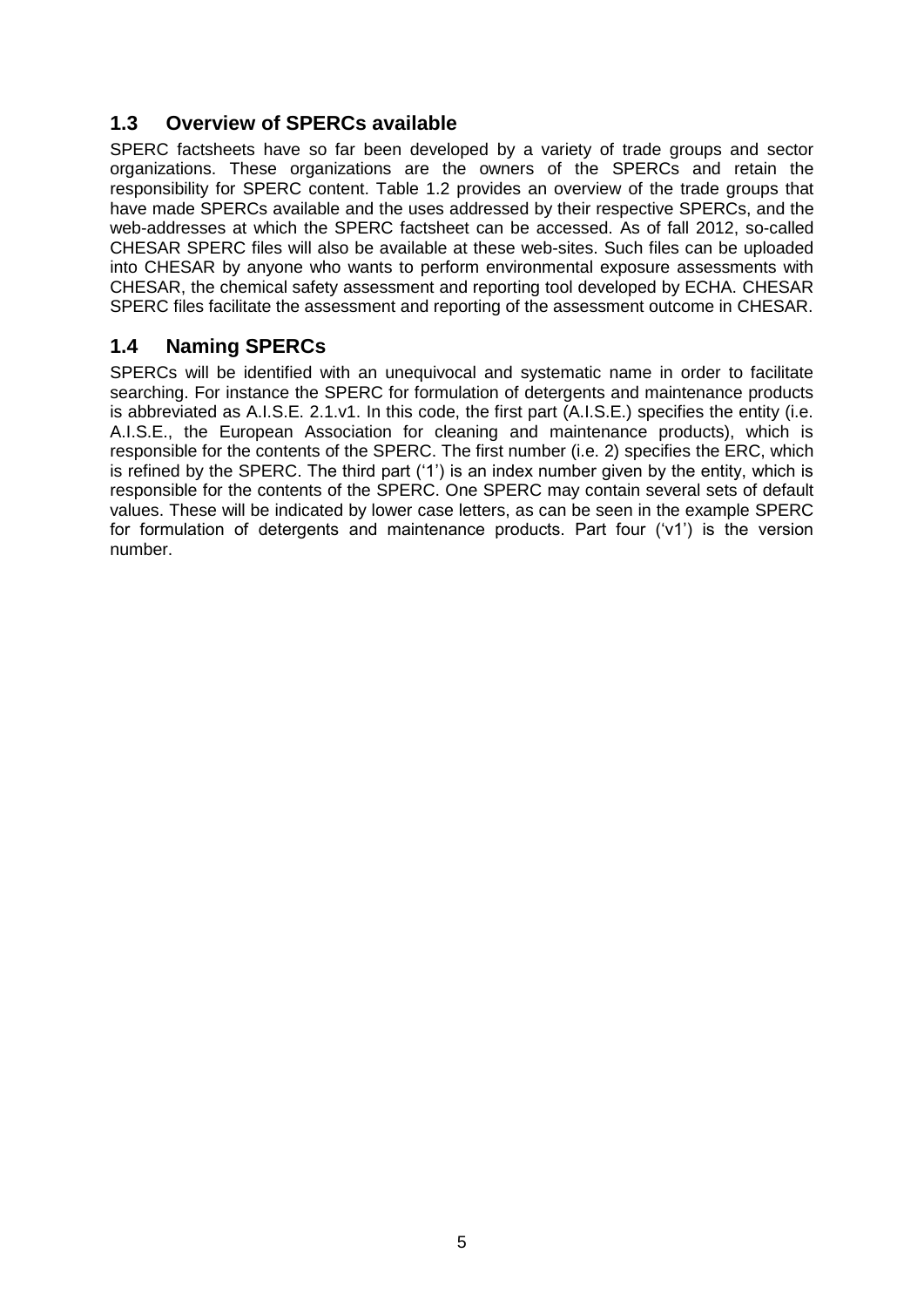| <b>Developer</b>                                                                                                            | Acronym <sup>1</sup>         | <b>Uses addressed</b>                                                                                                        | <b>Factsheet available at</b>                                                                                                       |
|-----------------------------------------------------------------------------------------------------------------------------|------------------------------|------------------------------------------------------------------------------------------------------------------------------|-------------------------------------------------------------------------------------------------------------------------------------|
| Automobile<br>European<br>Manufacturers' Association                                                                        | <b>ACEA</b>                  | Industrial use of coatings in the automotive<br>industry                                                                     | http://www.cepe.org/EPUB/easnet.dll/Exec<br>Req/Page?eas:template_im=100087&eas:d<br>at_im=101AED#SPERCs                            |
| Global federation of national<br>trade organisations in the area<br>of vehicle repairs.                                     | <b>AIRC</b>                  | Small scale industrial use of coatings in car<br>repair body shops                                                           | http://www.cepe.org/EPUB/easnet.dll/Exec<br>Req/Page?eas:template_im=100087&eas:d<br>at im=101AED#SPERCs                            |
| International Association<br>for<br>Detergents<br>and<br>Soaps,<br><b>Maintenance Products</b>                              | <b>AISE</b>                  | wide<br>Formulation of<br>industrial<br>and<br>and<br>dispersive use of laundry,<br>cleaning,<br>and<br>maintenance products | http://www.aise.eu/reach/?page=exposurea<br>ss_sub4                                                                                 |
| European Sector Group of the<br>producers and users of paints,<br>printing inks, industrial coatings<br>and artists' colors | <b>CEPE</b>                  | Formulation of coatings and inks, industrial<br>applications                                                                 | http://www.cepe.org/EPUB/easnet.dll/Exec<br>Req/Page?eas:template_im=100087&eas:d<br>at_im=101AED#SPERCs                            |
| European trade association of<br>the cosmetics industry                                                                     | Cosmetics<br>Europe          | Formulation of and wide dispersive use of<br>personal care products.                                                         | http://www.cosmeticseurope.eu/safety-and-<br>science-cosmetics-europe/reach-and-<br>chemicals/use-and-exposure-<br>information.html |
| Europeam trade organization of<br>producers of pre-coated metal.                                                            | <b>ECCA</b>                  | Industrial use of coatings in strip coating of<br>metals (coil coating)                                                      | http://www.cepe.org/EPUB/easnet.dll/Exec<br>Reg/Page?eas:template im=100087&eas:d<br>at im=101AED#SPERCs                            |
| <b>European Crop Protection</b><br>Association                                                                              | <b>ECPA</b>                  | Wide dispersive use of non-active ingredients<br>of plant protection products                                                | http://www.ecpa.eu/information-<br>page/regulatory-affairs/reach                                                                    |
| European Federation for<br><b>Construction Chemicals</b>                                                                    | <b>EFCC</b>                  | Formulation of and industrial and wide<br>dispersive uses of construction chemical<br>products                               | http://info.vci.de/user_cc/SPERCs/Forms/Al<br>Iltems.aspx                                                                           |
| European Metal Packaging<br>(EMPAC)                                                                                         | <b>EMPAC</b>                 | Industrial uses of paints and coatings in metal<br>packaging                                                                 | http://www.cepe.org/EPUB/easnet.dll/Exec<br>Req/Page?eas:template_im=100087&eas:d<br>at im=101AED#SPERCs                            |
| <b>European Solvents Industry</b><br>Group / Downstream users of<br>solvents                                                | <b>ESIG/ESV</b><br><b>OC</b> | All uses of solvents.                                                                                                        | http://www.esig.org/en/regulatory-<br>information/reach/ges-library/ges-SPERCs-<br>2/                                               |

Table 1.2: Overview of SPERC development activities.

 1 For explanation of abbreviations, please see the following sections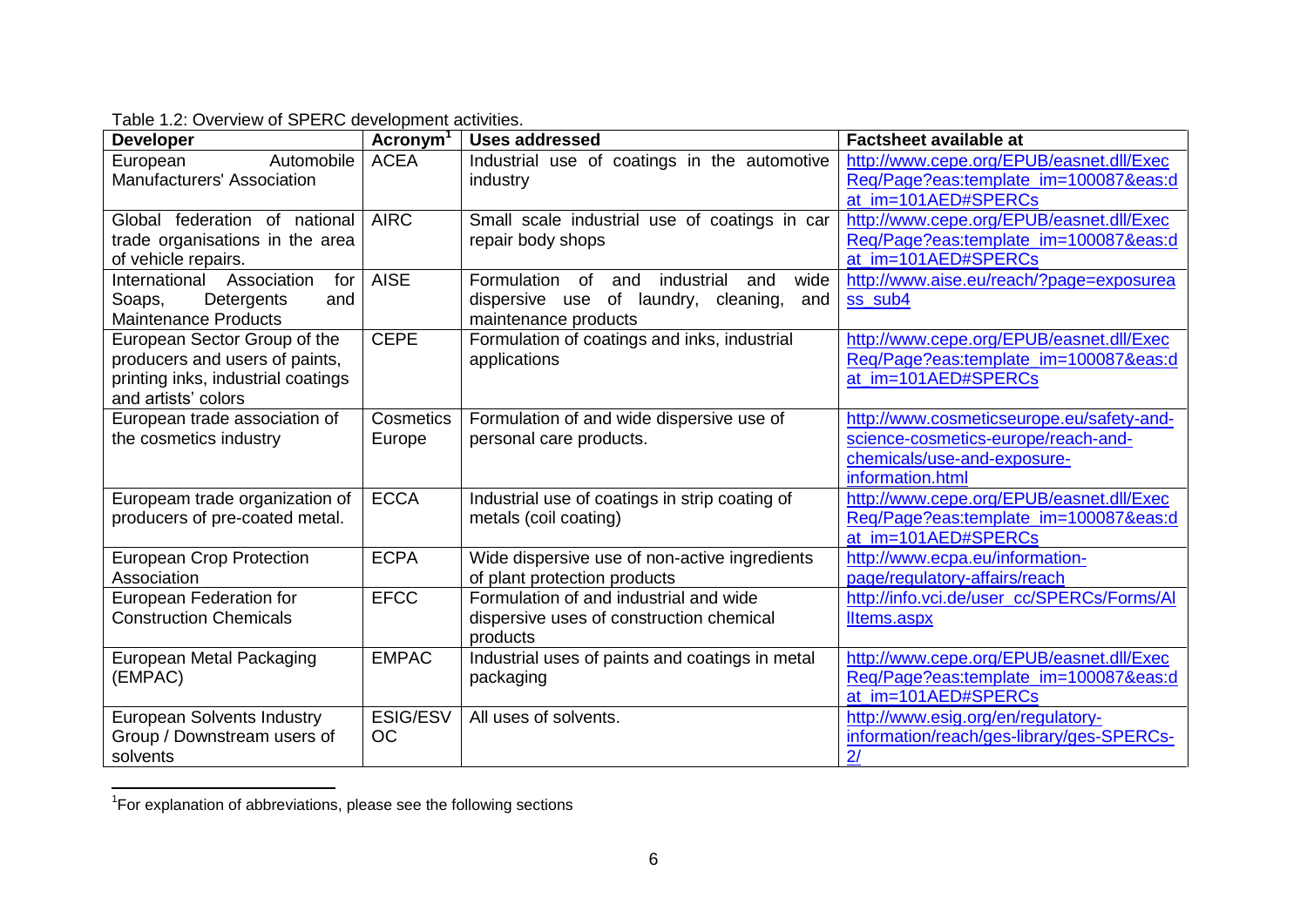| European Tyre & Rubber         | <b>ETRMA</b>  | Manufacture of rubber products.                | http://www.etrma.org/activities/chemicals/re |
|--------------------------------|---------------|------------------------------------------------|----------------------------------------------|
| Manufacturers' Association     |               |                                                | ach/emission-factors                         |
| EU federation of adhesive and  | <b>FEICA</b>  | Formulation of and industrial and wide         | http://www.feica.com/ehs-                    |
| sealant manufacturers          |               | dispersive uses of adhesives and sealants      | sustainability/reach/feica-use-descriptors   |
| European Association of Metals | Euro-         | Manufacturing, formulation and industrial uses | http://www.arche-consulting.be/metal-csa-    |
|                                | metaux        | of metal and metal compounds                   | toolbox/SPERCs-tool-for-metals/              |
| Federation of the textile      | <b>TEGEWA</b> | Industrial applications of textile treatment   | http:// www.textil-bekleidung.de, and at     |
| chemical industry and German   |               | chemicals                                      | http://www.tegewa.de                         |
| textile industry federation    |               |                                                |                                              |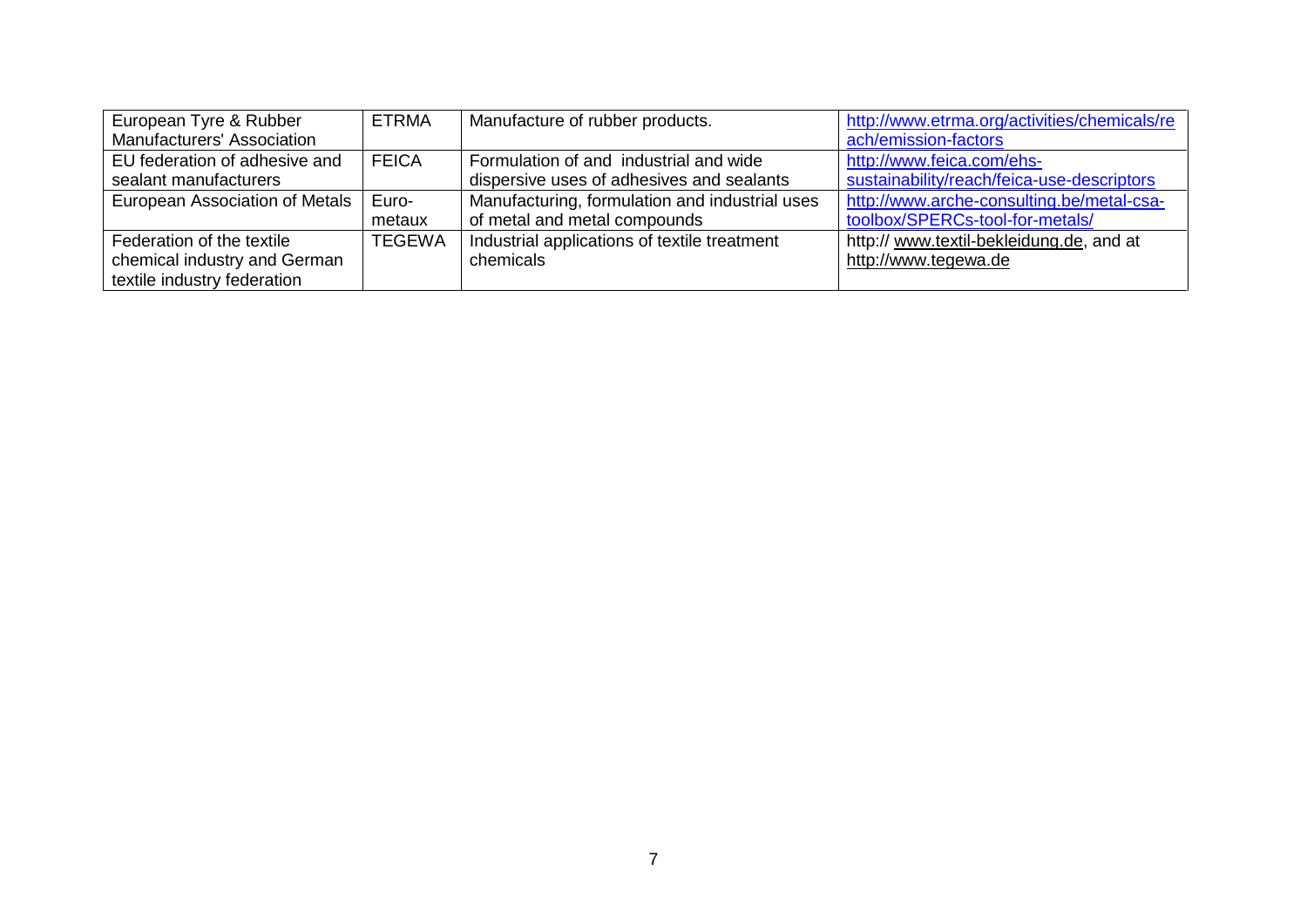# <span id="page-7-0"></span>*2. The SPERC emission assessment concepts*

The emission assessment is one step in the process of the environmental exposure assessment. It defines the amounts emitted into the environment per unit of time. The point of departure of the emission assessment is the amount of chemical which goes to a certain use. In the emission assessment, a local and a regional amount used are defined as use rates (see 2.3). The use rates multiplied with release factors yield amounts emitted to the environmental compartments air, water and soil. The SPERCs support the estimation of the use rates and they define release factors. The relationships between these numerical parameters and the operational conditions, and, if appropriate, risk management measures are detailed in the SPERC factsheets.

### <span id="page-7-1"></span>**2.1 Distinguishing industrial and wide dispersive uses**

From emission assessment perspective, wide dispersive uses are due to uses by consumers or professionals. These uses result in more or less evenly distributed substance emissions over time and in the geographical region under assessment. In addition, there are typically no technical measures by which consumers and professionals can control emissions.

Industrial uses in contrast assume the use of substances at an industrial site which is a point source. This site operates certain applications and processes. Two important characteristics of industrial uses are that the operator is obliged to have an emission permit and that he has access to technical emission control. This interpretation means that small scale uses such as car-wash installations, car-repair body shops, etc are considered industrial uses. Table 2.1 presents an overview of how industrial and wide dispersive uses from an emission assessment point of view align with consumer, professional and industrial uses from a human health assessment view.

| Table 2.1. Obtaing Of Ervo typed to main open ordered and the directiving physical |                                                         |                                               |                 |  |  |  |
|------------------------------------------------------------------------------------|---------------------------------------------------------|-----------------------------------------------|-----------------|--|--|--|
| Main User Group                                                                    | Emission permit and / or<br>access to general technical | Obligation to take SDS<br>recommendation into | SPERC Type      |  |  |  |
|                                                                                    | emission control                                        | account                                       |                 |  |  |  |
| <b>Industrial Use</b>                                                              | Yes                                                     | Yes                                           | Industrial Use  |  |  |  |
| Professional Use*                                                                  | $No**$                                                  | Yes                                           | Wide dispersive |  |  |  |
| Consumer Use*                                                                      | No                                                      | No                                            | Use             |  |  |  |

Table 2.1: Sorting SPERC types vs Main User Groups and the underlying criteria.

Professional and consumer users are in charge of release control by following instructions for equipment cleaning and disposal.

Specific measures may be encountered in some professional uses.

# <span id="page-7-2"></span>**2.2 SPERCs and terminology related to amounts used:**

When performing Environmental Safety Assessments as part of the REACH Chemical Safety Assessments, different types of amounts need to be distinguished. First, there is the mass of substance registered for a use in the EU,  $Q_{Use}$  (in tons/year). A fraction thereof is defined to be used in one region. The corresponding amount is referred to as amount used regionally  $Q<sub>Use Region</sub>$  (in tons/year). At the local level the local amount used is referred to as  $M<sub>Local</sub>$ . (kg/d). For industrial uses, a part of the SPERCs define values of  $M_{Local}$ . These values are referred to as  $M_{\text{SPERC}}$ . A fifth term,  $M_{\text{Safe}}$ , refers to the value of  $M_{\text{Local}}$  which PEC=PNEC(i.e. RCR =1).  $M<sub>Safe</sub>$  is the outcome of the environmental exposure assessment and derived for the compartment with the maximum value of RCR.

### <span id="page-7-3"></span>**2.3 Defining the local use rate: ERC vs SPERC**

The local amount used  $(M<sub>Local</sub>)$  is one of the key parameters for the emission estimation. In the ERC based emission assessments, this parameter is estimated according the EU TGDusing fixed default values. In contrast, in SPERCs for wide dispersive uses the value of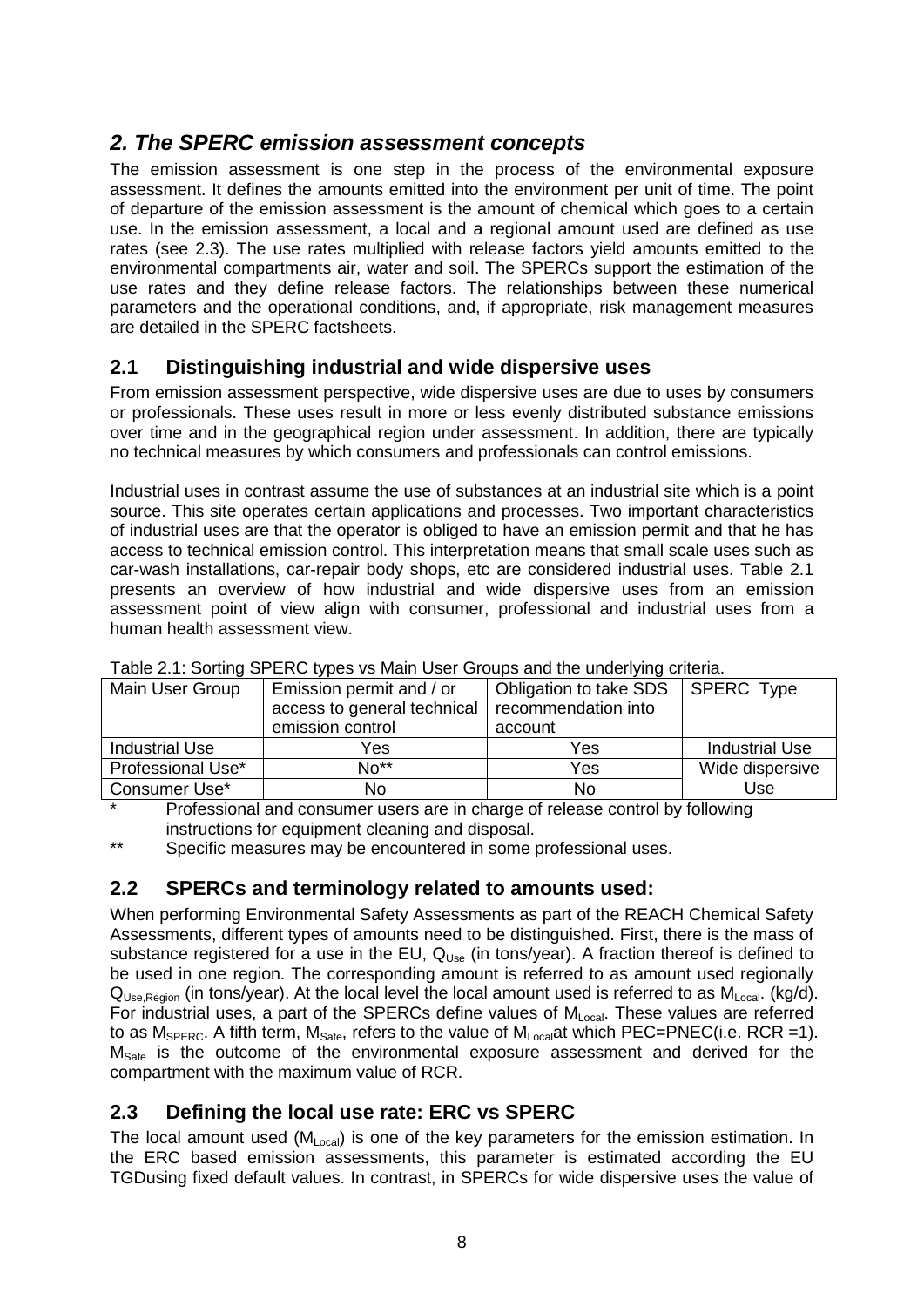F<sub>Mainsource</sub>, can be defined. For industrial use, the local amount used is estimated independently of the TGD-default values. Table 2.2outlines these differences. It is partly reproduced from the ECETOC Technical Report 114

Table 2.2: Overview of the parameters used in the REACH emission estimation and how they are used in Tier 1, SPERC-based, and higher tier assessments

| <b>Parameter</b>                                                                                                                     | <b>Abbreviation</b>                           | Unit          | <b>ERC based emission</b><br>assessment-<br><b>ECHA Guidance</b>                                                          | <b>SPERC based emission</b><br>assessment                                                                                                                                                                                |
|--------------------------------------------------------------------------------------------------------------------------------------|-----------------------------------------------|---------------|---------------------------------------------------------------------------------------------------------------------------|--------------------------------------------------------------------------------------------------------------------------------------------------------------------------------------------------------------------------|
| Mass of substance<br>registered for a use in<br>the EU                                                                               | $Q_{Use}$                                     | t/a           | use market intelligence                                                                                                   | Defined by Registrant - Defined by Registrant -<br>use market intelligence                                                                                                                                               |
| Fraction of Q <sub>Use</sub> which<br>is used in one region                                                                          | $F_{\text{Region}}$                           |               | UnitlessDefault values:<br>$0.1$ and 1.                                                                                   | Default values (0.1, 1)<br>used in standard mode,<br>free choice of value in<br>advanced mode.                                                                                                                           |
| Regional amount<br>used                                                                                                              | Q <sub>Use,Region</sub>                       | t/a           | $Q_{Use, Region} = Q_{Use} \times F_{Region}$                                                                             | $Q_{Use, Region} = Q_{Use} \times F_{Region}$                                                                                                                                                                            |
| For industrial uses:<br>Fraction of amount<br>used in a region<br>(Q <sub>Use,Region</sub> ) which is<br>used in one point<br>source | $F_{\text{Mainsource}}$<br>Industrial use     | Unitless1     |                                                                                                                           | Not used in derivation of<br>$M_{Local}$                                                                                                                                                                                 |
| For wide dispersive<br>uses: Fraction of<br>$Q_{Use, Region}$ , which is<br>used in the unit town<br>of 10.000 Inhab                 | F <sub>Mainsource</sub><br>dispersive<br>uses | Unitless0.002 |                                                                                                                           | See SPERC factsheets*                                                                                                                                                                                                    |
| Number of days per<br>year during which<br>emissions occur                                                                           | T <sub>Emission</sub>                         | d/a           | Default values: 10, 20,<br>100 or 300 days<br>according to guidance                                                       | Defined in SPERC<br>factsheets, not relevant<br>for emission estimation.                                                                                                                                                 |
| Industrial use<br>Local amount used                                                                                                  | $M_{Local}$                                   | Kg/d          | $M_{Local} = Q_{Use.}$<br>Region×1000×F <sub>Mainsource</sub> /<br>${\mathsf T}_{\mathsf{Emission}}$                      | $M_{\text{SPERC}}$ realistic worst<br>case estimate of<br>$M_{Local}$ must be overwritten<br>by registrant if $M_{Local}$ is<br>known to be higher than<br>$M_{\text{SPERC}}$ ; may be<br>overwritten in other<br>cases. |
| Wide dispersive uses<br>Local amount used                                                                                            | $M_{Local}$                                   | Kg/d          | $M_{Local, Dispersive} =$<br>$Q_{Use, Region} \times 1000 \times F_{Mainsource}$<br>$_{\rm e}$ / ${\rm T}_{\rm Emission}$ |                                                                                                                                                                                                                          |

### <span id="page-8-0"></span>**2.4 Release Factors**

The release factors ( $F_{\text{Release}}$ ) are specified as numeric values for all three emission routes (air, water, and soil). The values of  $.F_{\text{Release}}$  express the fractions of  $M_{\text{Local}}$ , which are emitted to the environment via water, air, or soil. For most SPERCs, the initial release factors define the primary emissions from a process, i.e. these release factors do not account for the mitigating effect of risk management measures.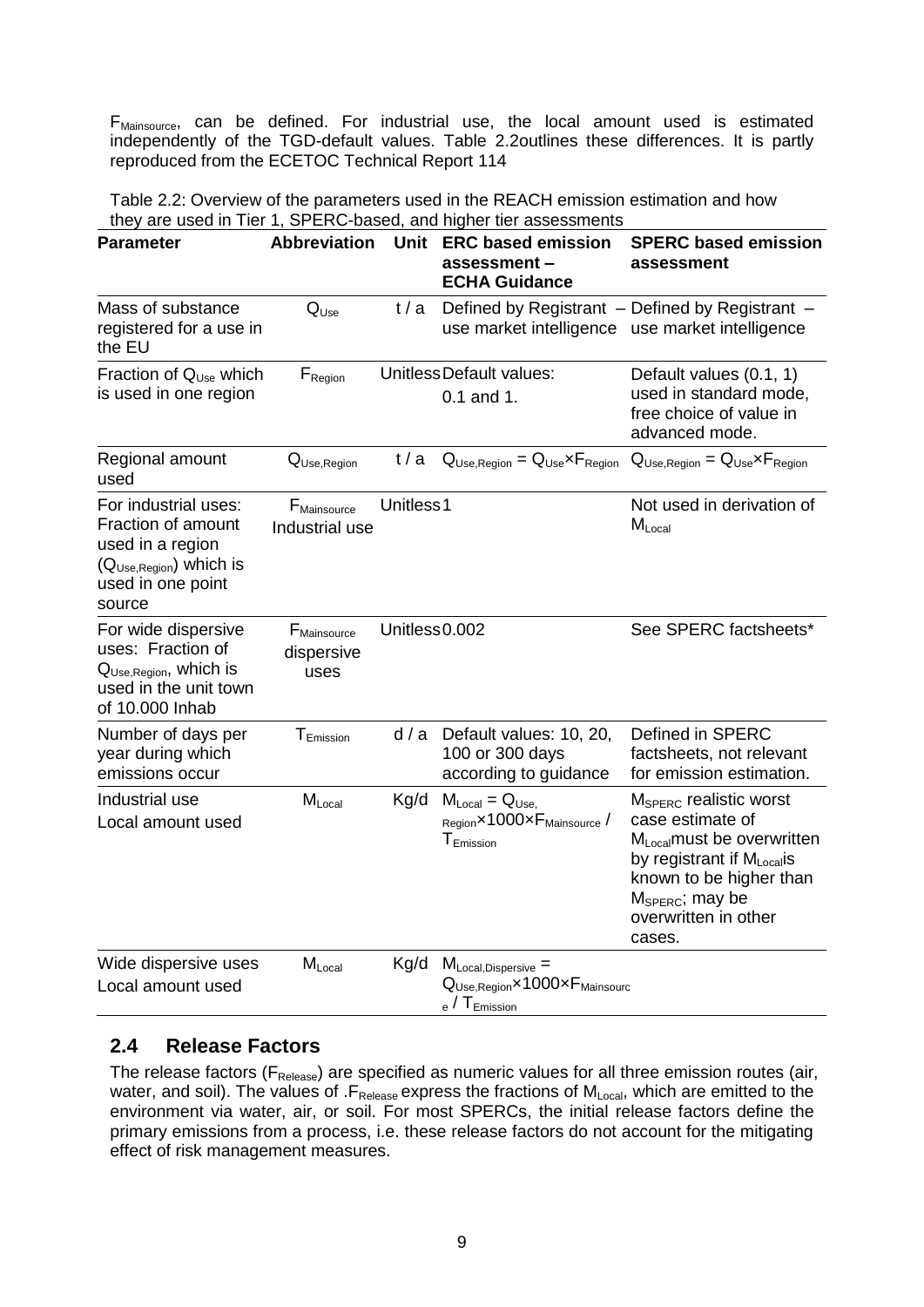The sector association have used a variety of approaches and starting points to derive values of F<sub>Release</sub>. These include for instance BREF documents, OECD emission scenario documents, measured emission data, sector knowledge and expert judgment .Appendix 5 gives an overview of the approaches followed by several sectors. Where appropriate, release factors have been defined to be dependent on substance properties. In those instances, release factors are assigned to ranges of vapor pressure and/or volatility. As a consequence, a SPERC factsheet may specify a whole suite of release factors.

# <span id="page-9-0"></span>**2.5 RMM Efficiencies in Emission Estimation**

For most SPERCs, the initial release factors ( $F_{\text{Release}}$ ) define the primary emissions from a process. The risk management measures are explicitly addressed by accounting for their efficiency ( $RE<sub>Total, RMM-Water</sub>$ ). This efficiency defines the degree by which the emissions are reduced. The release factor for the primary emission and efficiency of the risk management measure are combined according to Equation 2.1 to obtain the resulting overall emission factor  $F_{\text{Overall}}$ .

 $F_{\text{Overall, water}} = F_{\text{Release,Water}} \times RE_{\text{Total, RMM-Water}}$   $\qquad \qquad$  Equation 2.1

For a number of SPERCs (e.g. those of Eurometaux) the effect of the risk management measures is already accounted for in the initial release factors. For such SPERCs,  $F_{\text{Overall}}$ equals  $F_{\text{Relasse}}$  and is not deduced according to Equation 2.1.

# <span id="page-9-1"></span>**2.6 The Municipal Sewage Treatment Plant and SPERCs**

For many substances, the process occurring in the municipal sewage treatment plant provide for efficient removal from the wastewater. Nonetheless, the municipal sewage treatment plants are not considered to be a risk management measure in the framework of SPERCs, since they are not under the control of the downstream user.

# <span id="page-9-2"></span>*3. Information in a SPERC Factsheet*

The set of information, which constitutes a SPERC definition is documented in a SPERC factsheet. A SPERC factsheet according to the Cefic agreed format has 12 sections and an Appendix. Table 3.1.provides an overview of the SPERC factsheet format.

# <span id="page-9-3"></span>**3.1 Identifying and retrieving SPERCs**

The first four sections (Title of SPERC, SPERC code, Scope, Related use descriptors) provide information which is to support the user of a SPERC in deciding whether a SPERC is relevant to him or in helping him retrieving SPERCs in databases, e.g. in a libraries of SPERCs. This can be done on the basis of the title of the SPERC, the SPERC code, the description of the scope, or the related use descriptors.

### <span id="page-9-4"></span>**3.2 Release factors**

This section specifies the release factors and a justification for the release factors. The justification explains on which basis the release factors were derived. It may provide references to literature or methods or direct links to related documents. Where appropriate, the fraction of substance, which is diverted through an RMM from an emission pathway to waste is indicated by a release factor.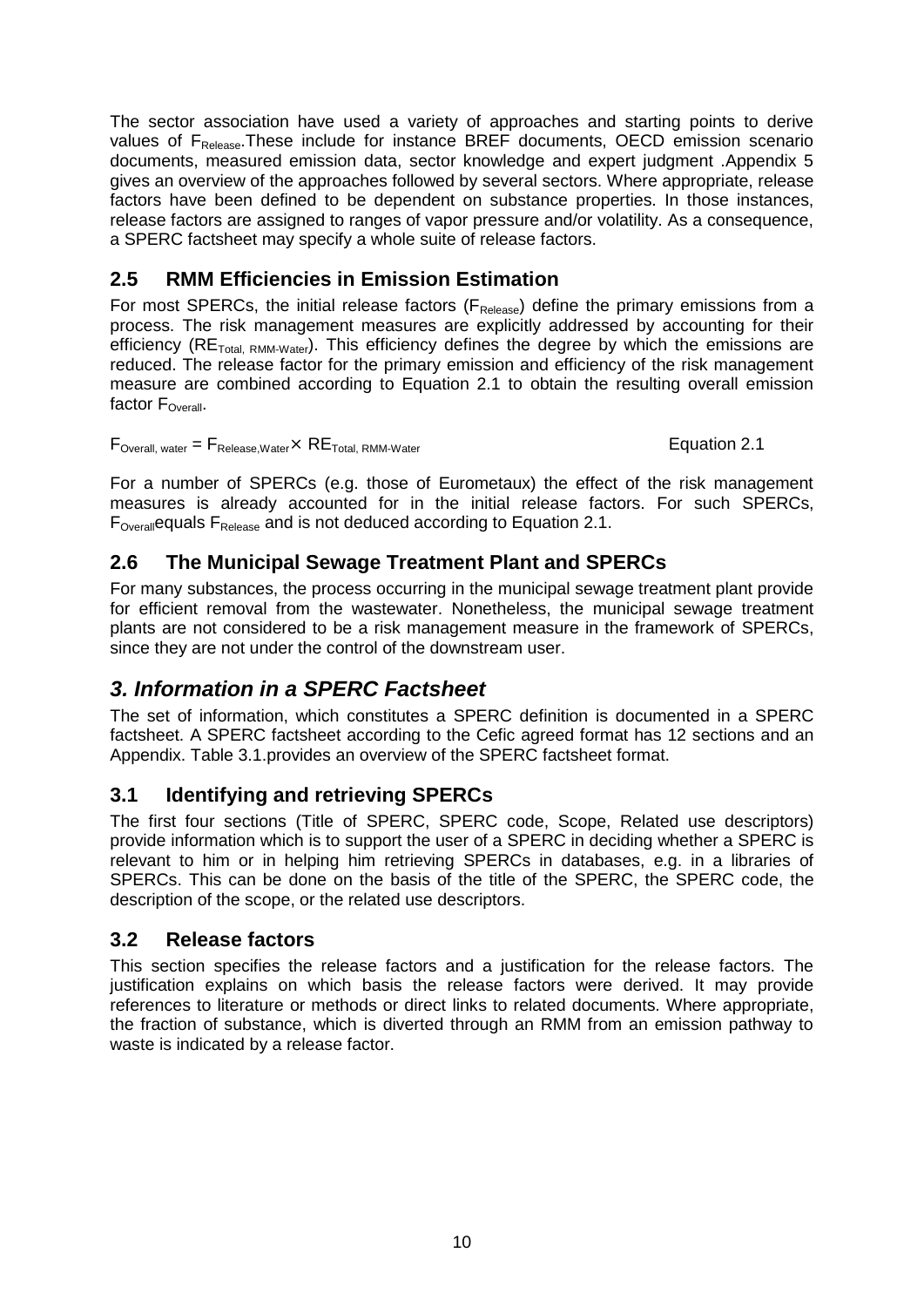### Table 3.1: Overview of the SPERC factsheet format.

| <b>Title of SPERC</b><br>short title of SPERC<br><b>SPERC</b> code<br>Structured Code of SPERCs (e.g. A.I.S.E. 8a.1a.v1)<br>Limitations of coverage compared to ERC relating to:<br>Scope<br>• User groups (if not already obvious from Title)<br>• Substance groups or functions (e.g. solvents, additives)<br>• Types of products (e.g. coatings, water borne mixtures)<br>• Processing conditions (e.g. dry processing, no high temperatures)<br>Explicitly specifies conditions or processes which are not covered<br>SU, PCs, PROCs or ACs if relevant<br>Related use<br>descriptors<br>Clear description of the operational conditions that determine the<br>Operational<br>conditions<br>emission.<br>Specification of concepts such as efficient resource use by quantified<br>indicators (e.g. % of raw materials use) or qualitative conditions (e.g.<br>processing techniques)<br>Clear description of risk management measures that are to be applied<br>Obligatory<br>onsite RMMs<br>and the existence of which is assumed in the (initial) release factors.<br>no RMMs needed to be explicitly stated, if release factors apply without<br>any RMM<br>Value of the substance use rate (in tons/day), if defined for the SPERC.<br>Substance use<br>Can be replaced in the assessment.<br>rate<br>Value of the number of emission days. Without influence on the emission<br>Days emitting<br>estimation, can be useful for deriving annual substance use rate.<br>Release factor<br>Numeric value<br>Justification of value by reference to literature or methods. Direct link to<br>(air, soil, water,<br>soil, waste)<br>related documents.<br>Optional risk<br>Specifies RMMs that are not considered in the release factor or the<br>obligatory RMM. Optional RMMs are intended to provide guidance to<br>management<br>measures for<br>- registrants for iterating his assessment.<br>iteration<br>- downstream users to find alternative RMMs (if the obligatory RMMs are<br>inappropriate for his specific situation)<br>downstream users to find RMMs which can be used when a<br>SPERC w/o RMM is insufficient to cover the use at his site.<br>If possible and available, risk management measures should be named<br>and efficiencies in relation to substance groups should be provided.<br>Short and concise flow text description. Relevant items to be specified:<br>Narrative<br>Abstract description of full process (e.g. storage, automated pumping of<br>description<br>substances to mixing vessels, continuous or batch wise processing,<br>automated packaging, cleaning of equipment, local exhaust ventilation)<br>Explicit mentioning of whether or not cleaning of equipment and side<br>activities are covered.<br>Unambiguous description of conditions regarding waste management<br>and wastewater discharges (e.g. if there are no restrictions in scope,<br>statement that any type of waste disposal is covered).<br>No justification should be included.<br>Reference to the Cefic guidance on how to communicate scaling rules to<br>Scaling<br>DU. Only Scaling information that is specific to the sector / SPERC<br>should be provided<br>The determinants for use in the CSR and to be used in CHESAR need to<br>Appendix | <b>Section</b> | <b>Content of Section</b>                                  |
|---------------------------------------------------------------------------------------------------------------------------------------------------------------------------------------------------------------------------------------------------------------------------------------------------------------------------------------------------------------------------------------------------------------------------------------------------------------------------------------------------------------------------------------------------------------------------------------------------------------------------------------------------------------------------------------------------------------------------------------------------------------------------------------------------------------------------------------------------------------------------------------------------------------------------------------------------------------------------------------------------------------------------------------------------------------------------------------------------------------------------------------------------------------------------------------------------------------------------------------------------------------------------------------------------------------------------------------------------------------------------------------------------------------------------------------------------------------------------------------------------------------------------------------------------------------------------------------------------------------------------------------------------------------------------------------------------------------------------------------------------------------------------------------------------------------------------------------------------------------------------------------------------------------------------------------------------------------------------------------------------------------------------------------------------------------------------------------------------------------------------------------------------------------------------------------------------------------------------------------------------------------------------------------------------------------------------------------------------------------------------------------------------------------------------------------------------------------------------------------------------------------------------------------------------------------------------------------------------------------------------------------------------------------------------------------------------------------------------------------------------------------------------------------------------------------------------------------------------------------------------------------------------------------------------------------------------------------------------------------------------------------------------------------------------------------------------------------------------------------------------------------------------------------------------------------------------------------------------------------------------------------------------------|----------------|------------------------------------------------------------|
|                                                                                                                                                                                                                                                                                                                                                                                                                                                                                                                                                                                                                                                                                                                                                                                                                                                                                                                                                                                                                                                                                                                                                                                                                                                                                                                                                                                                                                                                                                                                                                                                                                                                                                                                                                                                                                                                                                                                                                                                                                                                                                                                                                                                                                                                                                                                                                                                                                                                                                                                                                                                                                                                                                                                                                                                                                                                                                                                                                                                                                                                                                                                                                                                                                                                                 |                |                                                            |
|                                                                                                                                                                                                                                                                                                                                                                                                                                                                                                                                                                                                                                                                                                                                                                                                                                                                                                                                                                                                                                                                                                                                                                                                                                                                                                                                                                                                                                                                                                                                                                                                                                                                                                                                                                                                                                                                                                                                                                                                                                                                                                                                                                                                                                                                                                                                                                                                                                                                                                                                                                                                                                                                                                                                                                                                                                                                                                                                                                                                                                                                                                                                                                                                                                                                                 |                |                                                            |
|                                                                                                                                                                                                                                                                                                                                                                                                                                                                                                                                                                                                                                                                                                                                                                                                                                                                                                                                                                                                                                                                                                                                                                                                                                                                                                                                                                                                                                                                                                                                                                                                                                                                                                                                                                                                                                                                                                                                                                                                                                                                                                                                                                                                                                                                                                                                                                                                                                                                                                                                                                                                                                                                                                                                                                                                                                                                                                                                                                                                                                                                                                                                                                                                                                                                                 |                |                                                            |
|                                                                                                                                                                                                                                                                                                                                                                                                                                                                                                                                                                                                                                                                                                                                                                                                                                                                                                                                                                                                                                                                                                                                                                                                                                                                                                                                                                                                                                                                                                                                                                                                                                                                                                                                                                                                                                                                                                                                                                                                                                                                                                                                                                                                                                                                                                                                                                                                                                                                                                                                                                                                                                                                                                                                                                                                                                                                                                                                                                                                                                                                                                                                                                                                                                                                                 |                |                                                            |
|                                                                                                                                                                                                                                                                                                                                                                                                                                                                                                                                                                                                                                                                                                                                                                                                                                                                                                                                                                                                                                                                                                                                                                                                                                                                                                                                                                                                                                                                                                                                                                                                                                                                                                                                                                                                                                                                                                                                                                                                                                                                                                                                                                                                                                                                                                                                                                                                                                                                                                                                                                                                                                                                                                                                                                                                                                                                                                                                                                                                                                                                                                                                                                                                                                                                                 |                |                                                            |
|                                                                                                                                                                                                                                                                                                                                                                                                                                                                                                                                                                                                                                                                                                                                                                                                                                                                                                                                                                                                                                                                                                                                                                                                                                                                                                                                                                                                                                                                                                                                                                                                                                                                                                                                                                                                                                                                                                                                                                                                                                                                                                                                                                                                                                                                                                                                                                                                                                                                                                                                                                                                                                                                                                                                                                                                                                                                                                                                                                                                                                                                                                                                                                                                                                                                                 |                |                                                            |
|                                                                                                                                                                                                                                                                                                                                                                                                                                                                                                                                                                                                                                                                                                                                                                                                                                                                                                                                                                                                                                                                                                                                                                                                                                                                                                                                                                                                                                                                                                                                                                                                                                                                                                                                                                                                                                                                                                                                                                                                                                                                                                                                                                                                                                                                                                                                                                                                                                                                                                                                                                                                                                                                                                                                                                                                                                                                                                                                                                                                                                                                                                                                                                                                                                                                                 |                |                                                            |
|                                                                                                                                                                                                                                                                                                                                                                                                                                                                                                                                                                                                                                                                                                                                                                                                                                                                                                                                                                                                                                                                                                                                                                                                                                                                                                                                                                                                                                                                                                                                                                                                                                                                                                                                                                                                                                                                                                                                                                                                                                                                                                                                                                                                                                                                                                                                                                                                                                                                                                                                                                                                                                                                                                                                                                                                                                                                                                                                                                                                                                                                                                                                                                                                                                                                                 |                |                                                            |
|                                                                                                                                                                                                                                                                                                                                                                                                                                                                                                                                                                                                                                                                                                                                                                                                                                                                                                                                                                                                                                                                                                                                                                                                                                                                                                                                                                                                                                                                                                                                                                                                                                                                                                                                                                                                                                                                                                                                                                                                                                                                                                                                                                                                                                                                                                                                                                                                                                                                                                                                                                                                                                                                                                                                                                                                                                                                                                                                                                                                                                                                                                                                                                                                                                                                                 |                |                                                            |
|                                                                                                                                                                                                                                                                                                                                                                                                                                                                                                                                                                                                                                                                                                                                                                                                                                                                                                                                                                                                                                                                                                                                                                                                                                                                                                                                                                                                                                                                                                                                                                                                                                                                                                                                                                                                                                                                                                                                                                                                                                                                                                                                                                                                                                                                                                                                                                                                                                                                                                                                                                                                                                                                                                                                                                                                                                                                                                                                                                                                                                                                                                                                                                                                                                                                                 |                |                                                            |
|                                                                                                                                                                                                                                                                                                                                                                                                                                                                                                                                                                                                                                                                                                                                                                                                                                                                                                                                                                                                                                                                                                                                                                                                                                                                                                                                                                                                                                                                                                                                                                                                                                                                                                                                                                                                                                                                                                                                                                                                                                                                                                                                                                                                                                                                                                                                                                                                                                                                                                                                                                                                                                                                                                                                                                                                                                                                                                                                                                                                                                                                                                                                                                                                                                                                                 |                |                                                            |
|                                                                                                                                                                                                                                                                                                                                                                                                                                                                                                                                                                                                                                                                                                                                                                                                                                                                                                                                                                                                                                                                                                                                                                                                                                                                                                                                                                                                                                                                                                                                                                                                                                                                                                                                                                                                                                                                                                                                                                                                                                                                                                                                                                                                                                                                                                                                                                                                                                                                                                                                                                                                                                                                                                                                                                                                                                                                                                                                                                                                                                                                                                                                                                                                                                                                                 |                |                                                            |
|                                                                                                                                                                                                                                                                                                                                                                                                                                                                                                                                                                                                                                                                                                                                                                                                                                                                                                                                                                                                                                                                                                                                                                                                                                                                                                                                                                                                                                                                                                                                                                                                                                                                                                                                                                                                                                                                                                                                                                                                                                                                                                                                                                                                                                                                                                                                                                                                                                                                                                                                                                                                                                                                                                                                                                                                                                                                                                                                                                                                                                                                                                                                                                                                                                                                                 |                |                                                            |
|                                                                                                                                                                                                                                                                                                                                                                                                                                                                                                                                                                                                                                                                                                                                                                                                                                                                                                                                                                                                                                                                                                                                                                                                                                                                                                                                                                                                                                                                                                                                                                                                                                                                                                                                                                                                                                                                                                                                                                                                                                                                                                                                                                                                                                                                                                                                                                                                                                                                                                                                                                                                                                                                                                                                                                                                                                                                                                                                                                                                                                                                                                                                                                                                                                                                                 |                |                                                            |
|                                                                                                                                                                                                                                                                                                                                                                                                                                                                                                                                                                                                                                                                                                                                                                                                                                                                                                                                                                                                                                                                                                                                                                                                                                                                                                                                                                                                                                                                                                                                                                                                                                                                                                                                                                                                                                                                                                                                                                                                                                                                                                                                                                                                                                                                                                                                                                                                                                                                                                                                                                                                                                                                                                                                                                                                                                                                                                                                                                                                                                                                                                                                                                                                                                                                                 |                |                                                            |
|                                                                                                                                                                                                                                                                                                                                                                                                                                                                                                                                                                                                                                                                                                                                                                                                                                                                                                                                                                                                                                                                                                                                                                                                                                                                                                                                                                                                                                                                                                                                                                                                                                                                                                                                                                                                                                                                                                                                                                                                                                                                                                                                                                                                                                                                                                                                                                                                                                                                                                                                                                                                                                                                                                                                                                                                                                                                                                                                                                                                                                                                                                                                                                                                                                                                                 |                |                                                            |
|                                                                                                                                                                                                                                                                                                                                                                                                                                                                                                                                                                                                                                                                                                                                                                                                                                                                                                                                                                                                                                                                                                                                                                                                                                                                                                                                                                                                                                                                                                                                                                                                                                                                                                                                                                                                                                                                                                                                                                                                                                                                                                                                                                                                                                                                                                                                                                                                                                                                                                                                                                                                                                                                                                                                                                                                                                                                                                                                                                                                                                                                                                                                                                                                                                                                                 |                |                                                            |
|                                                                                                                                                                                                                                                                                                                                                                                                                                                                                                                                                                                                                                                                                                                                                                                                                                                                                                                                                                                                                                                                                                                                                                                                                                                                                                                                                                                                                                                                                                                                                                                                                                                                                                                                                                                                                                                                                                                                                                                                                                                                                                                                                                                                                                                                                                                                                                                                                                                                                                                                                                                                                                                                                                                                                                                                                                                                                                                                                                                                                                                                                                                                                                                                                                                                                 |                |                                                            |
|                                                                                                                                                                                                                                                                                                                                                                                                                                                                                                                                                                                                                                                                                                                                                                                                                                                                                                                                                                                                                                                                                                                                                                                                                                                                                                                                                                                                                                                                                                                                                                                                                                                                                                                                                                                                                                                                                                                                                                                                                                                                                                                                                                                                                                                                                                                                                                                                                                                                                                                                                                                                                                                                                                                                                                                                                                                                                                                                                                                                                                                                                                                                                                                                                                                                                 |                |                                                            |
|                                                                                                                                                                                                                                                                                                                                                                                                                                                                                                                                                                                                                                                                                                                                                                                                                                                                                                                                                                                                                                                                                                                                                                                                                                                                                                                                                                                                                                                                                                                                                                                                                                                                                                                                                                                                                                                                                                                                                                                                                                                                                                                                                                                                                                                                                                                                                                                                                                                                                                                                                                                                                                                                                                                                                                                                                                                                                                                                                                                                                                                                                                                                                                                                                                                                                 |                |                                                            |
|                                                                                                                                                                                                                                                                                                                                                                                                                                                                                                                                                                                                                                                                                                                                                                                                                                                                                                                                                                                                                                                                                                                                                                                                                                                                                                                                                                                                                                                                                                                                                                                                                                                                                                                                                                                                                                                                                                                                                                                                                                                                                                                                                                                                                                                                                                                                                                                                                                                                                                                                                                                                                                                                                                                                                                                                                                                                                                                                                                                                                                                                                                                                                                                                                                                                                 |                |                                                            |
|                                                                                                                                                                                                                                                                                                                                                                                                                                                                                                                                                                                                                                                                                                                                                                                                                                                                                                                                                                                                                                                                                                                                                                                                                                                                                                                                                                                                                                                                                                                                                                                                                                                                                                                                                                                                                                                                                                                                                                                                                                                                                                                                                                                                                                                                                                                                                                                                                                                                                                                                                                                                                                                                                                                                                                                                                                                                                                                                                                                                                                                                                                                                                                                                                                                                                 |                |                                                            |
|                                                                                                                                                                                                                                                                                                                                                                                                                                                                                                                                                                                                                                                                                                                                                                                                                                                                                                                                                                                                                                                                                                                                                                                                                                                                                                                                                                                                                                                                                                                                                                                                                                                                                                                                                                                                                                                                                                                                                                                                                                                                                                                                                                                                                                                                                                                                                                                                                                                                                                                                                                                                                                                                                                                                                                                                                                                                                                                                                                                                                                                                                                                                                                                                                                                                                 |                |                                                            |
|                                                                                                                                                                                                                                                                                                                                                                                                                                                                                                                                                                                                                                                                                                                                                                                                                                                                                                                                                                                                                                                                                                                                                                                                                                                                                                                                                                                                                                                                                                                                                                                                                                                                                                                                                                                                                                                                                                                                                                                                                                                                                                                                                                                                                                                                                                                                                                                                                                                                                                                                                                                                                                                                                                                                                                                                                                                                                                                                                                                                                                                                                                                                                                                                                                                                                 |                |                                                            |
|                                                                                                                                                                                                                                                                                                                                                                                                                                                                                                                                                                                                                                                                                                                                                                                                                                                                                                                                                                                                                                                                                                                                                                                                                                                                                                                                                                                                                                                                                                                                                                                                                                                                                                                                                                                                                                                                                                                                                                                                                                                                                                                                                                                                                                                                                                                                                                                                                                                                                                                                                                                                                                                                                                                                                                                                                                                                                                                                                                                                                                                                                                                                                                                                                                                                                 |                |                                                            |
|                                                                                                                                                                                                                                                                                                                                                                                                                                                                                                                                                                                                                                                                                                                                                                                                                                                                                                                                                                                                                                                                                                                                                                                                                                                                                                                                                                                                                                                                                                                                                                                                                                                                                                                                                                                                                                                                                                                                                                                                                                                                                                                                                                                                                                                                                                                                                                                                                                                                                                                                                                                                                                                                                                                                                                                                                                                                                                                                                                                                                                                                                                                                                                                                                                                                                 |                |                                                            |
|                                                                                                                                                                                                                                                                                                                                                                                                                                                                                                                                                                                                                                                                                                                                                                                                                                                                                                                                                                                                                                                                                                                                                                                                                                                                                                                                                                                                                                                                                                                                                                                                                                                                                                                                                                                                                                                                                                                                                                                                                                                                                                                                                                                                                                                                                                                                                                                                                                                                                                                                                                                                                                                                                                                                                                                                                                                                                                                                                                                                                                                                                                                                                                                                                                                                                 |                |                                                            |
|                                                                                                                                                                                                                                                                                                                                                                                                                                                                                                                                                                                                                                                                                                                                                                                                                                                                                                                                                                                                                                                                                                                                                                                                                                                                                                                                                                                                                                                                                                                                                                                                                                                                                                                                                                                                                                                                                                                                                                                                                                                                                                                                                                                                                                                                                                                                                                                                                                                                                                                                                                                                                                                                                                                                                                                                                                                                                                                                                                                                                                                                                                                                                                                                                                                                                 |                |                                                            |
|                                                                                                                                                                                                                                                                                                                                                                                                                                                                                                                                                                                                                                                                                                                                                                                                                                                                                                                                                                                                                                                                                                                                                                                                                                                                                                                                                                                                                                                                                                                                                                                                                                                                                                                                                                                                                                                                                                                                                                                                                                                                                                                                                                                                                                                                                                                                                                                                                                                                                                                                                                                                                                                                                                                                                                                                                                                                                                                                                                                                                                                                                                                                                                                                                                                                                 |                |                                                            |
|                                                                                                                                                                                                                                                                                                                                                                                                                                                                                                                                                                                                                                                                                                                                                                                                                                                                                                                                                                                                                                                                                                                                                                                                                                                                                                                                                                                                                                                                                                                                                                                                                                                                                                                                                                                                                                                                                                                                                                                                                                                                                                                                                                                                                                                                                                                                                                                                                                                                                                                                                                                                                                                                                                                                                                                                                                                                                                                                                                                                                                                                                                                                                                                                                                                                                 |                |                                                            |
|                                                                                                                                                                                                                                                                                                                                                                                                                                                                                                                                                                                                                                                                                                                                                                                                                                                                                                                                                                                                                                                                                                                                                                                                                                                                                                                                                                                                                                                                                                                                                                                                                                                                                                                                                                                                                                                                                                                                                                                                                                                                                                                                                                                                                                                                                                                                                                                                                                                                                                                                                                                                                                                                                                                                                                                                                                                                                                                                                                                                                                                                                                                                                                                                                                                                                 |                |                                                            |
|                                                                                                                                                                                                                                                                                                                                                                                                                                                                                                                                                                                                                                                                                                                                                                                                                                                                                                                                                                                                                                                                                                                                                                                                                                                                                                                                                                                                                                                                                                                                                                                                                                                                                                                                                                                                                                                                                                                                                                                                                                                                                                                                                                                                                                                                                                                                                                                                                                                                                                                                                                                                                                                                                                                                                                                                                                                                                                                                                                                                                                                                                                                                                                                                                                                                                 |                |                                                            |
|                                                                                                                                                                                                                                                                                                                                                                                                                                                                                                                                                                                                                                                                                                                                                                                                                                                                                                                                                                                                                                                                                                                                                                                                                                                                                                                                                                                                                                                                                                                                                                                                                                                                                                                                                                                                                                                                                                                                                                                                                                                                                                                                                                                                                                                                                                                                                                                                                                                                                                                                                                                                                                                                                                                                                                                                                                                                                                                                                                                                                                                                                                                                                                                                                                                                                 |                |                                                            |
|                                                                                                                                                                                                                                                                                                                                                                                                                                                                                                                                                                                                                                                                                                                                                                                                                                                                                                                                                                                                                                                                                                                                                                                                                                                                                                                                                                                                                                                                                                                                                                                                                                                                                                                                                                                                                                                                                                                                                                                                                                                                                                                                                                                                                                                                                                                                                                                                                                                                                                                                                                                                                                                                                                                                                                                                                                                                                                                                                                                                                                                                                                                                                                                                                                                                                 |                |                                                            |
|                                                                                                                                                                                                                                                                                                                                                                                                                                                                                                                                                                                                                                                                                                                                                                                                                                                                                                                                                                                                                                                                                                                                                                                                                                                                                                                                                                                                                                                                                                                                                                                                                                                                                                                                                                                                                                                                                                                                                                                                                                                                                                                                                                                                                                                                                                                                                                                                                                                                                                                                                                                                                                                                                                                                                                                                                                                                                                                                                                                                                                                                                                                                                                                                                                                                                 |                |                                                            |
|                                                                                                                                                                                                                                                                                                                                                                                                                                                                                                                                                                                                                                                                                                                                                                                                                                                                                                                                                                                                                                                                                                                                                                                                                                                                                                                                                                                                                                                                                                                                                                                                                                                                                                                                                                                                                                                                                                                                                                                                                                                                                                                                                                                                                                                                                                                                                                                                                                                                                                                                                                                                                                                                                                                                                                                                                                                                                                                                                                                                                                                                                                                                                                                                                                                                                 |                |                                                            |
|                                                                                                                                                                                                                                                                                                                                                                                                                                                                                                                                                                                                                                                                                                                                                                                                                                                                                                                                                                                                                                                                                                                                                                                                                                                                                                                                                                                                                                                                                                                                                                                                                                                                                                                                                                                                                                                                                                                                                                                                                                                                                                                                                                                                                                                                                                                                                                                                                                                                                                                                                                                                                                                                                                                                                                                                                                                                                                                                                                                                                                                                                                                                                                                                                                                                                 |                |                                                            |
|                                                                                                                                                                                                                                                                                                                                                                                                                                                                                                                                                                                                                                                                                                                                                                                                                                                                                                                                                                                                                                                                                                                                                                                                                                                                                                                                                                                                                                                                                                                                                                                                                                                                                                                                                                                                                                                                                                                                                                                                                                                                                                                                                                                                                                                                                                                                                                                                                                                                                                                                                                                                                                                                                                                                                                                                                                                                                                                                                                                                                                                                                                                                                                                                                                                                                 |                |                                                            |
|                                                                                                                                                                                                                                                                                                                                                                                                                                                                                                                                                                                                                                                                                                                                                                                                                                                                                                                                                                                                                                                                                                                                                                                                                                                                                                                                                                                                                                                                                                                                                                                                                                                                                                                                                                                                                                                                                                                                                                                                                                                                                                                                                                                                                                                                                                                                                                                                                                                                                                                                                                                                                                                                                                                                                                                                                                                                                                                                                                                                                                                                                                                                                                                                                                                                                 |                |                                                            |
|                                                                                                                                                                                                                                                                                                                                                                                                                                                                                                                                                                                                                                                                                                                                                                                                                                                                                                                                                                                                                                                                                                                                                                                                                                                                                                                                                                                                                                                                                                                                                                                                                                                                                                                                                                                                                                                                                                                                                                                                                                                                                                                                                                                                                                                                                                                                                                                                                                                                                                                                                                                                                                                                                                                                                                                                                                                                                                                                                                                                                                                                                                                                                                                                                                                                                 |                |                                                            |
|                                                                                                                                                                                                                                                                                                                                                                                                                                                                                                                                                                                                                                                                                                                                                                                                                                                                                                                                                                                                                                                                                                                                                                                                                                                                                                                                                                                                                                                                                                                                                                                                                                                                                                                                                                                                                                                                                                                                                                                                                                                                                                                                                                                                                                                                                                                                                                                                                                                                                                                                                                                                                                                                                                                                                                                                                                                                                                                                                                                                                                                                                                                                                                                                                                                                                 |                |                                                            |
|                                                                                                                                                                                                                                                                                                                                                                                                                                                                                                                                                                                                                                                                                                                                                                                                                                                                                                                                                                                                                                                                                                                                                                                                                                                                                                                                                                                                                                                                                                                                                                                                                                                                                                                                                                                                                                                                                                                                                                                                                                                                                                                                                                                                                                                                                                                                                                                                                                                                                                                                                                                                                                                                                                                                                                                                                                                                                                                                                                                                                                                                                                                                                                                                                                                                                 |                |                                                            |
|                                                                                                                                                                                                                                                                                                                                                                                                                                                                                                                                                                                                                                                                                                                                                                                                                                                                                                                                                                                                                                                                                                                                                                                                                                                                                                                                                                                                                                                                                                                                                                                                                                                                                                                                                                                                                                                                                                                                                                                                                                                                                                                                                                                                                                                                                                                                                                                                                                                                                                                                                                                                                                                                                                                                                                                                                                                                                                                                                                                                                                                                                                                                                                                                                                                                                 |                |                                                            |
|                                                                                                                                                                                                                                                                                                                                                                                                                                                                                                                                                                                                                                                                                                                                                                                                                                                                                                                                                                                                                                                                                                                                                                                                                                                                                                                                                                                                                                                                                                                                                                                                                                                                                                                                                                                                                                                                                                                                                                                                                                                                                                                                                                                                                                                                                                                                                                                                                                                                                                                                                                                                                                                                                                                                                                                                                                                                                                                                                                                                                                                                                                                                                                                                                                                                                 |                |                                                            |
|                                                                                                                                                                                                                                                                                                                                                                                                                                                                                                                                                                                                                                                                                                                                                                                                                                                                                                                                                                                                                                                                                                                                                                                                                                                                                                                                                                                                                                                                                                                                                                                                                                                                                                                                                                                                                                                                                                                                                                                                                                                                                                                                                                                                                                                                                                                                                                                                                                                                                                                                                                                                                                                                                                                                                                                                                                                                                                                                                                                                                                                                                                                                                                                                                                                                                 |                |                                                            |
|                                                                                                                                                                                                                                                                                                                                                                                                                                                                                                                                                                                                                                                                                                                                                                                                                                                                                                                                                                                                                                                                                                                                                                                                                                                                                                                                                                                                                                                                                                                                                                                                                                                                                                                                                                                                                                                                                                                                                                                                                                                                                                                                                                                                                                                                                                                                                                                                                                                                                                                                                                                                                                                                                                                                                                                                                                                                                                                                                                                                                                                                                                                                                                                                                                                                                 |                |                                                            |
|                                                                                                                                                                                                                                                                                                                                                                                                                                                                                                                                                                                                                                                                                                                                                                                                                                                                                                                                                                                                                                                                                                                                                                                                                                                                                                                                                                                                                                                                                                                                                                                                                                                                                                                                                                                                                                                                                                                                                                                                                                                                                                                                                                                                                                                                                                                                                                                                                                                                                                                                                                                                                                                                                                                                                                                                                                                                                                                                                                                                                                                                                                                                                                                                                                                                                 |                |                                                            |
|                                                                                                                                                                                                                                                                                                                                                                                                                                                                                                                                                                                                                                                                                                                                                                                                                                                                                                                                                                                                                                                                                                                                                                                                                                                                                                                                                                                                                                                                                                                                                                                                                                                                                                                                                                                                                                                                                                                                                                                                                                                                                                                                                                                                                                                                                                                                                                                                                                                                                                                                                                                                                                                                                                                                                                                                                                                                                                                                                                                                                                                                                                                                                                                                                                                                                 |                |                                                            |
|                                                                                                                                                                                                                                                                                                                                                                                                                                                                                                                                                                                                                                                                                                                                                                                                                                                                                                                                                                                                                                                                                                                                                                                                                                                                                                                                                                                                                                                                                                                                                                                                                                                                                                                                                                                                                                                                                                                                                                                                                                                                                                                                                                                                                                                                                                                                                                                                                                                                                                                                                                                                                                                                                                                                                                                                                                                                                                                                                                                                                                                                                                                                                                                                                                                                                 |                | be specified in the tabular format outlined in Appendix 2. |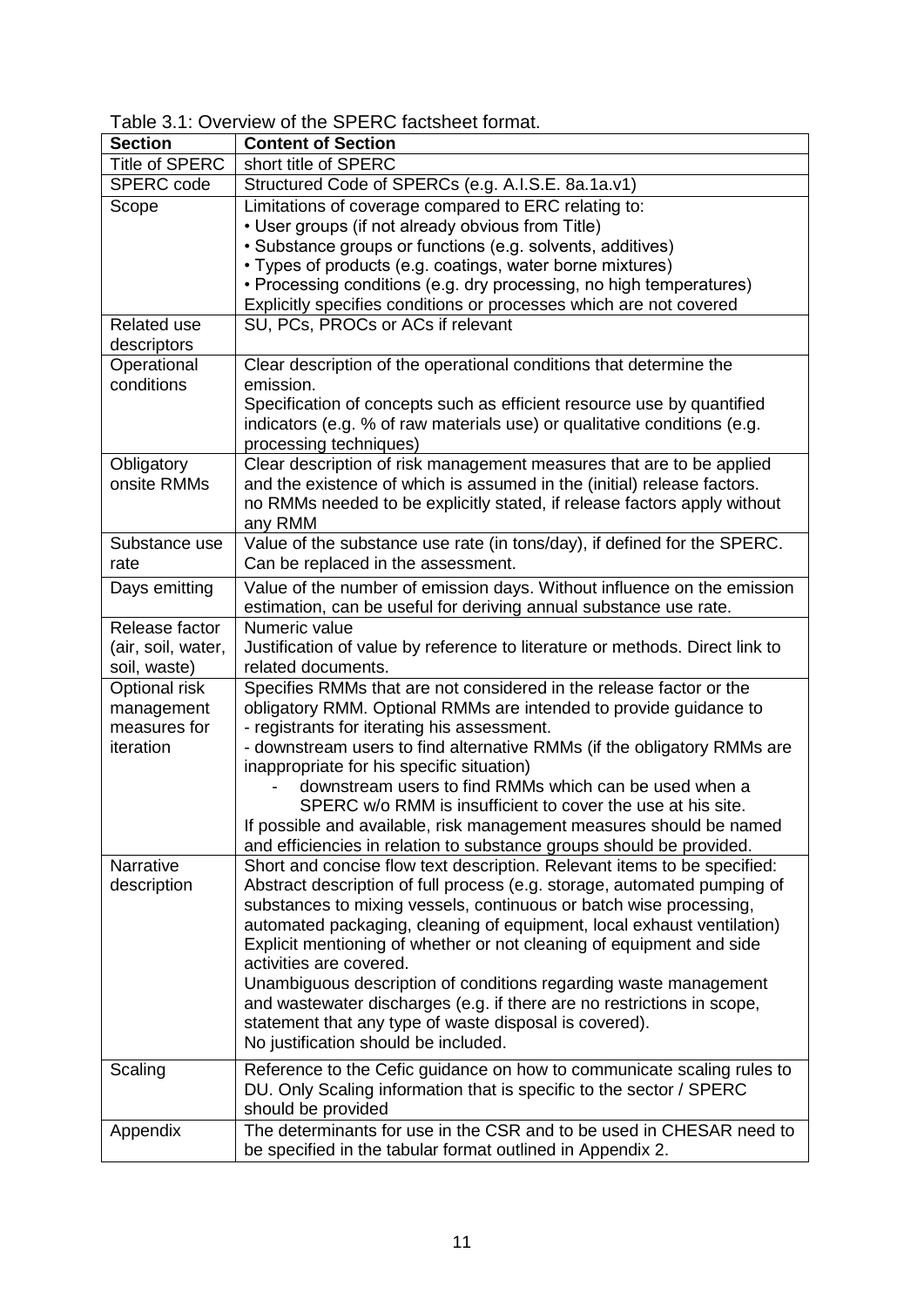# <span id="page-11-0"></span>**3.3 Use conditions determining the releases**

The sections 'Operational conditions', 'Obligatory onsite RMMs', and 'Narrative description' provide the description of the conditions of use which are related to the release factors. The narrative in aSPERC factsheet is intended to be used for identifying the process step(s) which is (are) critical for the emissions to the environment and for rationalizing what fraction of a substance is lost from a process to water, air, and soil. In that manner the narrative explanation of typical sector operational conditions provides justification for the selection of the initial release factors.

Following the suggestions from the SPERC workshop, the existing ambiguities regarding whether Risk Management Measures (RMMs) are already accounted for in release factors or whether RMMs act to reduce the release factor have been eliminated.

As part of current practice, emissions are controlled by RMMs, if so required. SPERCs reflect this by including RMMs, where these are applicable for the operations. RMMs impact on the exposure assessment by reducing the emission. To that end, RMMs can be assigned a numerical value for their substance removal efficiency in the release streams, particularly, of air and wastewater. Such efficiency values have been defined in the BAT- BREF-documents. They are available via the Cefic library of RMMs and are abbreviated as  $RE_{RMM}$ . (see Appendix). If more refined information is available, it can of course be used in developing a SPERC. Appendix 4 shows the default efficiencies of RMMs included in the Cefic library of RMMs. It is important to note that RMM efficiencies often depend on substance properties and process characteristics. Hence, default efficiencies are indicative, however may not reflect technically achievable efficiencies (i.e., actual efficiencies may be less than or greater than the default value). Consequently, the risk assessor is responsible in deciding whether the assumptions made regarding RMM efficiencies are appropriate/relevant for the process/use and the substances being evaluated.

In the Appendix of the SPERC factsheet, the essence of this information is summarized in the form of CHESAR determinants. According to the CHESAR model terminology, operational conditions and risk management measures are referred to as determinants. CHESAR includes a library in which systematically defined determinant types can be stored, in order to facilitate the re-use of determinants across assessments. Further explanation is given in Appendix 2.

### <span id="page-11-1"></span>**3.4 Substance use rates / Amounts used**

The section 'Substance use rate' can be used to specify values of  $M_{\text{SPERC}}$ , i.e. indicative values of  $M_{Local}$  for the SPERC. The value of  $M_{SPERC}$  is intended to provide orientation to registrants that do not have much information about typical substance uses rates in downstream applications.

### <span id="page-11-2"></span>**3.5 Sections addressing the downstream user**

The 'Days emitting' provides the number of days during which a process is operated. This information should support downstream users in identifying the SPERC applicable to their process. In addition to the required risk management measures, the section on 'Alternative Risk management measures' can be used to suggest risk management measures that can be used to replace the obligatory risk management measures. The information can also be used by downstream users to adapt risk management measures in case a SPERC-based equivalent exposure scenario does not cover the downstream user's operation. The section on scaling information may be used to define information in relation to adapting the generic SPERC-based exposure scenario to the specific downstream user operation. The downstream user issues are discussed in further detail in Section 5.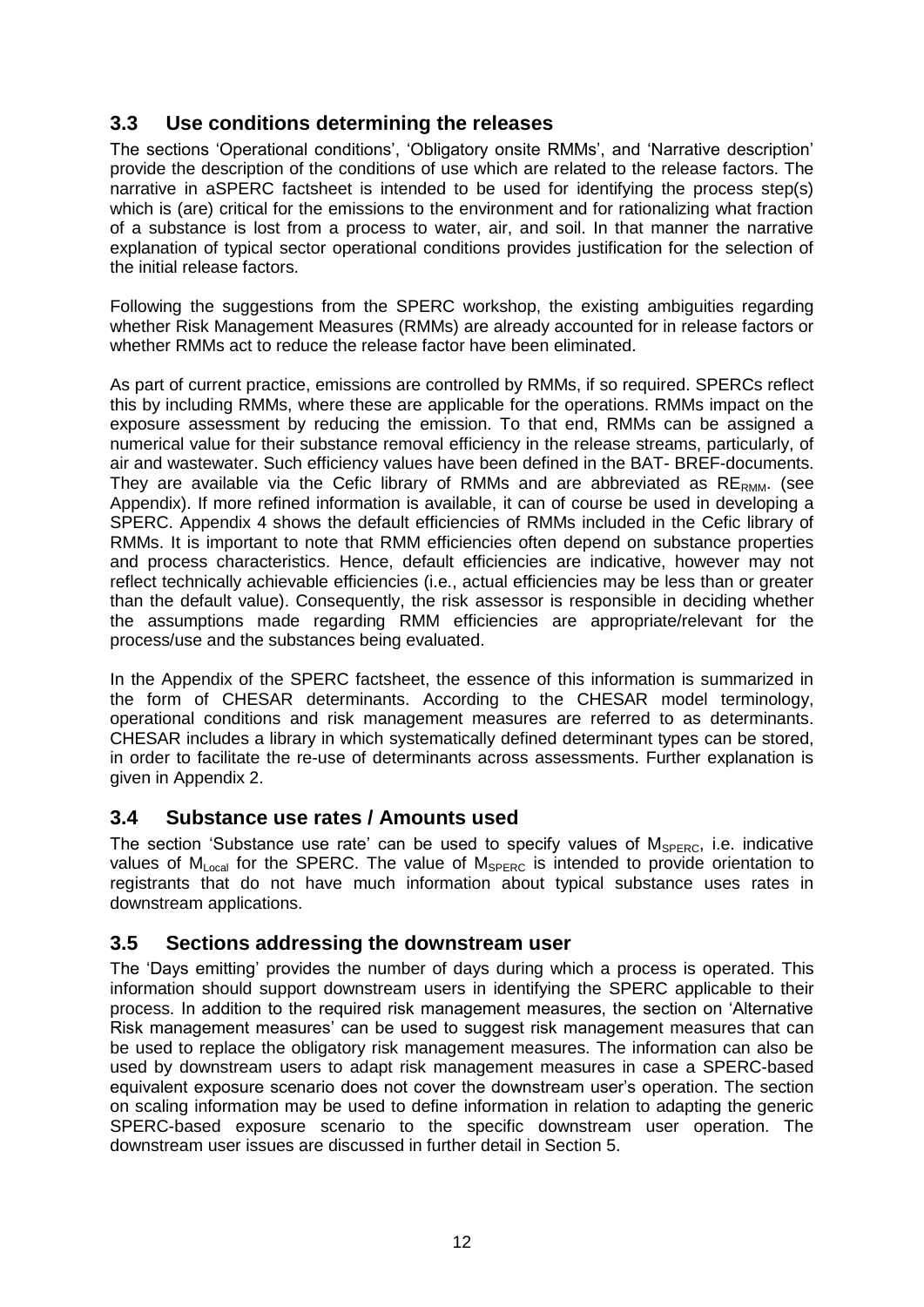# <span id="page-12-0"></span>**3.6 SPERC factsheet content in CHESAR**

The trade associations which have developed SPERCs have decided to make SPERCs available for registrants using CHESAR. This requires that the information from the SPERC factsheets is made available in files that can be imported into CHESAR. These files are named CHESAR SPERC files. Herein, information from the SPERC factsheets is organized according to the data structure underlying CHESAR. Further details on the CHESAR data structure are detailed in the documentation on CHESAR.

In the CHESAR model, the operational conditions and the risk management measures are jointly addressed under the term determinants. CHESAR contains two libraries: one for determinant types and one for SPERCS. Appendix 2 displays the list of determinants as they have been defined for the SPERCs available so far.

# <span id="page-12-1"></span>*4. Registrants using SPERCs*

# <span id="page-12-2"></span>**4.1 Where to find SPERC information**

Information on SPERCs is available from different sources. More detail is provided in the SPERC overview (<http://www.cefic.org/Industry-support/Implementing-reach/Libraries/>).

Most sector groups that have developed SPERCs provided so called use mappings on their homepages. Where not included yet, these mappings will be amended with the information on which SPERCs are relevant for which uses. In that manner, the use mappings will support the selection of the appropriate SPERCs.

### <span id="page-12-3"></span>**4.2 SPERCs and assessment tools: EUSES, TRA, CHESAR**

Chapter R16 of the REACH Guidance on Information Requirements & Chemical Safety Assessment (IR&CSA guidance) mentions several tools for supporting environmental exposure assessments. These include ECHA's chemicals safety assessment tool CHESAR, EUSES, and the TGD Excel Sheet. PETRORISK and ECETOC TRA ENV are additional tools which are based on the TGD Excel Sheet and which offer complementary functionalities. All these tools implement the exposure assessment rules as laid down in Chapter R16 of the IR&CSA guidance.

SPERC-based emission estimates can be employed/used as input values in each of these tools. PETRORISK and ECETOC TRA ENV have implemented functionalities which support the automated use of SPERCs. Table 4.1 specifies how to perform SPERC-based emission assessments in conjunction with these tools. SPERCs are progressively developed and revised, but assessment models are not revised concomitantly. It is thus the assessor's responsibility to check that the SPERCs proposed by the model are up-to-date.

| <u>UL ENU DASUA UNISSIDII USHINAHUNI.</u><br><b>Tool</b> | Use of SPERC-based emission estimation                                                            |  |  |
|----------------------------------------------------------|---------------------------------------------------------------------------------------------------|--|--|
| <b>CHESAR</b>                                            | - SPERCs will become available as CHESAR SPERC files to be<br>used in CHESAR exposure assessments |  |  |
| <b>EUSES</b>                                             | - SPERCs not implemented<br>- SPERC-based emission estimates are derived off-line                 |  |  |
| <b>TGD Excel Sheet.</b>                                  | - Manual entry of emission estimates                                                              |  |  |
| <b>ECETOC TRA ENV</b>                                    | - SPERCs implemented with selection via pick-list                                                 |  |  |
| <b>PETRORISK</b>                                         | - SPERC-based emission automatically feeds into exposure                                          |  |  |
| EasyTRA                                                  | estimation                                                                                        |  |  |

Table 4.1.Overview of environmental exposure assessment tools and how they relate to SPERC-based emission estimation.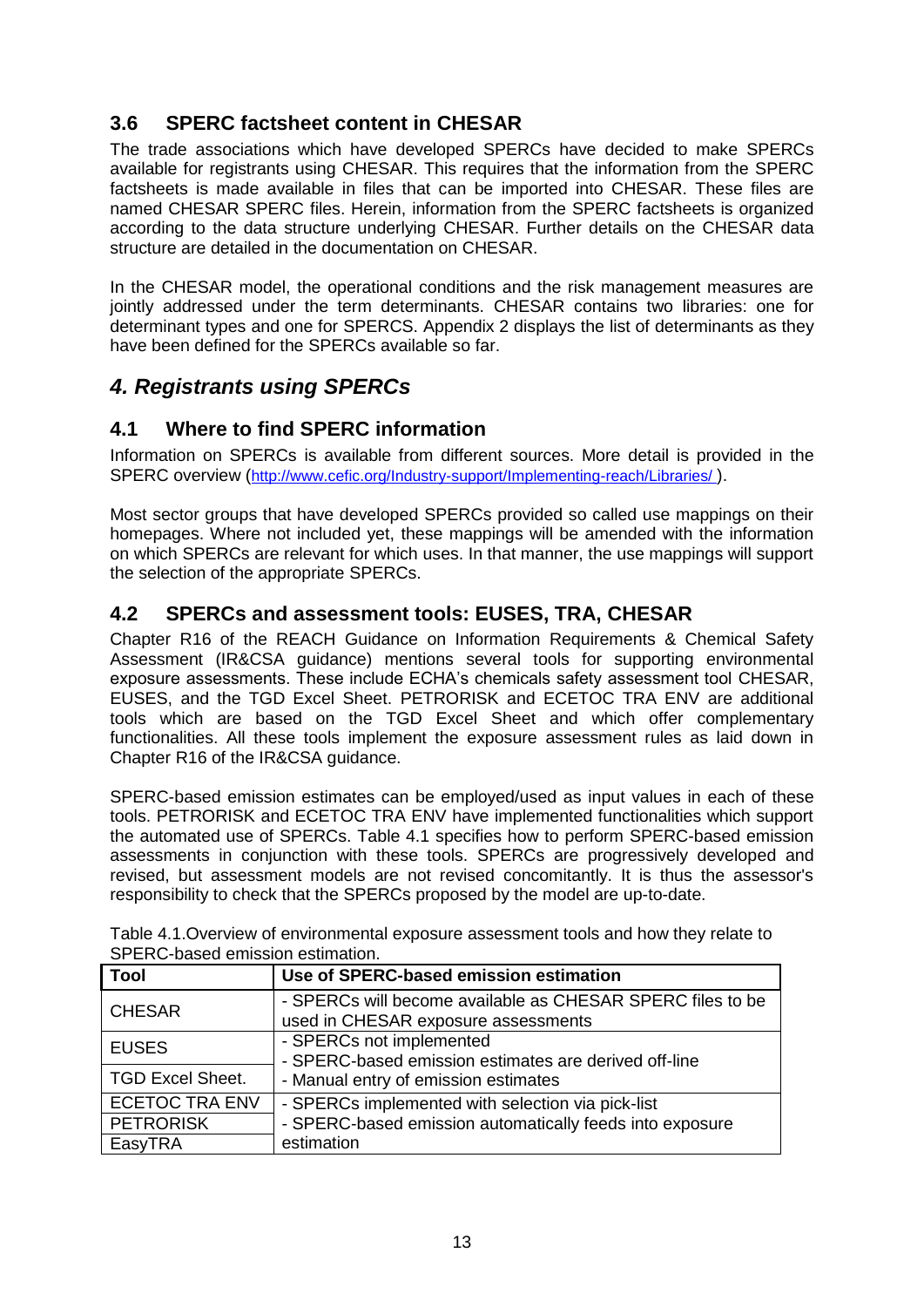The responsibility for issuing new or revised SPERCs lies with the associations. It is their task to inform tool owners about new and revised SPERCs. If such new information is published but not implemented in a tool, the assessor can use it for example by manually entering relevant SPERC release fractions in the model.

### <span id="page-13-0"></span>**4.3 SPERC-based environmental assessments in the CSR**

The registrant submits his assessment to ECHA in a CSR. The CSR should provide a comprehensive set of information required to understand the assessment and to check it for plausibility. For SPERC-based assessments it is recommended to provide the essential information on operational conditions and risk management measures in the CSR. This can be accomplished by inserting the so-called determinants into the CSR. The determinants are listed in the Appendix of the SPERC factsheets. In that manner, dossier evaluators are provided with information on OCs and RMMs, which allows them to judge whether the SPERC based environmental assessment fits with the overall Exposure Scenario.

In addition, the SPERC used for the emission estimation and the information needed to perform the quantitative environmental assessment should be reported in the CSR. This includes the substance use rates for the region  $(Q_{Use, Region})$ , the local amount used  $(M_{Local})$  and the release factors. Finally, the CSR specifies the outcome of the assessment by detailing for instance the PECs, the RCRs, or the value of  $M_{\text{Safe}}$ .

### <span id="page-13-1"></span>**4.4 SPERC-based environmental assessments in the safety data sheet**

As outlined above, the Exposure Scenarios in the CSR contain an extensive amount of information. Much of the information reported in the exposure assessment is difficult to understand by the non-expert user, thus only parts of it are relevant for the downstream user. The downstream user checks whether his application is addressed in the risk assessment. For that reason, the information to be communicated to downstream uses should be reduced to those information items which are essential. From this perspective, the level of information communicated for wide dispersive uses versus industrial uses need to be distinguished according to the guidance provided in section 2.1.

*Wide dispersive uses.* As outlined in section 2.1, consumers and professional users have limited capability of controlling emissions. For that reason, there is no added value in communicating explicit information with respect to SPERCs beyond the minimum requirements. The producers of end-use products only need to be informed whether the use of the substance in their professional and/or consumer application is safe.

The producer of end use products has to translate the operational conditions specified in the respective SPERC factsheet into instructions. They can be communicated in the safety data sheet to professional users and on the packaging to consumers. For solvent-borne paint such instructions could read 'Wash brushes with XYZ solvent. Do not dispose paint and washing with wastewater. Allow solvent to evaporate prior to disposal with solid waste.'

*Industrial uses.* In contrast to professional users and consumers, industrial end users can control their emissions and align the conditions of use at their site. The information provided to them in the safety data sheet therefore may include the following

- the identity of the SPERC
- the operational conditions (coded in phrases)
- the risk management measures (coded in phrases) and its assumed efficiency.
- an indication whether scaling is appropriate

if scaling is appropriate: the dilution factor assumed in the assessment, and the value of  $M_{\text{Safe}}$ (alternative to  $M_{\text{Safe}}$ , the value of  $M_{\text{Local}}$  is assumed in the assessment, the values of RCR, and the maximum value of RCR to which the assessment may be adjusted. This value represents the limit set by the registrants and must be respected by the downstream user.)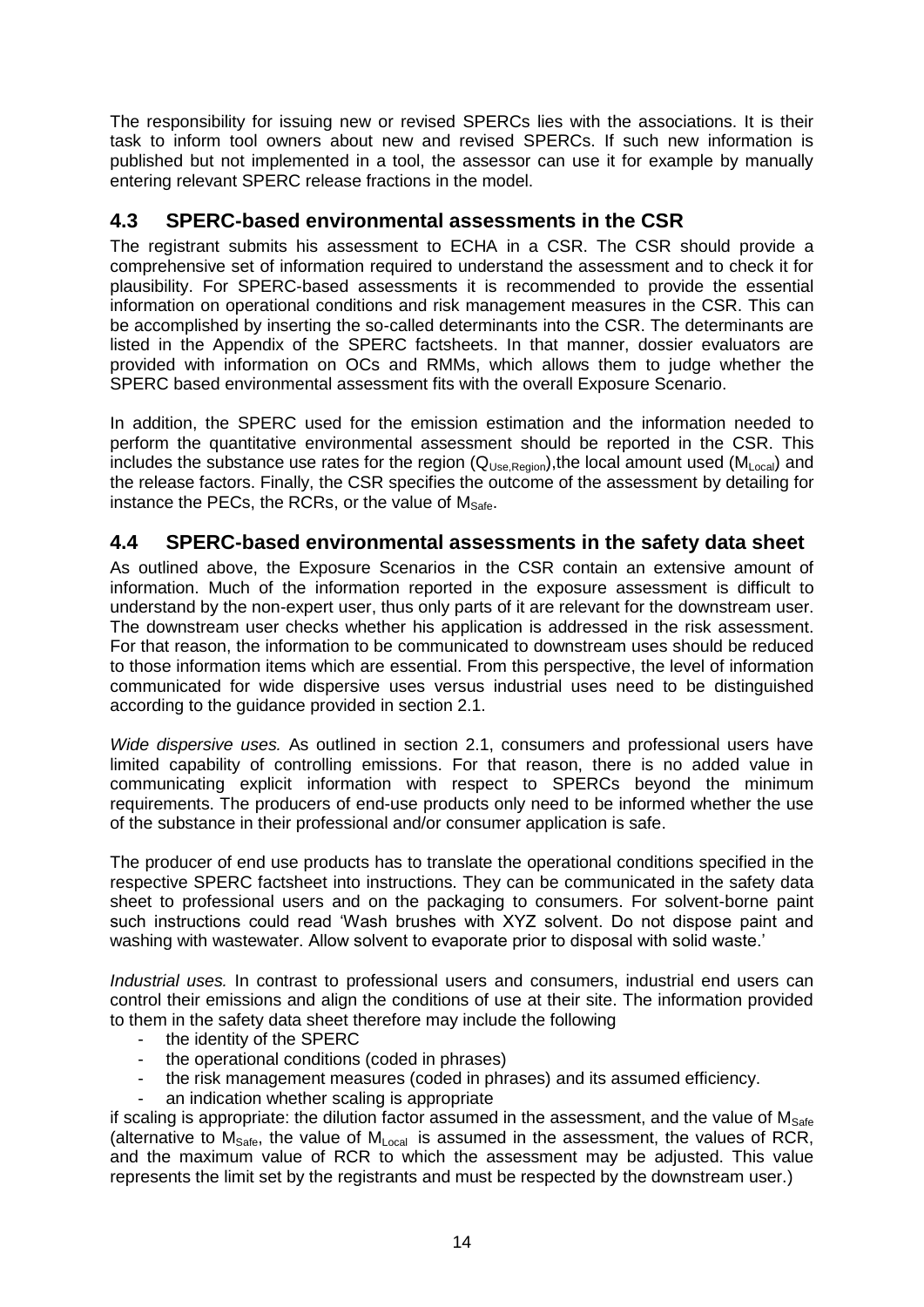# <span id="page-14-0"></span>**4.5 How to refine SPERC-based assessments (registrants)**

SPERCs are part of a generic approach to derive environmental exposures. Hence, SPERCbased environmental exposure assessments are still lower tier assessment. That means that assessments employing SPERC-based emission estimates may indicate a possible risk. In such cases refinement may be needed. Figure 2 shows that beyond ERC- and SPERCbased assessments there are higher tier environmental exposure estimation options as well as the option to base the assessment on measured environmental concentrations/ monitoring data. For more detailed information on refining environmental exposure assessment, please refer to Appendix H of ECETOC Technical Report 107 and to ECETOC Technical Report 114.



Figure 4.1: Tiered environmental exposure assessment.

### <span id="page-14-1"></span>**4.6 Accounting for additional Risk Management Measures**

In the course of iterating the Exposure Scenarios, the assessor determines which RMM efficiency or removal efficiency is required for demonstrating safe use. In many cases, the required removal efficiency may be met by the RMMs and associated efficiencies (individually or in combination) defined in the SPERC factsheet. If the combined effect of multiple RMMs can be assumed linear (i.e., RMMs in combination are equally as effective as when implemented alone), overall or total removal efficiencies should be calculated according to Equation 4.1. The resulting value of  $RE<sub>Total RMM</sub>$  can then be used to recalculate the overall release fraction according to Equation 2.1.

$$
RE_{\text{Total,RMM}} = 1 - (1 - RE_{\text{RMM},1}) \times (1 - RE_{\text{RMM},2}) \times (1 - RE_{\text{RMM},n})
$$

Ultimately, the assessor must conclude whether or not the SPERC-based emission assessment was successful, i.e. safe use was demonstrated, within the appropriate boundaries of typical substance and process/use conditions, and that reasonable RMM removal efficiencies have been assumed. When this is not the case, the assessment may need to be refined beyond the boundaries set by the SPERC-based emission assessment.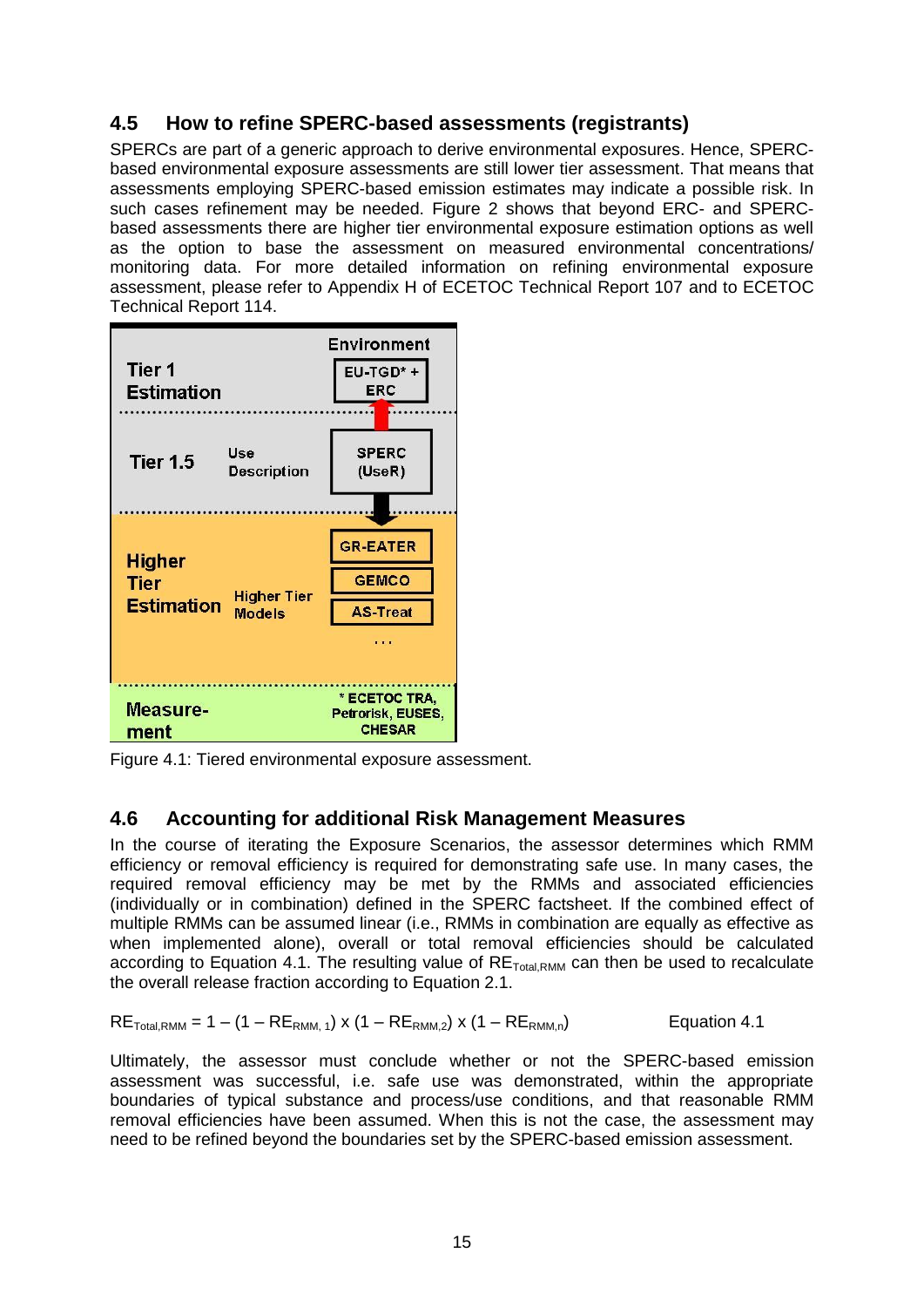# <span id="page-15-0"></span>*5 SPERCs and Checking Downstream User Compliance*

### <span id="page-15-1"></span>**5.1 Downstream users obligations**

According to Art.31 the extended safety data sheet (eSDS) will provide information on the conditions under which a substance can be safely used. This information is termed Exposure Scenario and encompasses information relating to environmental safety. According to Art.37.5 in the REACH regulation, the recipient of the information has to check that his operations conform to the conditions outlined in the eSDS and that, if necessary, he applies appropriate risk management measures. Further information on this can be found in Cefic's 'REACH Practical Guide on Exposure Assessment and Communication in the Supply Chains' and in ECHA's Practical Guide for Downstream Users'. Both documents do not specifically address SPERCs. Such information is given below. Section 5.2 addresses the qualitative check of whether the SPERCs communicated (as part of the Exposure Scenarios) in the safety data sheet address the uses relevant to the downstream user (or his customer) SPERCs. Section 5.3 outlines the quantitative aspects of this check.

# <span id="page-15-2"></span>**5.2 Identifying the SPERC matching the DU's operation**

In the first step, the downstream user of a substance may want to assess qualitatively whether his operation is covered by the SPERC which is part of the Exposure Scenario communicated to him via the safety data sheet. To this end, the downstream user checks whether the SPERC is identical with the SPERC that the downstream user has identified to be relevant for the operation in which he uses the substance.

This requires knowledge of the SPERC(s) relevant to the operation(s). Typically, smaller businesses operate one or a few similar processes and the number of relevant SPERCs is small. Hence, a downstream user may have to identify the limited number of SPERCs that are relevant for his operation. This includes checking whether the operational conditions and risk management measures implemented in his operation match with the SPERCs. To that end, the SPERC factsheets could be used. Alternatively, the sector organizations of the formulators of end use products could issue targeted information for their members and the customers of their members. Such publications could be helpful by leaving aside the assessment detail presented in the SPERC factsheets and by focusing on the operational conditions and risk management measures instead.

# <span id="page-15-3"></span>**5.3 Scaling**

Upon concluding that the own operation is covered qualitatively by a SPERC. The quantitative part of the evaluation can be started. This quantitative evaluation is termed 'Scaling'. For SPERC-based environmental assessments it answers the set of conditions prevailing in the DU's operation are covered by the set of conditions communicated in the suppliers SDS. This question is particularly relevant if the supplier has indicated in his safety data sheet that quantitative matching is appropriate for the use described by the SPERC. In most cases the combination of factors such as local amount used, risk management measures implemented and dilution of wastewater in the sewer and receiving river will be compared.

Currently, the discussion on scaling is not concluded. For that reason this document does not go into any more detail on this topic.

# <span id="page-15-4"></span>**5.4 What to do if a use is not covered by a SPERC?**

If an actor in the supply chain concludes that a certain use is not covered by a SPERC, there is the possibility to address this issue in the relevant trade association and to stimulate the development and publication of a SPERC according to the mechanism outlined above. Guidance on developing SPERC factsheets is provided in section 6.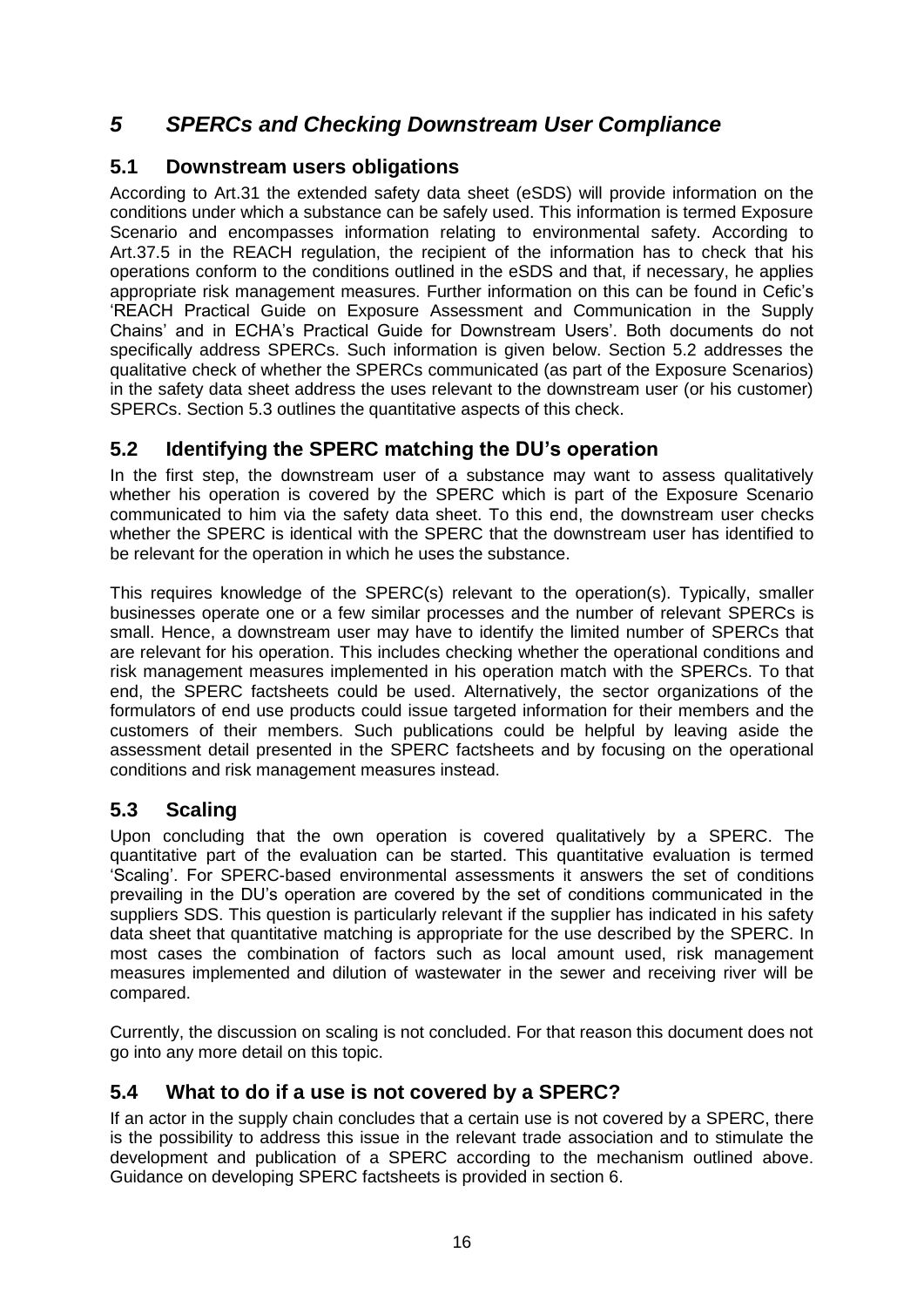# <span id="page-16-0"></span>*6 Developing SPERCs and making them available*

# <span id="page-16-1"></span>**6.1 Quality criteria for SPERC derivation and documentation**

SPERC factsheets are intended to provide the background documentation of the thoughts underlying a SPERC. Table 6.1 summarizes the elements which need to be addressed in a SPERC factsheet to be of sufficient quality. These elements need to be addressed in order to enable registrants, and downstream users to properly apply SPERCs. In addition, the quality criteria for SPERCs are to support authority representatives in understanding the proper application of SPERCs.

### Table 6.1. List of quality criteria for SPERCs

| <b>Formal criteria</b>                                                                                                                                                                             |
|----------------------------------------------------------------------------------------------------------------------------------------------------------------------------------------------------|
| In each SPERC it should be clearly identified what processes and/or activities are covered.                                                                                                        |
| Each SPERC should be identified with a unique identifier.                                                                                                                                          |
| The standard factsheet format developed by Cefic should be used (see<br>http://www.cefic.org/Industry-support/Implementing-reach/Libraries/).                                                      |
| <b>Criteria related to content</b>                                                                                                                                                                 |
| The operational conditions which are typical for the application covered by the SPERCs<br>should be described.                                                                                     |
| The description of the operational conditions should enable downstream user to judge whether<br>their specific operation is covered by a SPERC.                                                    |
| Release factors to water, air, and soil should be provided.                                                                                                                                        |
| If on-site risk management measures are prescribed by a SPERC, this should be clearly<br>stated and the assumed efficiency of the RMM should be specified.                                         |
| Where it applies releases to off-site waste treatment and waste management should be<br>specified.                                                                                                 |
| The reference document(s) which was (were) used as the departing point for the SPERC<br>derivation should be cited.                                                                                |
| Criteria related to reasoning applied in the SPERC definition                                                                                                                                      |
| The reasoning applied in the choice of release factors should be reported in the SPERC<br>factsheet.                                                                                               |
| If release factors are lower than those in the reference documents used for developing the<br>SPERC, a justification should be provided.                                                           |
| If release factors are set to zero, a justification relating to the operational conditions should be<br>provided. If the release factor to soil is set to zero, a standard justification suffices. |
| Criteria related to the availability of SPERCs                                                                                                                                                     |
| Industry associations should maintain and update the SPERC factsheets. (all versions of<br>SPERCs should be kept available).                                                                       |

# <span id="page-16-2"></span>**6.2 Information sources available for SPERC development**

Several sources of for information on typical processes and emission rates can be used as starting point for development of SPERCs. The most relevant are the OECD Emission Scenario Documents (ESDs), Best Available Technology Reference Documents (BREFs) and emission values from the A- and B-tables of the Technical Guidance Document on Risk Assessment (European Chemicals Bureau, 2003). . Additional resources can be monitoring data, market research data and questionnaires at sector association level.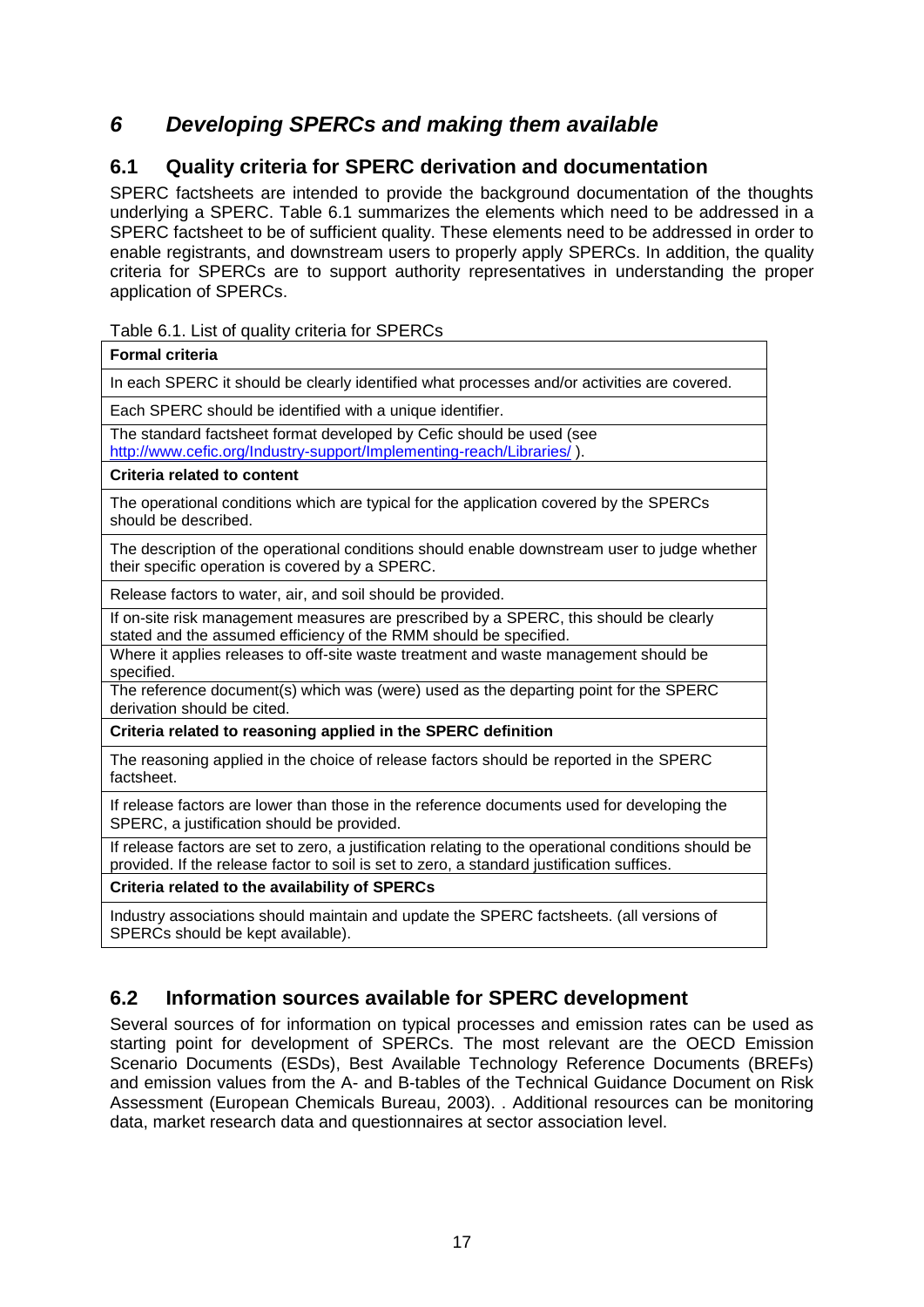### <span id="page-17-0"></span>**6.3 The SPERC Development process**

*Setting up an expert group.* Based on the experience made so far, the SPERC development process starts with setting up a group of individuals who are knowledgeable about the processes and related emissions. In the past, these individuals have frequently been recruited from member companies of sector organisations. In certain instances sector associations involved consultants as well.

*Collect information and compile into factsheet.* The first task handled by this group is the identification of the process which is covered by a SPERC and by identifying suitable starting information. Subsequently, this information is evaluated with regard to suitability for the SPERC development. From the reference documents relevant pieces of information (release factors, operational conditions and risk management measures) are selected and compiled for documentation into the SPERC factsheets.

*Quality-check and publish SPERC factsheet.* Once the selection and compilation of the SPERC factsheet is completed, the draft factsheets should be quality assessed based on the criteria outlined above. This quality assessment should be performed by a broader group of individuals from the sector organization which holds the responsibility for the SPERC. Upon successful completion of the quality assessment, the SPERC factsheets can be published on the sector organization's homepage and the Cefic Exposure Scenario working group needs to be informed.

### <span id="page-17-1"></span>**6.4 Guidance on documenting SPERCs in SPERC factsheets.**

As outlined above the information describing a SPERC is summarized in a SPERC factsheet. The factsheet contains 12 sections as indicated in Table 3.1. Below instruction for providing appropriate information for all sections is given such that the quality criteria for a SPERC factsheet (see above) are met.

**Title of SPERC:** This section is to specify the title of a SPERC as a string of text.

**SPERC code:** This section is to specify the unique code for the SPERC. For unequivocal identification of SPERCs the coding system outlined in Chapter 1.5 of this document is used.

**Scope:** This section is to specify domain of applicability of the SPERC. This information is to inform the downstream user of the SPERC information such that he can decide whether the SPERC relates to his operation.If relevant please provide information on

• User groups (if not already obvious from Title)

• Substance groups or functions (e.g. solvents, additives)

• Processing conditions (e.g. manufacturing or processing of solvent-borne mixtures, manufacturing or processing of water-borne mixtures, processing of solids, dry processing, no high temperatures)

If relevant, specify explicitly which conditions or processes are not covered

**Related use descriptors:** This section is to specify the use descriptors (SU, PROC, PC, ERC, AC) which correspond to the use described in the SPERC factsheet.

**Operational conditions:** Please provide a clear description of the operational conditions that determine the emission. These are communicated in phrases.

In free-text please provide a specification of concepts such as efficient use of resources by quantified indicators (e.g. % of raw materials use) or qualitative conditions (e.g. processing techniques).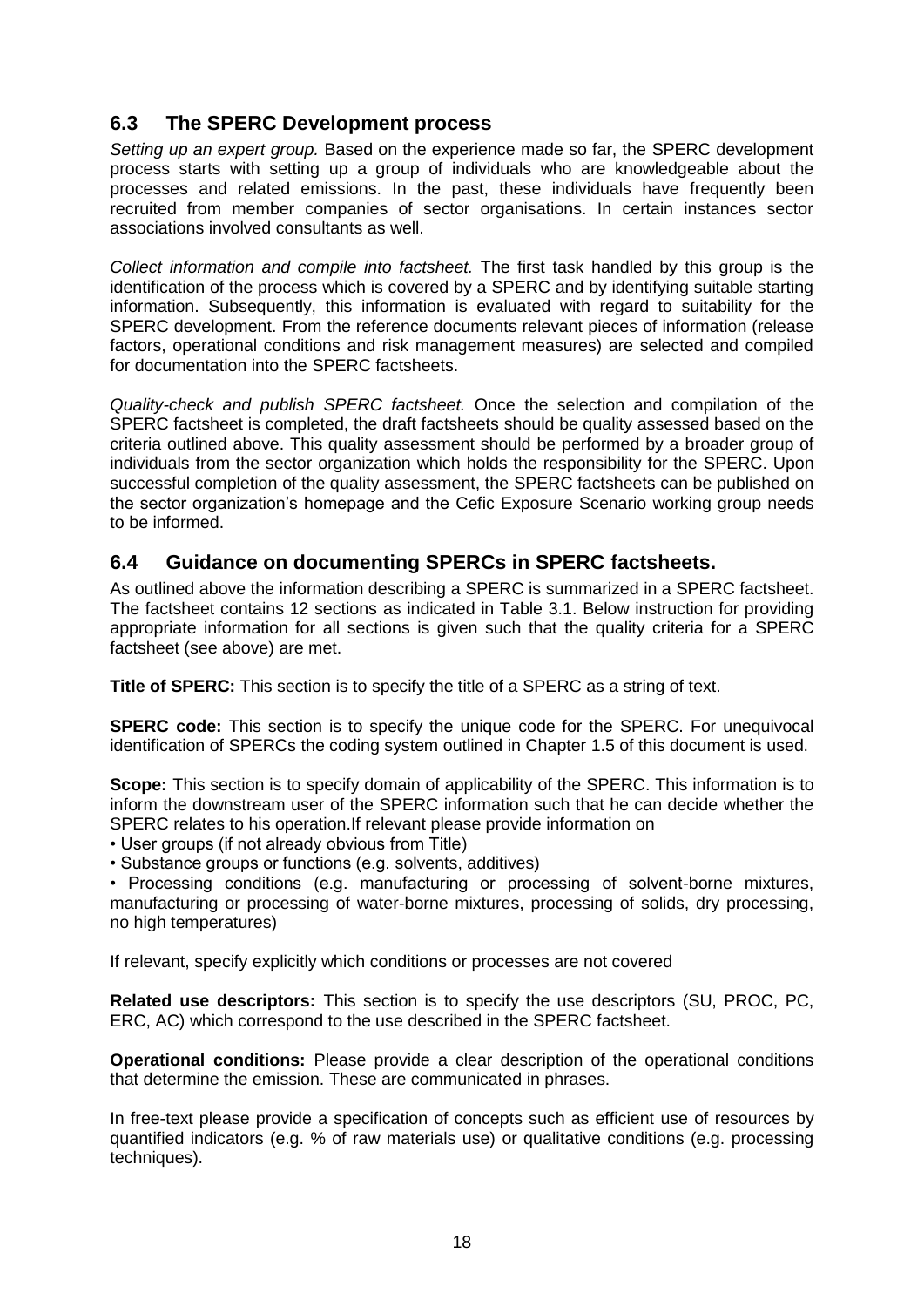### **Obligatory onsite RMMs:** Please provide in phrases:

Clear description of risk management measures that are to be applied and the existence of which is assumed in the release factors. Explicitly state, if no RMM is required.

Please provide numerical values of the efficiency of the phrases.

**Substance use rate:** Please provide (a) numerical value(s) of an indicative realistic worst case estimate of the amount of a substance used per day at a typical site  $(= M_{\text{SPERC}})$ .

**Days emitting:** Please provide a numerical value of a typical value of the number of days at which the process is operated and emissions occur.

**Release factors:** Two sets of information are to be provided. The release factors as numeric values. This set of information consists of the fractions of the substance used in the process, which are released to air, water, and soil. A fourth release factor to waste may need to be specified if, as a result of obligatory risk management measures, a fraction of the substance is diverted to waste. In addition, a free text justification for the values by reference to literature or methods or by providing the rationale behind the derivation of the value.

It may prove useful to provide direct links to related documents or to document the reasoning applied in adapting the information in the reference document, the rationale for setting the release factors.

**Optional risk management measures for iteration:** If relevant, please provide in phrases: Clear description of risk management measures that are intended as a recommendation. Please provide numerical values of the efficiency of the optional risk management measures.

Note, specifying optional risk management measures is to guide downstream user in selecting risk management measures he might want to apply in case of that he is not covered by the SPERC-based Exposure Scenario.

**Narrative description:** Please provide in a concise free text description. Relevant items to be specified are:

- Abstract description of full process (e.g. storage, automated pumping of substances to mixing vessels, continuous or batch wise processing, automated packaging, cleaning of equipment, local exhaust ventilation)
- Explicit mentioning of whether or not cleaning of equipment and side activities are covered.
- Unambiguous description of conditions regarding waste management and wastewater discharges (e.g. if there are no restrictions in scope, statement that any type of waste disposal is covered).

**Scaling:** This section provides the information required for the quantitative evaluation of whether the use of a substance in own (i.e. specific) operation is covered by the generic set of conditions, which is defined by the SPERC. This quantitative evaluation is termed 'Scaling'. This section can include the scaling equation relevant to the SPERC, a reference or a link to a scaling tool, the parameters by which the SPERC can be scaled to site specific conditions, etc.

### <span id="page-18-0"></span>**6.5 Making SPERCs available.**

The SPERC factsheets are the product of the SPERC development. They are published as reference information on the homepages of the associations / trade groups. The factsheets provide the comprehensive background information, which justifies the improved emission estimation (in comparison with the ERCs). They are meant as reference documents for those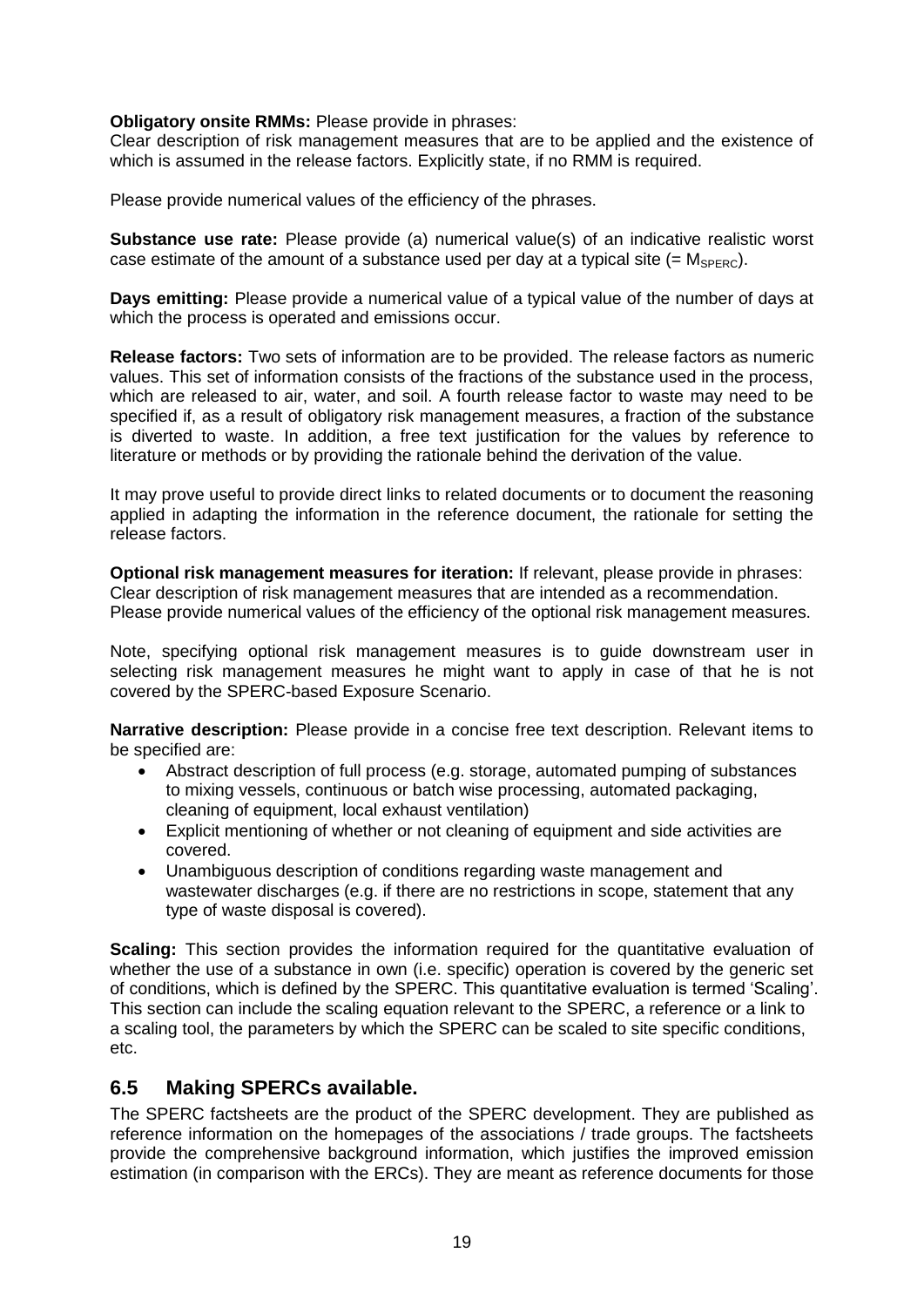(registrants, consultants, dossier evaluators) that want to obtain detailed information on the assumptions and justifications underlying the SPERCs. Due to their comprehensive nature, the SPERC factsheets are not suitable to be communicated in the supply chain. Rather, the relevant pieces of information used and made available for a targeted audience, as outlined in Table 6.2 should be communicated.

As outlined above, the SPERCs are meant to support the registrants by providing them with downstream knowledge on emissions to the environment. To that end, the registrants (and their consultants) need to be made aware of the existence of the SPERCs. This is done via the overview of the SPERCs which is published on the Cefic homepage and via the so-called use mappings, which detail which SPERCs belong to which uses. The use mappings are available on the homepages of the associations / trade groups.

Via making the SPERCs available as CHESAR import files, the sector organizations / trade groups enable CHESAR users to carrying out chemical safety assessments and to generate chemical safety assessments in a process which requires very limited manual data entry from the environmental part of the assessment. SPERCs are also available in several assessment tools (ECETOC TRA, etc. see Table 4.1). This also supports the registrants (or their consultants) in carrying out chemical safety assessments.

SDSs with their annexes are the source of information to the downstream users. These documents instruct the downstream user about applicable operational conditions and risk management measures and about the limits within the emissions from their operations are covered by the relevant SPERC.

One or two additional sets of communication are considered essential to broaden the knowledge on SPERCs among downstream users. The sector organizations which own the SPERC should issue these in order to target their membership and the customers of their membership. These communications should create awareness about the existence of SPERCs and provide guidance on the audiences (primarly formulators of end use products, and their customers) are expected to handle the information they receive with the safety data sheet. By including examples which are specific for the respective audience, the principles outlined in Section 5 of this document can be illustrated. Such communications will be helpful by leaving aside those details in the SPERC factsheets which is relevant for downstream users and by focusing on how downstream users compare operational conditions and risk management measures detailed in the safety data sheets with the conditions prevailing in their own operation.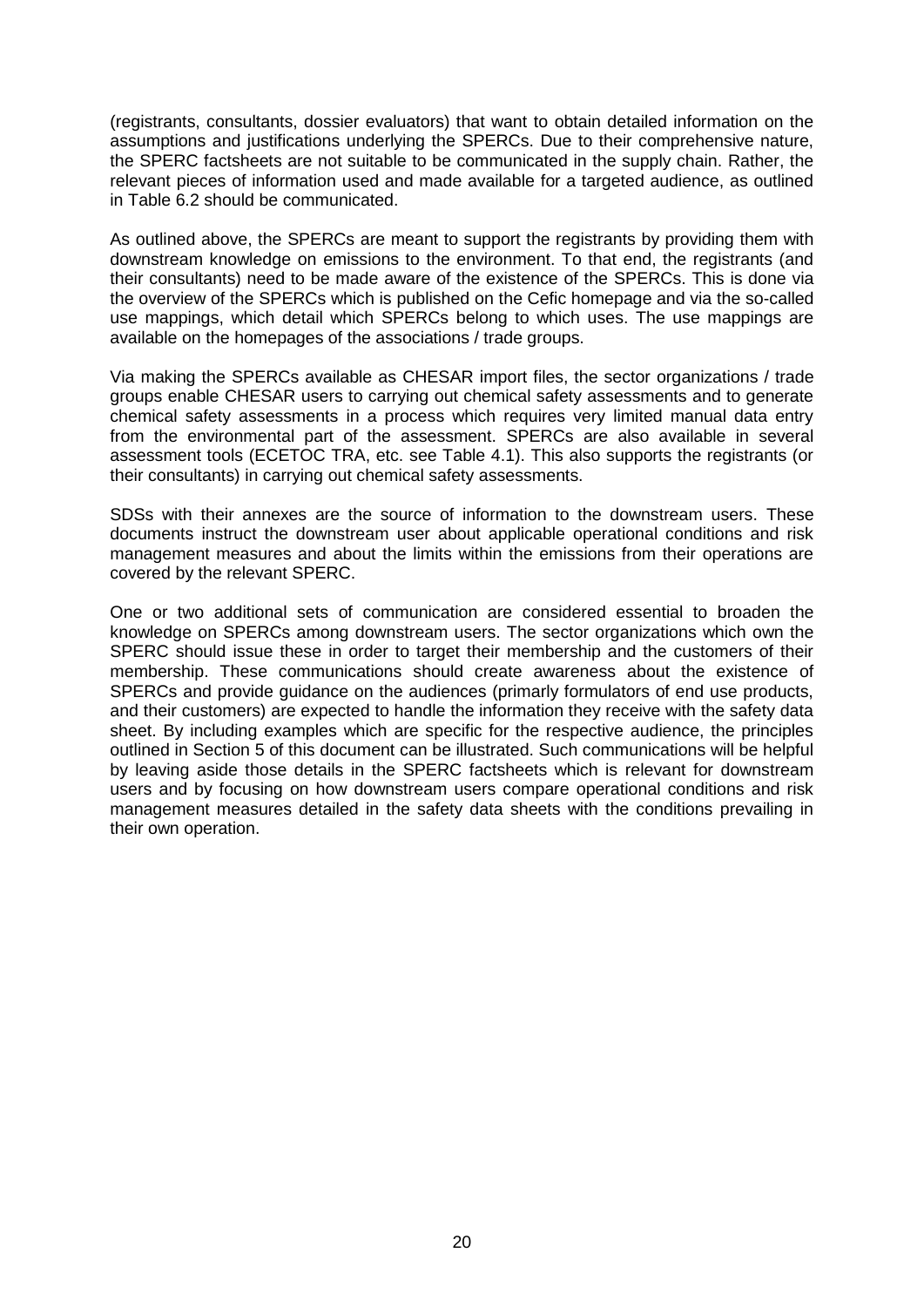Table 6.2: Overview of the different channels via which SPERC information is made available. The table outlines the source of SPERC information, the specific content and the respective addressee.

| Source                 | Purpose                                        | Content                                                           | Addressee           |
|------------------------|------------------------------------------------|-------------------------------------------------------------------|---------------------|
| Cefic                  | Provide overview of SPERCs available,          | <b>SPERC</b> identifiers                                          | Registrants,        |
| homepage*              | provide links to more detailed information     | <b>SPERC</b> titles                                               | consultants         |
| Use                    | Provide<br>information on the relation         | <b>SPERC</b> identifiers                                          | Registrants,        |
| mappings**             | between uses and emissions estimation          |                                                                   | consultants         |
|                        | via SPERCs                                     |                                                                   |                     |
| Exposure               | Provide input for environmental<br>risk        | <b>SPERC</b> identifiers                                          | Registrants,        |
| Assessment<br>Tools*** | assessment of specific substances.             | default values for assessment parameters,                         | consultants.        |
| to<br>Annex            | Inform<br>downstream<br>of<br>the $ $<br>users | SPERC identifiers, operational conditions (as phrases),           | Downstream          |
| <b>SDS</b>             | conditions<br>risk<br>operational<br>and       | risk management measures (as phrases), scaling                    | users               |
|                        | management measures as defined in              | information (limits, tools and parameter values)                  |                     |
|                        | SPERCs.                                        |                                                                   |                     |
| Chemical               | Document the input and output of the           | <b>SPERC</b><br>identifiers,<br>operational<br>conditions,<br>(as | Authorities         |
| Safety                 | environmental risk assessment of specific      | determinants),<br>risk<br>management<br>measures<br>(as           |                     |
| Report                 | substances.                                    | determinants), determinant descriptions, default<br>for           |                     |
|                        |                                                | assessment parameters, outcome of the assessment                  |                     |
|                        |                                                | (PECs, RCRs, M <sub>Safe</sub> )                                  |                     |
| <b>CHESAR</b>          | Provide input for environmental<br>risk l      | <b>SPERC</b><br>identifiers,<br>operational<br>conditions,<br>(as | <b>CHESAR</b> users |
| <b>SPERC</b>           | assessment of specific substances,             | determinants),<br>risk<br>management<br>measures<br>(as           |                     |
| files**                | document OCs and RMMs in CSRs                  | determinants), determinant descriptions, default<br>for           |                     |
|                        |                                                | assessment parameters, justifications for release factors.        |                     |
| <b>SPERC</b>           | comprehensive<br>Reference<br>document,        | SPERC identifiers (including related use descriptors),            | Registrants         |
| factsheet**            | <b>SPERCs</b><br>documentation<br>0f<br>and    | operational conditions, (as determinants and phrases), risk       | Consultants         |
|                        | underlying information.                        | management measures (as determinants and phrases),                | Authorities:        |
|                        |                                                | determinant<br>descriptions,<br>default for<br>assessment         |                     |
|                        |                                                | parameters, justifications for release factors.                   |                     |

\* <http://www.cefic.org/Industry-support/Implementing-reach/Libraries/>

 $\bullet$   $\overbrace{\text{*}^*$  for web-addresses please refer to Table 1.2.

 $\bullet$  \*\*\* see Table 5.1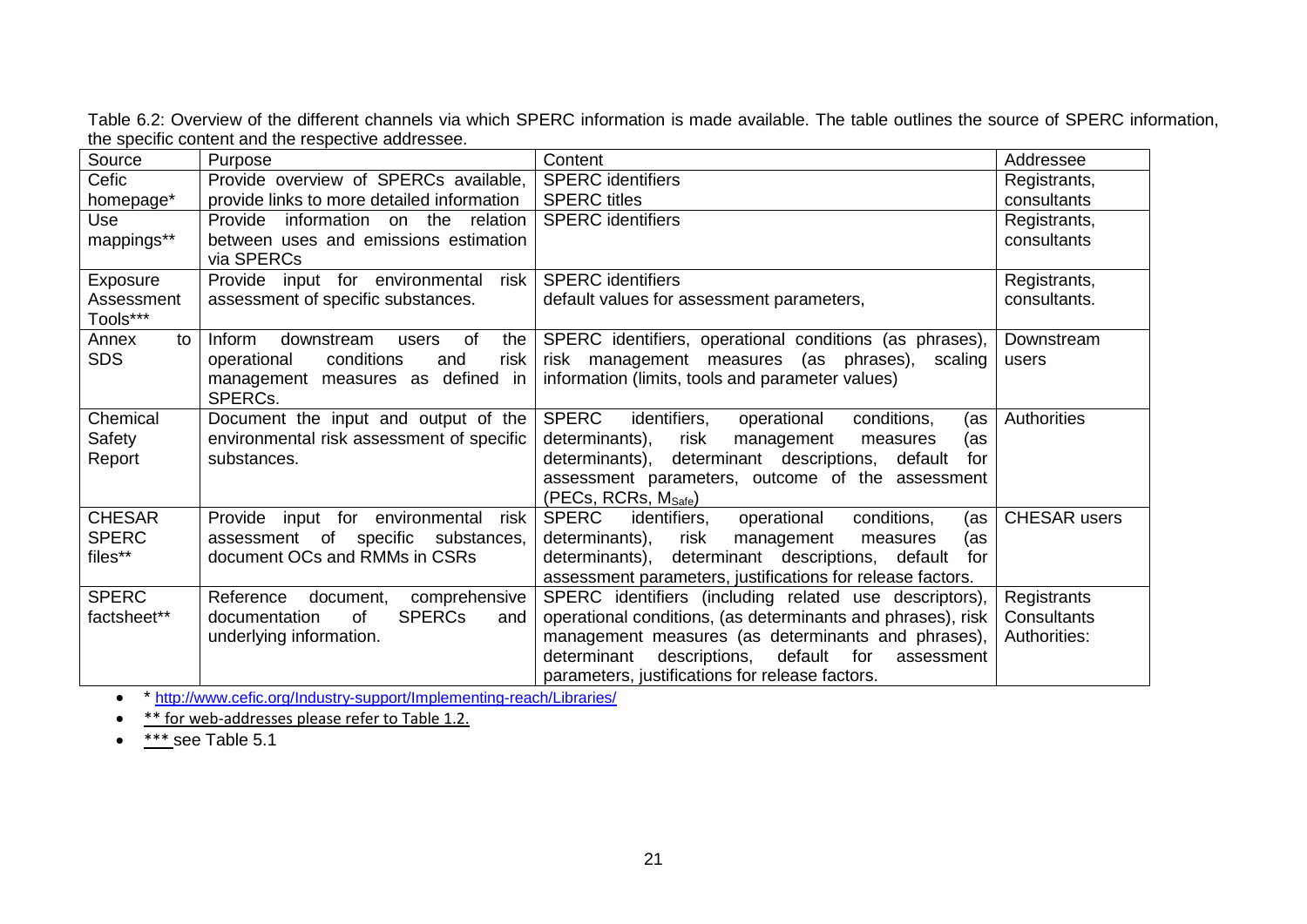# **Appendices**

# *Appendix 1: SPERC Factsheet Examples*

# **Appendix 1a –Industrial use of Me-salts in Conversion Coating**

<span id="page-21-1"></span><span id="page-21-0"></span>

| <b>SPERC Title</b><br>Industrial use of Metal Salts in conversion coating<br><b>SPERC code</b><br>AISE SPERC 5.1a.v1 - Industrial use of Me-salts in Conversion Coating -<br>Nickel<br>AISE SPERC 5.1.b.v1 - Industrial use of Me-salts in Conversion Coating -<br>Zinc, Chromium, Copper, Manganese<br><b>Scope</b><br>Covers the use of metal salts in a broad range of specific applications, e.g.<br>surface treatment, metal treatment, surface finishing, corrosion inhibition etc.<br>This includes the core process of treating the metal substrate as well as those<br>processes required to support the core process such as storing, mixing,<br>equipment cleaning, maintenance and associated laboratory activities. The<br>treatment of the metal parts can occur by bathing or by spraying.<br>The SPERCs are relevant for operations which discharge their wastewater to<br>treatment by a municipal sewage treatment plant.<br>Substance Domain: Metal salts<br><b>Related use</b><br>descriptors<br>Main User Group: SU 3<br>Sector of Use: |
|--------------------------------------------------------------------------------------------------------------------------------------------------------------------------------------------------------------------------------------------------------------------------------------------------------------------------------------------------------------------------------------------------------------------------------------------------------------------------------------------------------------------------------------------------------------------------------------------------------------------------------------------------------------------------------------------------------------------------------------------------------------------------------------------------------------------------------------------------------------------------------------------------------------------------------------------------------------------------------------------------------------------------------------------------------------|
|                                                                                                                                                                                                                                                                                                                                                                                                                                                                                                                                                                                                                                                                                                                                                                                                                                                                                                                                                                                                                                                              |
|                                                                                                                                                                                                                                                                                                                                                                                                                                                                                                                                                                                                                                                                                                                                                                                                                                                                                                                                                                                                                                                              |
|                                                                                                                                                                                                                                                                                                                                                                                                                                                                                                                                                                                                                                                                                                                                                                                                                                                                                                                                                                                                                                                              |
|                                                                                                                                                                                                                                                                                                                                                                                                                                                                                                                                                                                                                                                                                                                                                                                                                                                                                                                                                                                                                                                              |
|                                                                                                                                                                                                                                                                                                                                                                                                                                                                                                                                                                                                                                                                                                                                                                                                                                                                                                                                                                                                                                                              |
|                                                                                                                                                                                                                                                                                                                                                                                                                                                                                                                                                                                                                                                                                                                                                                                                                                                                                                                                                                                                                                                              |
|                                                                                                                                                                                                                                                                                                                                                                                                                                                                                                                                                                                                                                                                                                                                                                                                                                                                                                                                                                                                                                                              |
|                                                                                                                                                                                                                                                                                                                                                                                                                                                                                                                                                                                                                                                                                                                                                                                                                                                                                                                                                                                                                                                              |
|                                                                                                                                                                                                                                                                                                                                                                                                                                                                                                                                                                                                                                                                                                                                                                                                                                                                                                                                                                                                                                                              |
|                                                                                                                                                                                                                                                                                                                                                                                                                                                                                                                                                                                                                                                                                                                                                                                                                                                                                                                                                                                                                                                              |
|                                                                                                                                                                                                                                                                                                                                                                                                                                                                                                                                                                                                                                                                                                                                                                                                                                                                                                                                                                                                                                                              |
| <b>Environmental Release Class: ERC 5</b>                                                                                                                                                                                                                                                                                                                                                                                                                                                                                                                                                                                                                                                                                                                                                                                                                                                                                                                                                                                                                    |
| Process Categories:<br>PROC2, PROC3, PROC4, PROC5, PROC7, PROC8a, PROC8b, PROC9<br>PROC10, PROC13, PROC15.                                                                                                                                                                                                                                                                                                                                                                                                                                                                                                                                                                                                                                                                                                                                                                                                                                                                                                                                                   |
| Product categories: PC 14                                                                                                                                                                                                                                                                                                                                                                                                                                                                                                                                                                                                                                                                                                                                                                                                                                                                                                                                                                                                                                    |
| <b>Operational conditions - Phrases</b><br><b>Operational</b><br>conditions                                                                                                                                                                                                                                                                                                                                                                                                                                                                                                                                                                                                                                                                                                                                                                                                                                                                                                                                                                                  |
| AISE 5.1a.v1<br>Indoor Use. [OOC1]<br>AISE 5.1.b.v1<br>Water-Based Process. [OOC12]                                                                                                                                                                                                                                                                                                                                                                                                                                                                                                                                                                                                                                                                                                                                                                                                                                                                                                                                                                          |
| Product applied in aqueous process solution with negligible<br>volatilization. [OOC23]<br>Spent fluid discharged to wastewater. [OOC19]                                                                                                                                                                                                                                                                                                                                                                                                                                                                                                                                                                                                                                                                                                                                                                                                                                                                                                                      |
| <b>Operational conditions - Free text background</b>                                                                                                                                                                                                                                                                                                                                                                                                                                                                                                                                                                                                                                                                                                                                                                                                                                                                                                                                                                                                         |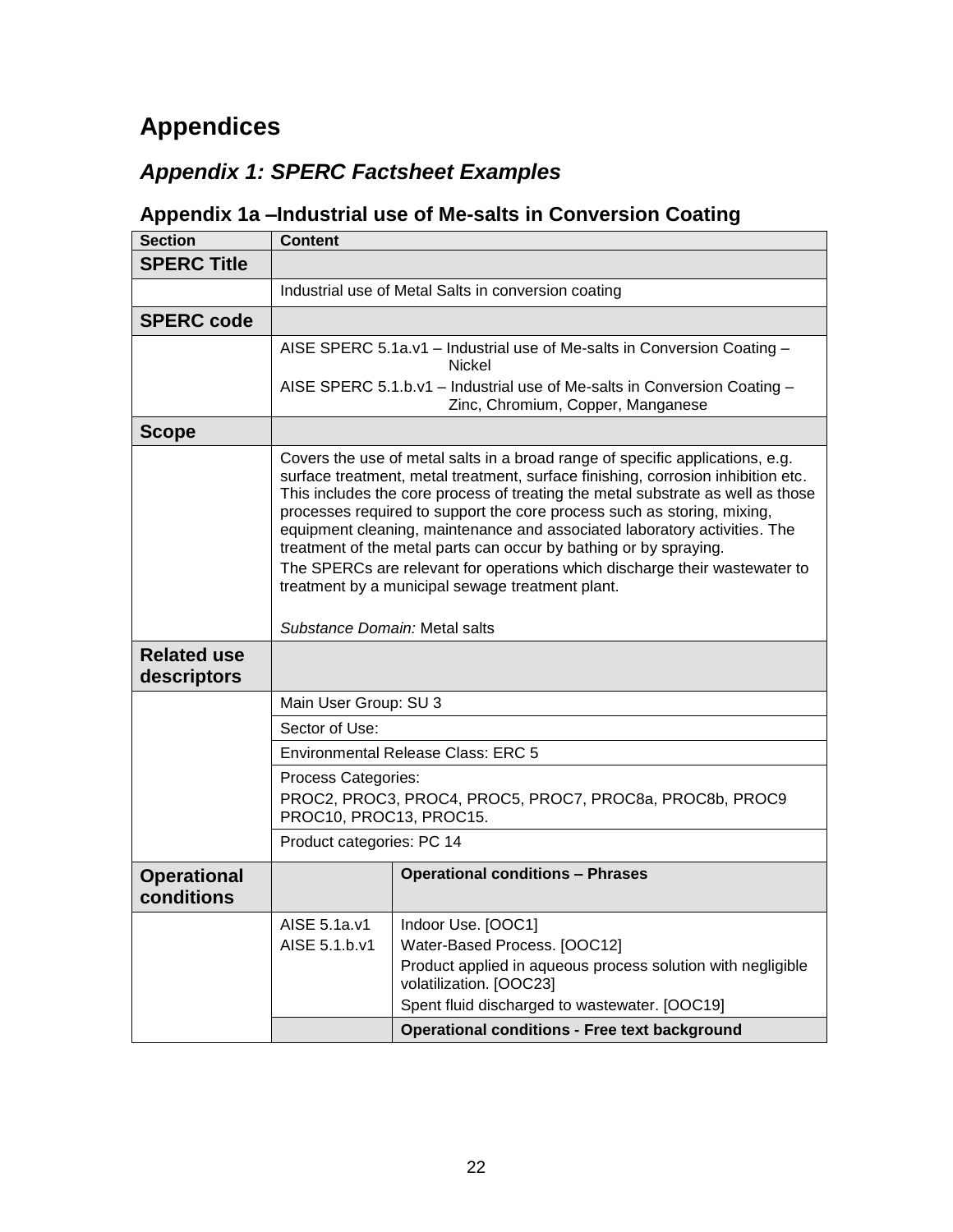|                                  | AISE 5.1a.v1<br>AISE 5.1.b.v1               | General good practice: e.g. trained staff, spill protection<br>including waste reuse.<br>Sites are operated to meet the local requirements for<br>emissions of metals.<br>Reduced emissions to waste water due to e.g.:<br>Re-use of rinsing water<br>The metal salts are dissolved in a water-borne application<br>fluid, which is kept in a reservoir. It is pumped to dedicated<br>machine(s) in order to be applied to the substrate or it is<br>kept in a bath. With each piece of substrate a fraction of the<br>application fluid is carried-over from the treatment bath. Via<br>a sequence of rinsing steps this fraction of the application<br>fluid is continuously emitted to the wastewater. |          |         |          |  |
|----------------------------------|---------------------------------------------|-----------------------------------------------------------------------------------------------------------------------------------------------------------------------------------------------------------------------------------------------------------------------------------------------------------------------------------------------------------------------------------------------------------------------------------------------------------------------------------------------------------------------------------------------------------------------------------------------------------------------------------------------------------------------------------------------------------|----------|---------|----------|--|
| <b>Obligatory</b><br>onsite RMMs |                                             | <b>RMM - Phrase</b><br><b>RMM-Efficiency (RESPERC)</b>                                                                                                                                                                                                                                                                                                                                                                                                                                                                                                                                                                                                                                                    |          |         |          |  |
|                                  | AISE 5.1a.v1                                | 1 (pH adjustment<br>95                                                                                                                                                                                                                                                                                                                                                                                                                                                                                                                                                                                                                                                                                    |          |         |          |  |
|                                  | AISE 5.1.b.v1                               | [9313214801],<br>99<br>and precipitation<br>[11137200302]                                                                                                                                                                                                                                                                                                                                                                                                                                                                                                                                                                                                                                                 |          |         |          |  |
| <b>Substance</b><br>use rate     |                                             | Value<br>Phrase                                                                                                                                                                                                                                                                                                                                                                                                                                                                                                                                                                                                                                                                                           |          |         |          |  |
|                                  | AISE 5.1a.v1<br>AISE 5.1.b.v1               | Indicative<br>substance use<br>rate in a typical<br>operation (M <sub>SPERC</sub><br>in kg/d) [new<br>phrase]                                                                                                                                                                                                                                                                                                                                                                                                                                                                                                                                                                                             | 50       |         |          |  |
|                                  | Justification                               |                                                                                                                                                                                                                                                                                                                                                                                                                                                                                                                                                                                                                                                                                                           |          |         |          |  |
|                                  | M <sub>SPERC</sub> -derivation in Appendix. | M <sub>SPERC</sub> -represents an indicative worst case value for the substance use rate<br>per site. The amount of metal salt used for the daily replenishment constitutes<br>the substance use rate. The rinsing of the metal parts results in a loss of<br>process water. The volume of process water lost by rinsing is continuously<br>each day and the concentration of the metal salts is adjusted accordingly. See                                                                                                                                                                                                                                                                                |          |         |          |  |
| Days emitting                    |                                             | Phrase                                                                                                                                                                                                                                                                                                                                                                                                                                                                                                                                                                                                                                                                                                    | Value    |         |          |  |
|                                  | AISE 5.1a.v1<br>AISE 5.1.b.v1               | 220<br><b>Emission Days</b><br>(days/year):<br>[FD4]                                                                                                                                                                                                                                                                                                                                                                                                                                                                                                                                                                                                                                                      |          |         |          |  |
| <b>Release</b><br>factors        |                                             | Values (per pathway)                                                                                                                                                                                                                                                                                                                                                                                                                                                                                                                                                                                                                                                                                      |          |         |          |  |
|                                  |                                             | To air                                                                                                                                                                                                                                                                                                                                                                                                                                                                                                                                                                                                                                                                                                    | To water | To soil | To waste |  |
|                                  | AISE 5.1a.v1<br>AISE 5.1.b.v1               | 0.99<br>0<br>1<br>0                                                                                                                                                                                                                                                                                                                                                                                                                                                                                                                                                                                                                                                                                       |          |         |          |  |
|                                  |                                             | Justification                                                                                                                                                                                                                                                                                                                                                                                                                                                                                                                                                                                                                                                                                             |          |         |          |  |
|                                  | Releases to Air:                            | Metal salts in aqueous solutions are involatile and are intended to remain in<br>the application solution. Volatilization of metal salts is therefore negligible.                                                                                                                                                                                                                                                                                                                                                                                                                                                                                                                                         |          |         |          |  |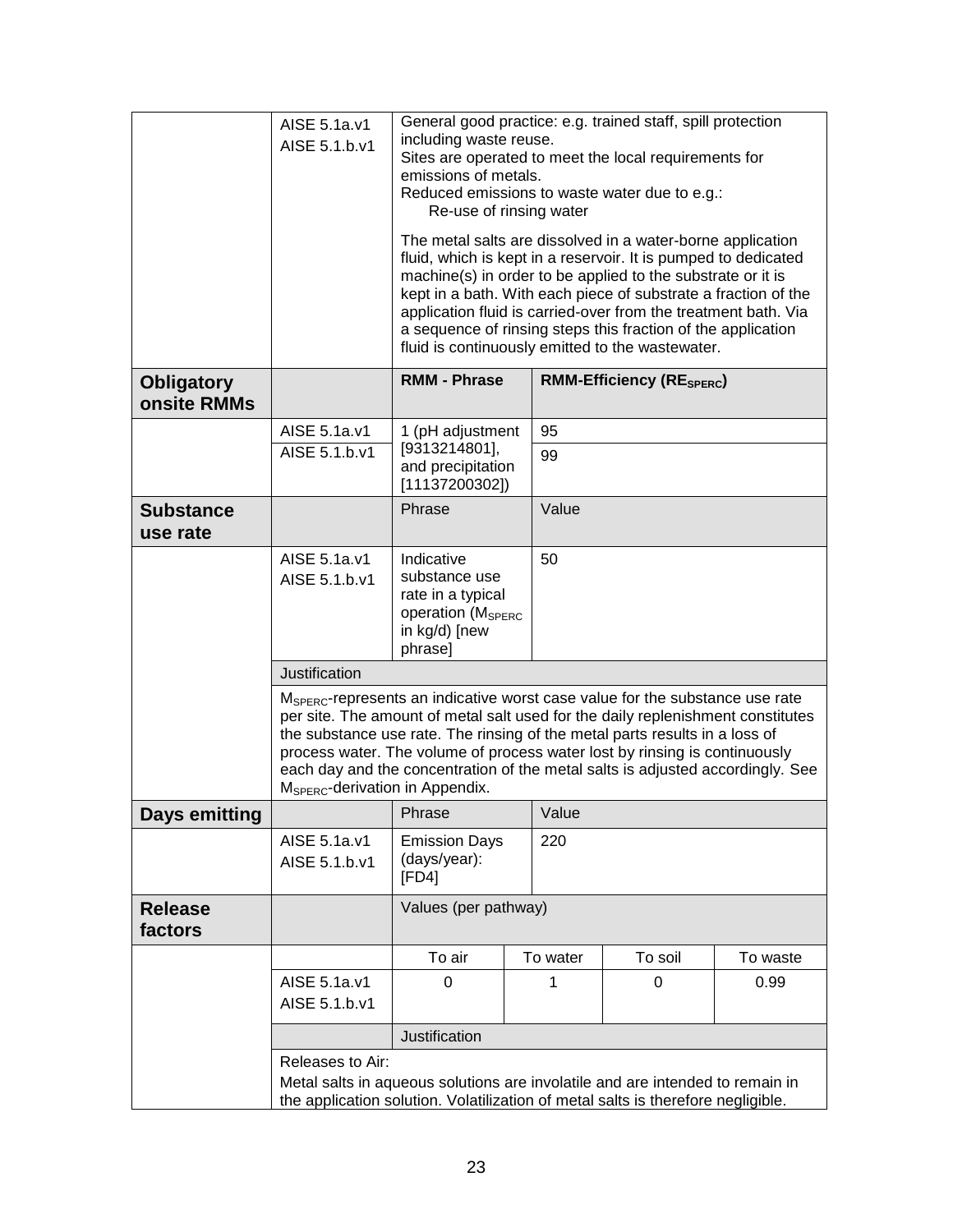|                                                | Spray applications are housed-in for the sake of worker protection. For the<br>reasons above, the release factor to air is set to zero.                                                                                                                                       |                                                                                                                                                                |                                                                        |  |  |  |
|------------------------------------------------|-------------------------------------------------------------------------------------------------------------------------------------------------------------------------------------------------------------------------------------------------------------------------------|----------------------------------------------------------------------------------------------------------------------------------------------------------------|------------------------------------------------------------------------|--|--|--|
|                                                | Releases to water via wastewater:<br>The spent process fluid consists of the rinsing, which contain the metal salts.<br>As a first conservative approximation it assumed that the amount of metal salt<br>is quantitatively lost from the process to the spent process water. |                                                                                                                                                                |                                                                        |  |  |  |
|                                                |                                                                                                                                                                                                                                                                               | Releases to soil:<br>Releases to soil do not occur during normal operation of the process.                                                                     |                                                                        |  |  |  |
|                                                | Releases to waste:                                                                                                                                                                                                                                                            |                                                                                                                                                                |                                                                        |  |  |  |
|                                                | site.                                                                                                                                                                                                                                                                         | The treatment of the spent process fluids by pH-adjustment and subsequent<br>filtration/sedimentation results in slurries or solid waste which is treated off- |                                                                        |  |  |  |
|                                                | treated off-site.                                                                                                                                                                                                                                                             | The content of the reservoir is disposed of once or twice per year and is                                                                                      |                                                                        |  |  |  |
| <b>Optional risk</b><br>management<br>measures |                                                                                                                                                                                                                                                                               | Type of RMM                                                                                                                                                    | Efficiency                                                             |  |  |  |
|                                                | AISE 5.1a.v1                                                                                                                                                                                                                                                                  | pH adjustment [9313214801], and                                                                                                                                | 95                                                                     |  |  |  |
|                                                | AISE 5.1.b.v1                                                                                                                                                                                                                                                                 | Sedimentation of solids by air<br>flotation [9267234023],                                                                                                      | 99                                                                     |  |  |  |
|                                                |                                                                                                                                                                                                                                                                               |                                                                                                                                                                |                                                                        |  |  |  |
|                                                | AISE 5.1a.v1                                                                                                                                                                                                                                                                  | (pH adjustment [9313214801], and                                                                                                                               | 95                                                                     |  |  |  |
|                                                | AISE 5.1.b.v1                                                                                                                                                                                                                                                                 | Sedimentation of solids by filtration,<br>[9267234024]                                                                                                         | 99                                                                     |  |  |  |
|                                                |                                                                                                                                                                                                                                                                               | The optional risk management measures listed here are technical alternatives<br>to the RMMs listed under the obligatory on-site risk management measures.      |                                                                        |  |  |  |
| <b>Narrative</b><br>description                | <b>Industrial Use of Metal Salts</b>                                                                                                                                                                                                                                          |                                                                                                                                                                |                                                                        |  |  |  |
|                                                | conversion coating etc.                                                                                                                                                                                                                                                       | This SPERC describes SPERC parameters relevant to the Industrial Use of<br>Metal Salts in a water-based process for surface treatment, surface finishing,      |                                                                        |  |  |  |
| <b>Scaling</b>                                 | Scalable<br>parameters                                                                                                                                                                                                                                                        | Parameter description                                                                                                                                          | Values - SPERC /ES                                                     |  |  |  |
|                                                | M <sub>Site, SPERC</sub><br>(kg/d)                                                                                                                                                                                                                                            | Amount which can be safely used<br>based on the SPERC                                                                                                          | $M_{\text{Safe}}$ (kg/d) –<br>outcome of chemical<br>safety assessment |  |  |  |
|                                                | RE <sub>Total, SPEC</sub>                                                                                                                                                                                                                                                     | Removal efficiency assumed in the<br><b>SPERC</b>                                                                                                              | 0                                                                      |  |  |  |
|                                                | AISE 5.1a.v1                                                                                                                                                                                                                                                                  |                                                                                                                                                                | 0.95                                                                   |  |  |  |
|                                                | AISE 5.1.b.v1                                                                                                                                                                                                                                                                 |                                                                                                                                                                | 0.99                                                                   |  |  |  |
|                                                | <b>C</b> SPERC                                                                                                                                                                                                                                                                | Factor by which receiving surface<br>water dilutes the sewage after<br>treatment                                                                               | 10                                                                     |  |  |  |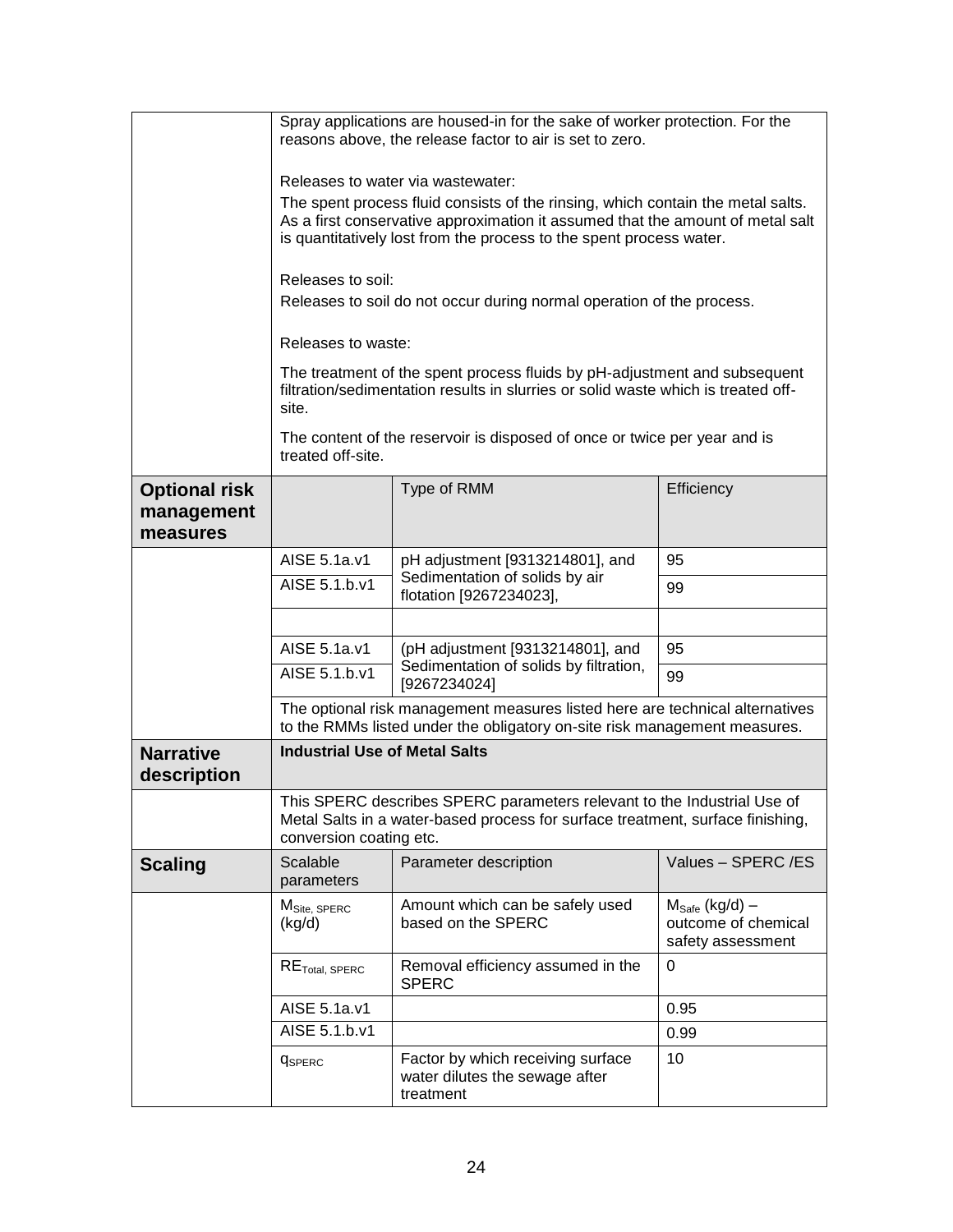|  | G <sub>Effluent, SPERC</sub><br>(m <sup>3</sup> /d) | Volume of sewage treated per day<br>(m <sup>3</sup> /d)                                                                                                                                                                                                                        | 2.000                                  |  |  |  |
|--|-----------------------------------------------------|--------------------------------------------------------------------------------------------------------------------------------------------------------------------------------------------------------------------------------------------------------------------------------|----------------------------------------|--|--|--|
|  |                                                     | Scaling condition                                                                                                                                                                                                                                                              |                                        |  |  |  |
|  |                                                     | risk driven by wastewater treatment plant microbes                                                                                                                                                                                                                             |                                        |  |  |  |
|  |                                                     | $[MSite, SPERC x (1 - RETotal, SPERC)] / GEffluent, SPERC \ge$                                                                                                                                                                                                                 |                                        |  |  |  |
|  |                                                     | $[M_{\text{Site},\text{Site}} \times (1 - \text{RE}_{\text{Total},\text{ Site}})] / G_{\text{Effluent},\text{ Site}}$                                                                                                                                                          |                                        |  |  |  |
|  |                                                     | risk driven by freshwater/freshwater sediments, marine<br>water/marine water sediments                                                                                                                                                                                         |                                        |  |  |  |
|  |                                                     | $[M_{\text{Site,SPERC}} \times (1 - RE_{\text{Total, SPERC}})] / (G_{\text{Effluent, SPERC}} \times q_{\text{SPERC}}) \ge$<br>$[M_{\text{Site},\text{Site}} \times (1 - \mathsf{RE}_{\text{Total},\text{ Site}})] / (G_{\text{Effluent},\text{ Site}} \times q_{\text{Site}})$ |                                        |  |  |  |
|  | Site-specific<br>parameters                         | Parameter description                                                                                                                                                                                                                                                          | Values - Site                          |  |  |  |
|  | $MSite. Site$ (kg/d)                                | Amount which is actually used on-<br>site                                                                                                                                                                                                                                      | To be determined by<br>Downstream User |  |  |  |
|  | $RE$ <sub>Total, Site</sub>                         | Removal efficiency realized through<br>RMMs on site                                                                                                                                                                                                                            |                                        |  |  |  |
|  | <b>C</b> Site                                       | Factor by which receiving surface<br>water dilutes the sewage after<br>treatment                                                                                                                                                                                               |                                        |  |  |  |
|  | G <sub>Effluent, Site</sub>                         | Volume of sewage treated per day<br>$(m^3/d)$ .                                                                                                                                                                                                                                |                                        |  |  |  |

### **Appendix: MSPERC-Derivation**

\*MSPERC is calculated according to: **MSPERC =Q Applicaton Fluid x CSP x FDilution**. Wi th CSP = Concentration of substance in finished product, **Q ApplicatonFluid** = the consumption of application fluid,  $F_{\text{Dilution}}$  = the factor by which the metal salt-containing product is diluted to yield the application fluid.

The numbers in parentheses are the M<sub>SPERC</sub>-values, which are recommended as starting values for environmental exposure assessments, provided no better information is available.

**Table 1:** Derivation of the default substance use rate M<sub>SPERC</sub> for *Industrial use in formulation of liquid cleaning and maintenance products*. The derivation is based on 2 sets of typical values of the operational conditions for the various applications covered by this SPERC.

| <b>SPERC</b>  | <b>Other Operational</b><br>Conditions-<br><b>Phrase</b> | <b>Operational Conditions - Values for selected</b><br>parameters expressing the operational<br>conditions for the SPERC 'industrial use -<br>formulation of granular cleaning and<br>maintenance products. |                                                              |                                                                       |                                                                     |  |  |
|---------------|----------------------------------------------------------|-------------------------------------------------------------------------------------------------------------------------------------------------------------------------------------------------------------|--------------------------------------------------------------|-----------------------------------------------------------------------|---------------------------------------------------------------------|--|--|
|               |                                                          | $M_{\text{SPERC}}$ in  <br>kg/d                                                                                                                                                                             | $Q_{AF}$<br>Consumption<br>of application<br>fluid $(m^3/d)$ | $C_{SP}$<br>Substance<br>concentration<br>in product<br>(in % weight) | F <sub>Dilution</sub><br>% of<br>product in<br>application<br>fluid |  |  |
| AISE 5.1a.v1  |                                                          | 50                                                                                                                                                                                                          | 5                                                            | 25                                                                    | 4                                                                   |  |  |
| AISE 5.1.b.v1 |                                                          | 50                                                                                                                                                                                                          | 5                                                            | 10                                                                    | 10                                                                  |  |  |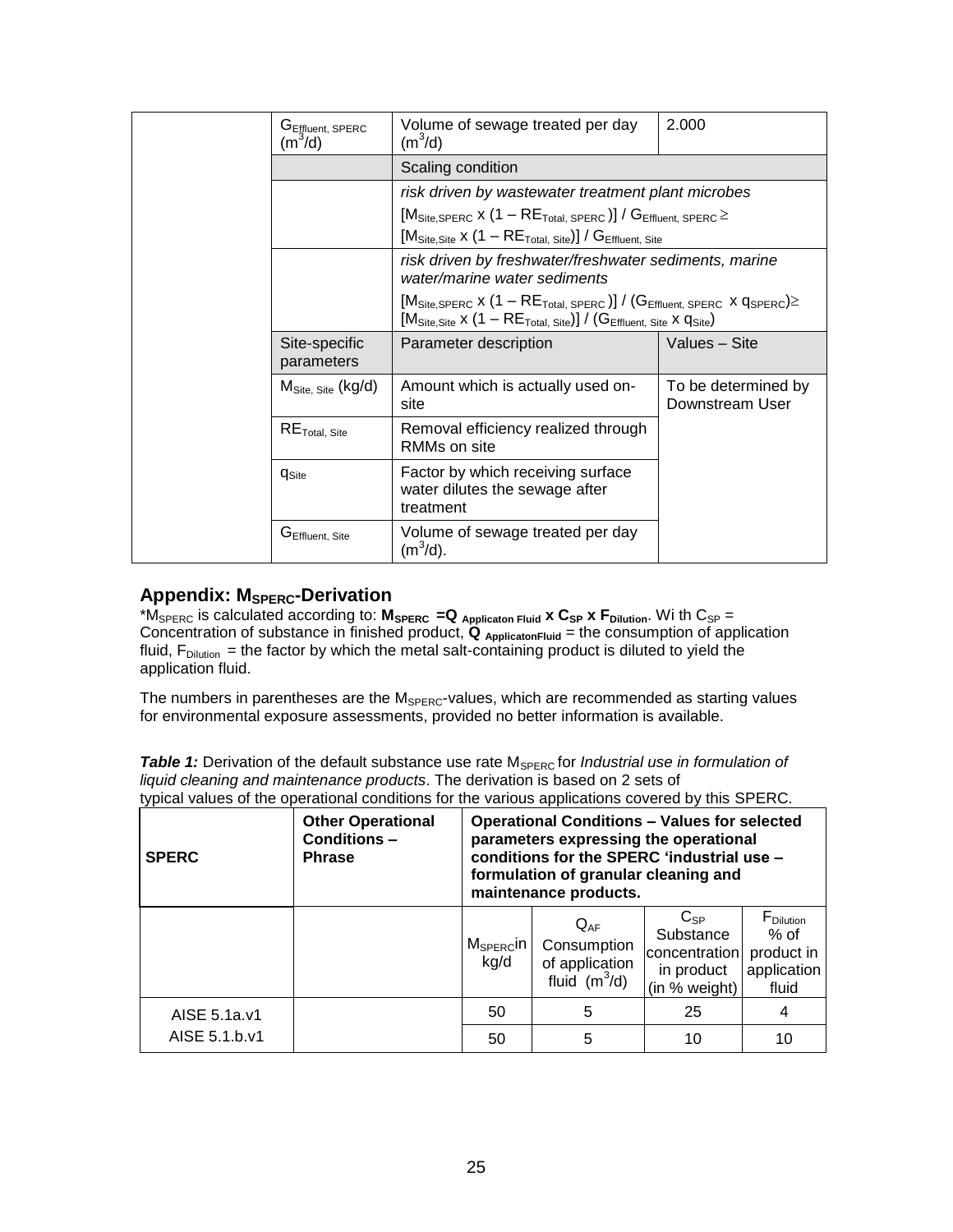### **SPERC 5.1a.v1 AISE - - Industrial use of Me-salts in Conversion Coating – Nickel List of Qualitative Chesar determinants**

Qualitative determinants (conditions of use linked to initial release factors)

| <b>Determinant Label</b>                        | de-<br>fault | <b>Value</b>                                                                       | <b>Description of Value</b>                                                                                                                                                                                                                                                                                                                                                                                         | <b>Use</b><br>con-<br>dition<br>type | <b>Phrase Text</b>                                                                |
|-------------------------------------------------|--------------|------------------------------------------------------------------------------------|---------------------------------------------------------------------------------------------------------------------------------------------------------------------------------------------------------------------------------------------------------------------------------------------------------------------------------------------------------------------------------------------------------------------|--------------------------------------|-----------------------------------------------------------------------------------|
| Type of Process                                 |              | Substance applied in aqueous<br>process solution with<br>negligible volatilization |                                                                                                                                                                                                                                                                                                                                                                                                                     | $E-w-3$ *                            | Product applied in aqueous<br>process solution with<br>negligible volatilization. |
| Indoor/outdoor use                              | $\mathsf{x}$ | <b>Indoor Use</b>                                                                  |                                                                                                                                                                                                                                                                                                                                                                                                                     | $E-w-3$ *                            | Indoor                                                                            |
| Process efficiency                              |              | Optimized water use due to<br>e.g.: Re-use of rinsing water                        |                                                                                                                                                                                                                                                                                                                                                                                                                     | $E-w-3$ *                            | Maximize waste water reuse                                                        |
| Chemical waste -<br>continuous<br>generation    |              | Waste resulting from on-site<br>RMM to be disposed as<br>chemical waste            |                                                                                                                                                                                                                                                                                                                                                                                                                     | $E-w-5$ *                            | Waste resulting from on-site<br>RMM to be disposed as<br>chemical waste           |
| Chemical waste -<br>discontinuous<br>generation | X            | Spent process fluid to be<br>disposed of as chemical waste                         | Processing fluid can be kept in reservoir<br>or treatment baths. Periodically, the<br>reservoirs are emptied of the spent<br>reservoir fluid and refilled with fresh<br>reservoir fluid. The spent reservoir fluid<br>is treated as chemical waste. Operators<br>minimize the frequency of exchanging<br>the reservoir fluid to reduce the cost of<br>process chemicals, waste treatment<br>and equipment downtime. | $E-w-5$ *                            | Spent process fluid to be<br>disposed of as chemical<br>waste                     |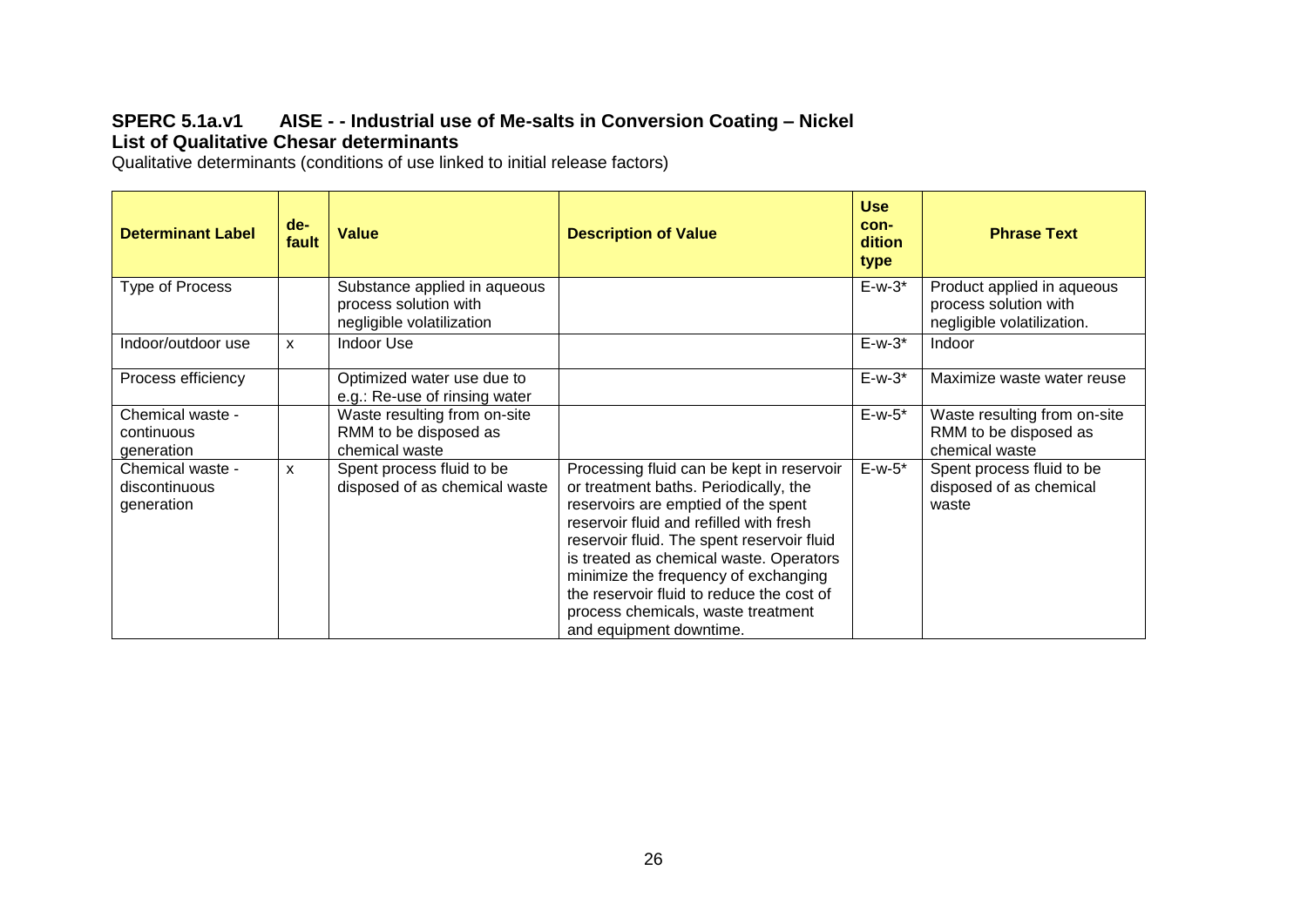# **SPERC 5.1a.v1 AISE - - Industrial use of Me-salts in Conversion Coating – Nickel**

| <b>Determinant Label</b>           | $de-$<br>fault | <b>Qualitative value</b>                                                    | <b>Description of value</b> | <b>Effectiveness</b><br>in % (default,<br>min-max) for<br>water and/or<br>air | <b>Use</b><br>con-<br>dition<br>type | <b>Phrase Text</b>                                                                                                         |
|------------------------------------|----------------|-----------------------------------------------------------------------------|-----------------------------|-------------------------------------------------------------------------------|--------------------------------------|----------------------------------------------------------------------------------------------------------------------------|
| On site treatment of<br>wastewater |                | pH-adjust-ment and sub-<br>sequent filtration /<br>sedimentation - Ni-salts |                             | water: 95                                                                     | $E-w-3$ *                            | Chemical<br>precipitation or<br>sedimentation or<br>filtration or<br>electrolysis or<br>reverse osmosis or<br>ion exchange |

RMM determinants (NOT linked to initial release factors).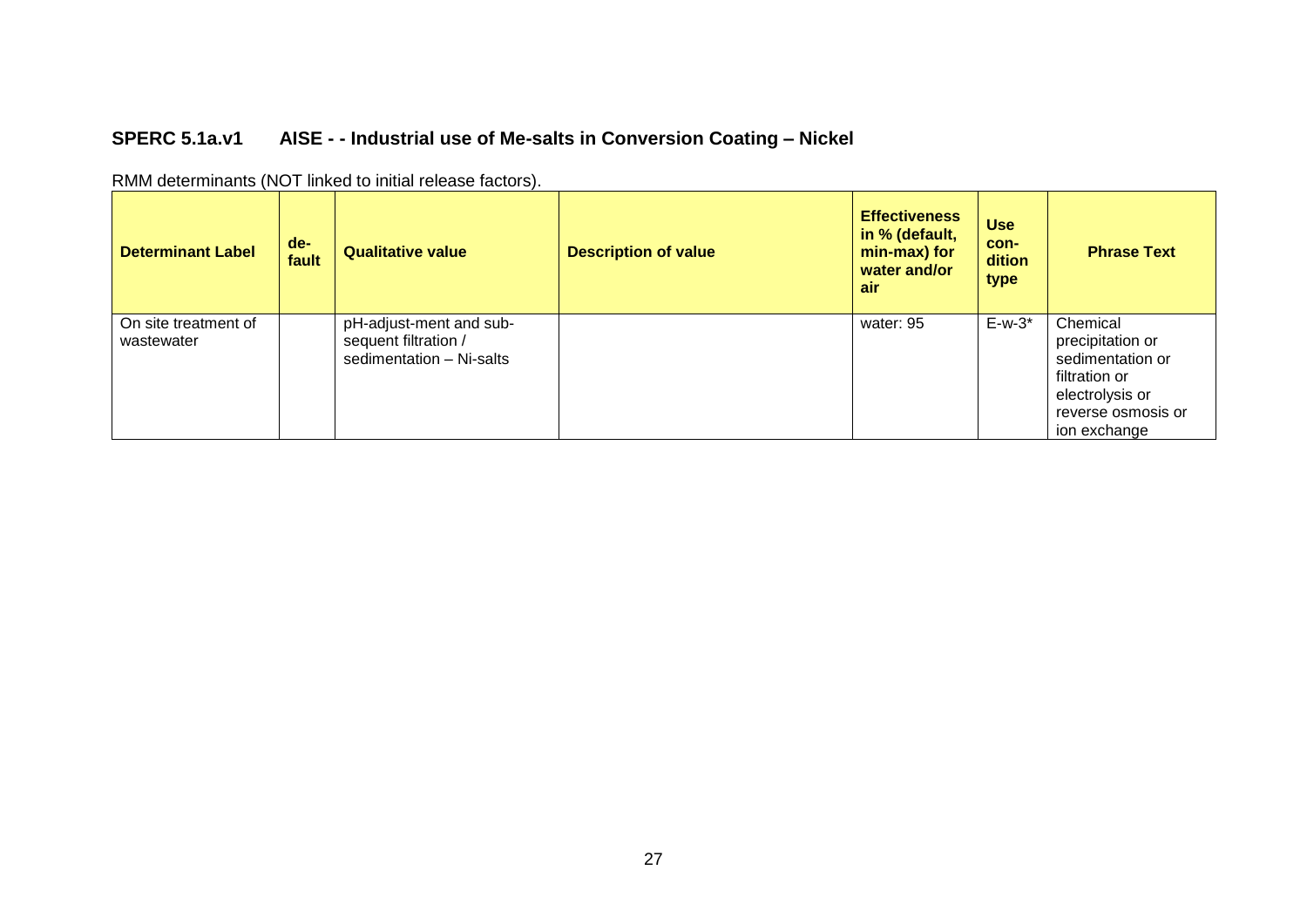### **SPERC 5.1b.v1 AISE - - Industrial use of Me-salts in Conversion Coating –Zinc, Chromium, Copper, Manganese List of Qualitative Chesar determinants**

| <b>Determinant Label</b>                        | $de-$<br>fault | <b>Value</b>                                                                       | <b>Description of Value</b>                                                                                                                                                                                                                                                                                                                                                                                         | <b>Use</b><br>con-<br>dition<br>type | <b>Phrase Text</b>                                                                |
|-------------------------------------------------|----------------|------------------------------------------------------------------------------------|---------------------------------------------------------------------------------------------------------------------------------------------------------------------------------------------------------------------------------------------------------------------------------------------------------------------------------------------------------------------------------------------------------------------|--------------------------------------|-----------------------------------------------------------------------------------|
| Type of Process                                 |                | Substance applied in aqueous<br>process solution with<br>negligible volatilization |                                                                                                                                                                                                                                                                                                                                                                                                                     | $E-w-3$ *                            | Product applied in aqueous<br>process solution with<br>negligible volatilization. |
| Indoor/outdoor use                              | $\mathsf{x}$   | <b>Indoor Use</b>                                                                  |                                                                                                                                                                                                                                                                                                                                                                                                                     | $E-w-3$ *                            | Indoor                                                                            |
| Process efficiency                              |                | Optimized water use due to<br>e.g.: Re-use of rinsing water                        |                                                                                                                                                                                                                                                                                                                                                                                                                     | $E-w-3$ *                            | Maximize waste water reuse                                                        |
| Chemical waste -<br>continuous<br>generation    |                | Waste resulting from on-site<br>RMM to be disposed as<br>chemical waste            |                                                                                                                                                                                                                                                                                                                                                                                                                     | $E-w-5$ *                            | Waste resulting from on-site<br>RMM to be disposed as<br>chemical waste           |
| Chemical waste -<br>discontinuous<br>generation | X              | Spent process fluid to be<br>disposed of as chemical waste                         | Processing fluid can be kept in reservoir<br>or treatment baths. Periodically, the<br>reservoirs are emptied of the spent<br>reservoir fluid and refilled with fresh<br>reservoir fluid. The spent reservoir fluid<br>is treated as chemical waste. Operators<br>minimize the frequency of exchanging<br>the reservoir fluid to reduce the cost of<br>process chemicals, waste treatment<br>and equipment downtime. | $E-w-5$ *                            | Spent process fluid to be<br>disposed of as chemical<br>waste                     |

### **List of Quantitative Chesar determinants**

RMM determinants (NOT linked to initial release factors).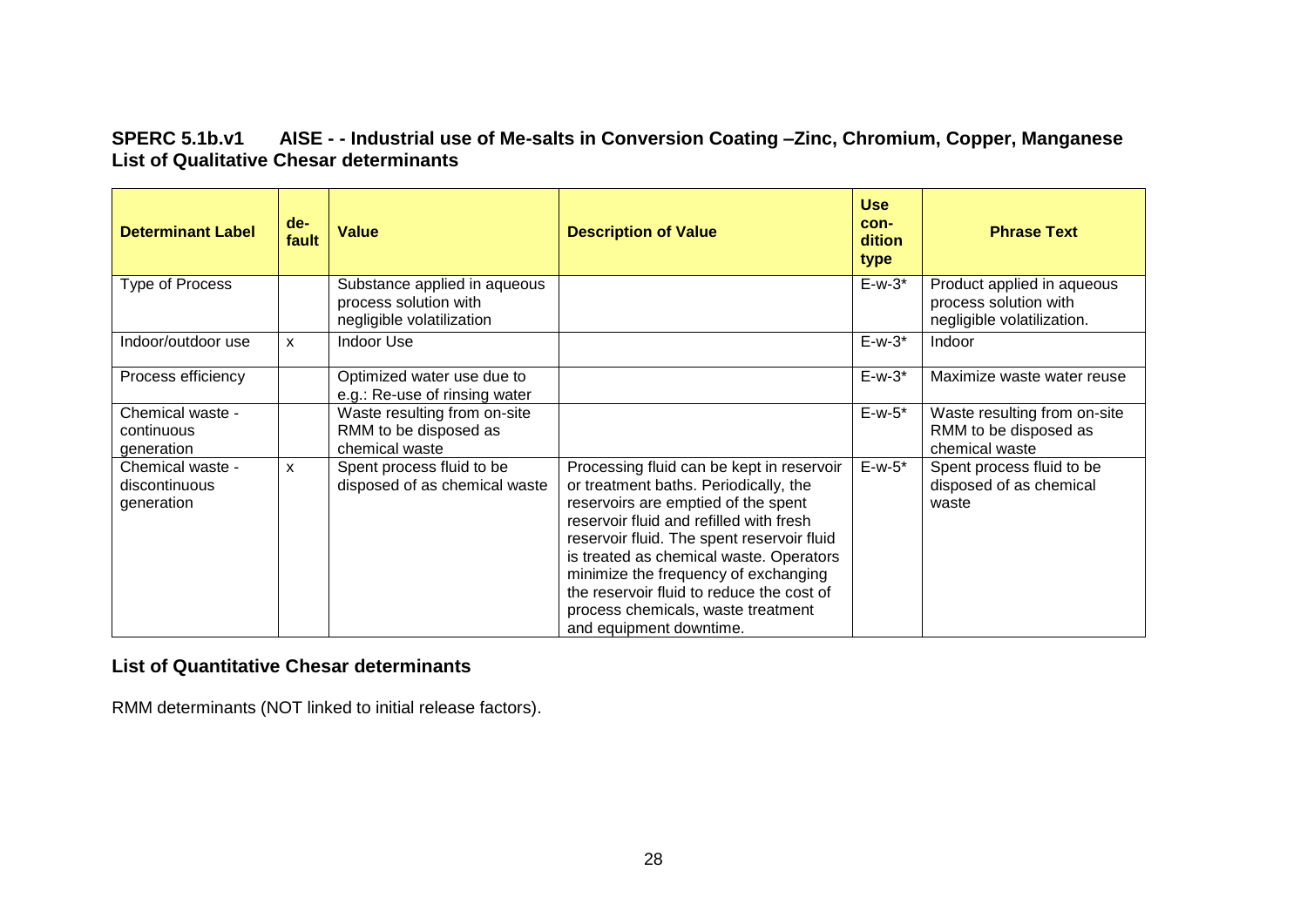| <b>Determinant Label</b>           | $de-$<br>fault | <b>Qualitative value</b>                                                                          | <b>Description of value</b> | <b>Effectiveness</b><br>in % (default,<br>min-max) for<br>water and/or<br>air | <b>Use</b><br>con-<br>dition<br>type | <b>Phrase Text</b>                                                                                                         |
|------------------------------------|----------------|---------------------------------------------------------------------------------------------------|-----------------------------|-------------------------------------------------------------------------------|--------------------------------------|----------------------------------------------------------------------------------------------------------------------------|
| On site treatment of<br>wastewater |                | pH-adjust-ment and sub-<br>sequent filtration /<br>sedimentation Metal salts<br>other than Nickel |                             | water: 99                                                                     | $E-w-3$ *                            | Chemical<br>precipitation or<br>sedimentation or<br>filtration or<br>electrolysis or<br>reverse osmosis or<br>ion exchange |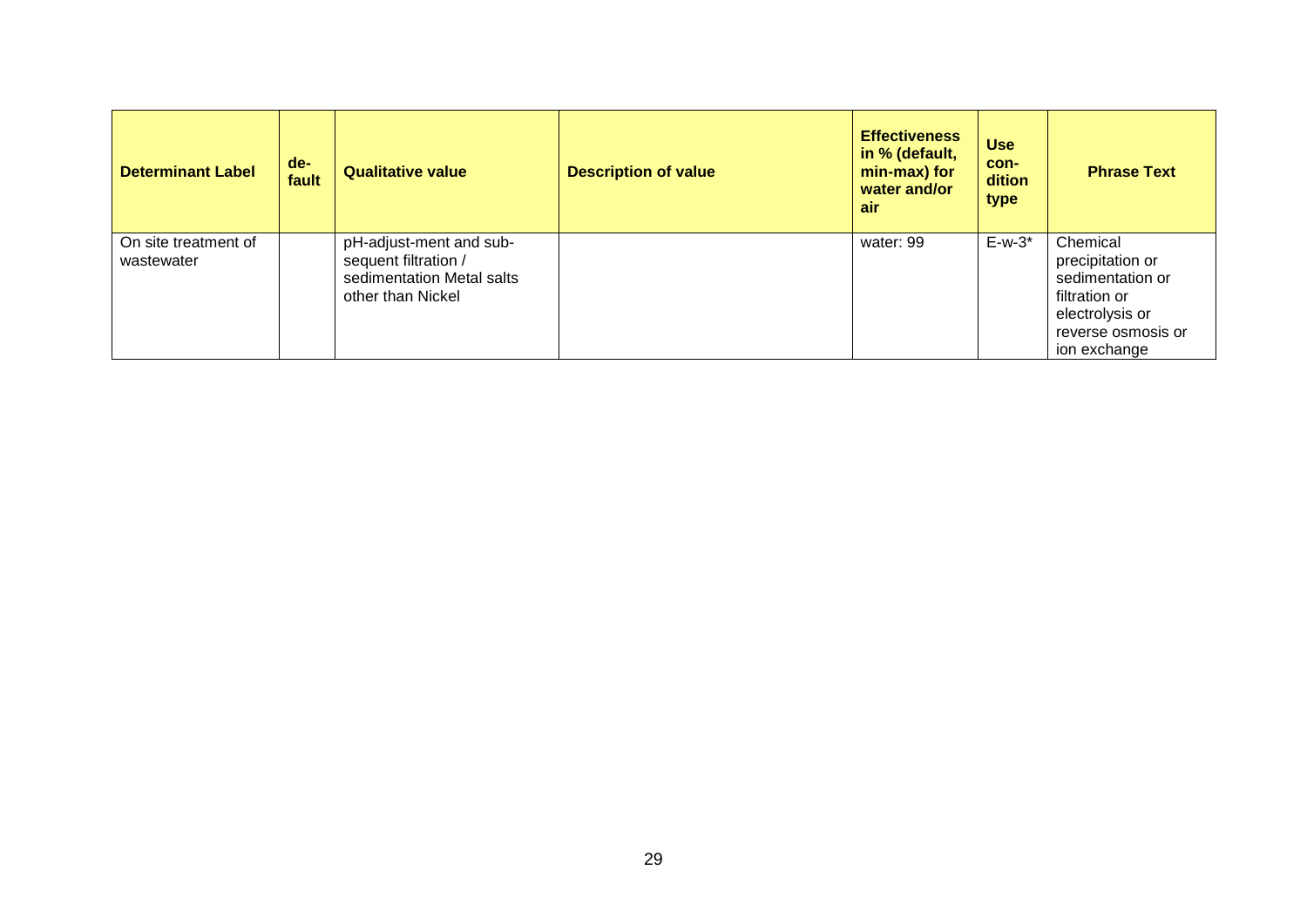# **Appendix 1b –Formulation & (re)packing of substances and mixtures – Industrial (Solvent-borne)**

<span id="page-29-0"></span>

| <b>General Information</b> |                                                                                                                                                                                                                                                                                                                                                                                                                                                                                                                                                                                                                                                                                                                                                                                                                                                                                                                                                                                   |
|----------------------------|-----------------------------------------------------------------------------------------------------------------------------------------------------------------------------------------------------------------------------------------------------------------------------------------------------------------------------------------------------------------------------------------------------------------------------------------------------------------------------------------------------------------------------------------------------------------------------------------------------------------------------------------------------------------------------------------------------------------------------------------------------------------------------------------------------------------------------------------------------------------------------------------------------------------------------------------------------------------------------------|
| <b>Title of Specific</b>   | Formulation & (re)packing of substances and mixtures (industrial):                                                                                                                                                                                                                                                                                                                                                                                                                                                                                                                                                                                                                                                                                                                                                                                                                                                                                                                |
| <b>ERC</b>                 | solvent-borne                                                                                                                                                                                                                                                                                                                                                                                                                                                                                                                                                                                                                                                                                                                                                                                                                                                                                                                                                                     |
| <b>Applicable ERC</b>      | 2 - Formulation of preparations                                                                                                                                                                                                                                                                                                                                                                                                                                                                                                                                                                                                                                                                                                                                                                                                                                                                                                                                                   |
| <b>Responsible</b>         | ESIG/ESVOC                                                                                                                                                                                                                                                                                                                                                                                                                                                                                                                                                                                                                                                                                                                                                                                                                                                                                                                                                                        |
| <b>Version</b>             | V <sub>1</sub>                                                                                                                                                                                                                                                                                                                                                                                                                                                                                                                                                                                                                                                                                                                                                                                                                                                                                                                                                                    |
| Code                       | <b>ESVOC 2.2.v1</b>                                                                                                                                                                                                                                                                                                                                                                                                                                                                                                                                                                                                                                                                                                                                                                                                                                                                                                                                                               |
| <b>Scope</b>               | Formulation, packing and re-packing of the substance and its mixtures in<br>batch or continuous operations, including storage, materials transfers,<br>mixing, tableting, compression, pelletisation, extrusion, large and small<br>scale packing, sampling, maintenance and associated laboratory<br>activities.<br>Substance Domain: Applicable to petroleum substances (e.g., aliphatic<br>and aromatic hydrocarbons) and petrochemicals (e.g., ketones, alcohols,<br>acetates, glycols, glycol ethers, and glycol ether acetates).                                                                                                                                                                                                                                                                                                                                                                                                                                            |
|                            | Size of installation: Use rate assumed to be 100000 kg/d<br>Processing conditions: Dry process                                                                                                                                                                                                                                                                                                                                                                                                                                                                                                                                                                                                                                                                                                                                                                                                                                                                                    |
| Coverage                   | Process Categories: 1 (use in closed process, no likelihood of exposure),<br>2 (use in closed, continuous process with occasional controlled<br>exposure), 3 (use in closed batch process (synthesis or formulation)), 4<br>(use in batch and other process (synthesis) where opportunity for<br>exposure arises), 5 (mixing or blending in batch processes for formulation<br>of preparations and articles (multistage and/or significant contact)), 8a<br>(transfer of substance or preparation (charging/discharging) from/to<br>vessels/large containers at non-dedicated facilities), 8b (transfer of<br>substance or preparation (charging/discharging) from/to vessels/large<br>containers at dedicated facilities), 9 (Transfer of substance or preparation<br>into small containers (dedicated filling line, including weighing)), 14<br>(Production of preparations or articles by tableting, compression,<br>extrusion, pelletisation), 15 (use as laboratory reagent) |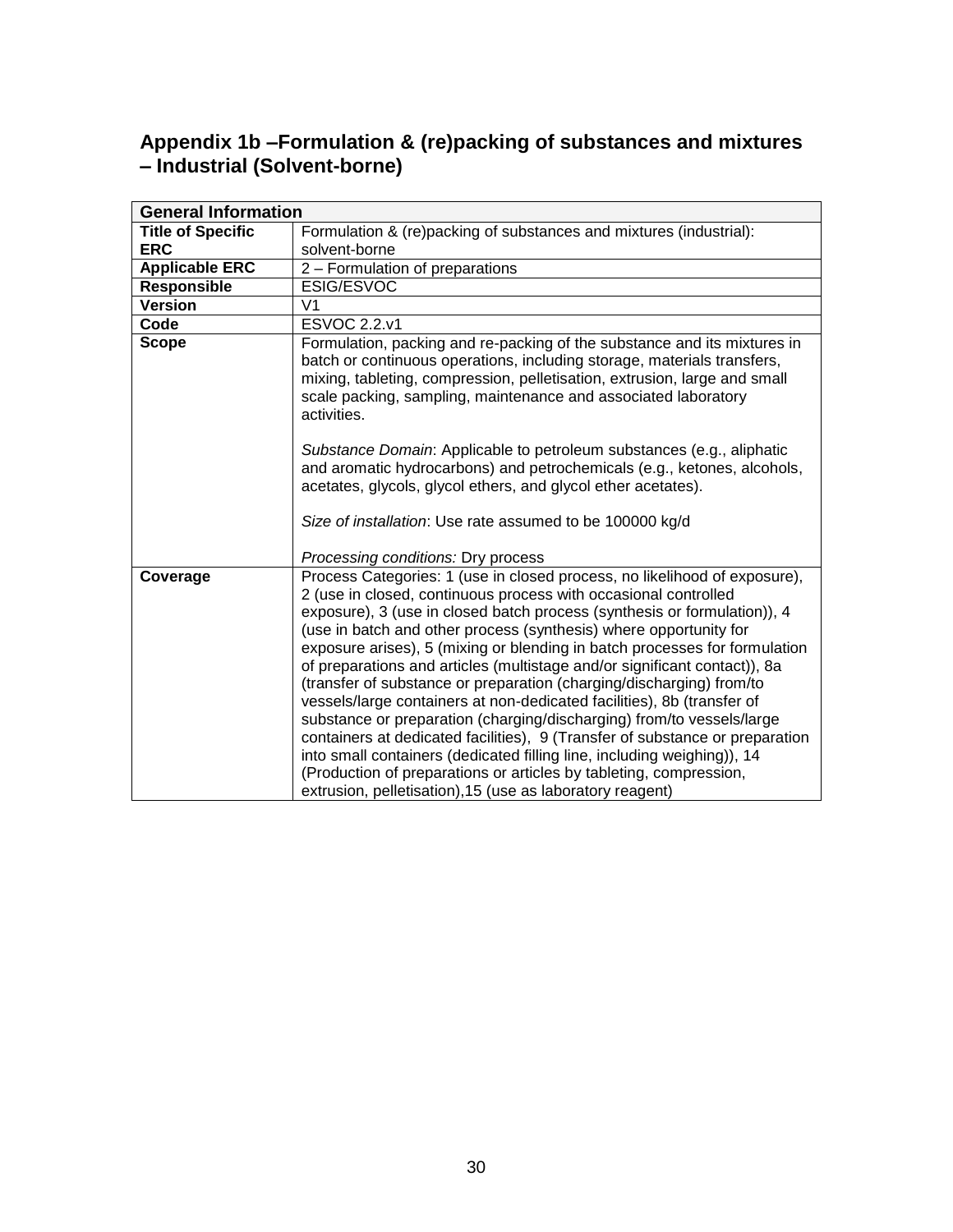|                                                                   | <b>Characteristics of specific ERC</b>                                                                                                                                                                                                                                                                                                                                                                                              | <b>Type of Input</b>                                                    |
|-------------------------------------------------------------------|-------------------------------------------------------------------------------------------------------------------------------------------------------------------------------------------------------------------------------------------------------------------------------------------------------------------------------------------------------------------------------------------------------------------------------------|-------------------------------------------------------------------------|
|                                                                   |                                                                                                                                                                                                                                                                                                                                                                                                                                     | <b>Information</b>                                                      |
| <b>Operational</b><br><b>Conditions</b>                           | Indoor use. Solvent-based process. Process<br>optimized for highly efficient use of raw materials<br>(very minimal environmental release). Volatile<br>compounds subject to air emission controls.<br>Negligible wastewater emissions as process<br>operates without water contact. Negligible air<br>emissions as process operates in a contained<br>system. Wastewater emissions generated from<br>equipment cleaning with water. |                                                                         |
| <b>Obligatory</b><br>onsite RMMs                                  | Emission factors to wastewater are based on<br>water solubility. Assumes no free product in<br>wastewater stream; oil-water separation (e.g.<br>via oil water separators, oil skimmers, dissolved<br>air floatation) may be required under some<br>circumstances                                                                                                                                                                    |                                                                         |
| <b>Substance Use</b><br>Rate                                      | The substance maximum use rate in a typical<br>operation (M <sub>SPERC</sub> ) is 100000 kg/d                                                                                                                                                                                                                                                                                                                                       | Typical maximum site<br>tonnage, based on<br>sector knowledge*          |
| <b>Days Emitting</b>                                              | 300 days/year                                                                                                                                                                                                                                                                                                                                                                                                                       | Default 'Formulation' -<br>Tonnage $> 2000$<br>tonnes/year <sup>1</sup> |
| Environmental<br><b>Parameters for</b><br><b>Fate Calculation</b> | Assumed dilution factor in freshwater is 10. For<br>marine assessments an additional tenfold<br>dilution is assumed, i.e., dilution factor in marine<br>water = $100$ .                                                                                                                                                                                                                                                             | ERC default settings <sup>2</sup>                                       |

\*A use rate of 100000 kg/d over 300 days is equivalent to 30000 tonnes annually; which is consistent with the maximum capacity for a 'major' lubricant producing plant (OECD Lubricants & Lubricant Additives ESD, 2004).

[http://www.oecd.org/document/55/0,3746,en\\_2649\\_34379\\_47582135\\_1\\_1\\_1\\_1,00.html](http://www.oecd.org/document/55/0,3746,en_2649_34379_47582135_1_1_1_1,00.html)

<sup>1</sup>ECHA Guidance on information requirements and chemical safety assessment, Chapter R.16: Environmental Exposure Estimation, Section R.16.3.2.1

 $2$ ECHA Guidance on information requirements and chemical safety assessment, Chapter R.16: Environmental Exposure Estimation, Section R.16.6.3

[http://echa.europa.eu/documents/10162/17224/information\\_requirements\\_r16\\_en.pdf](http://echa.europa.eu/documents/10162/17224/information_requirements_r16_en.pdf)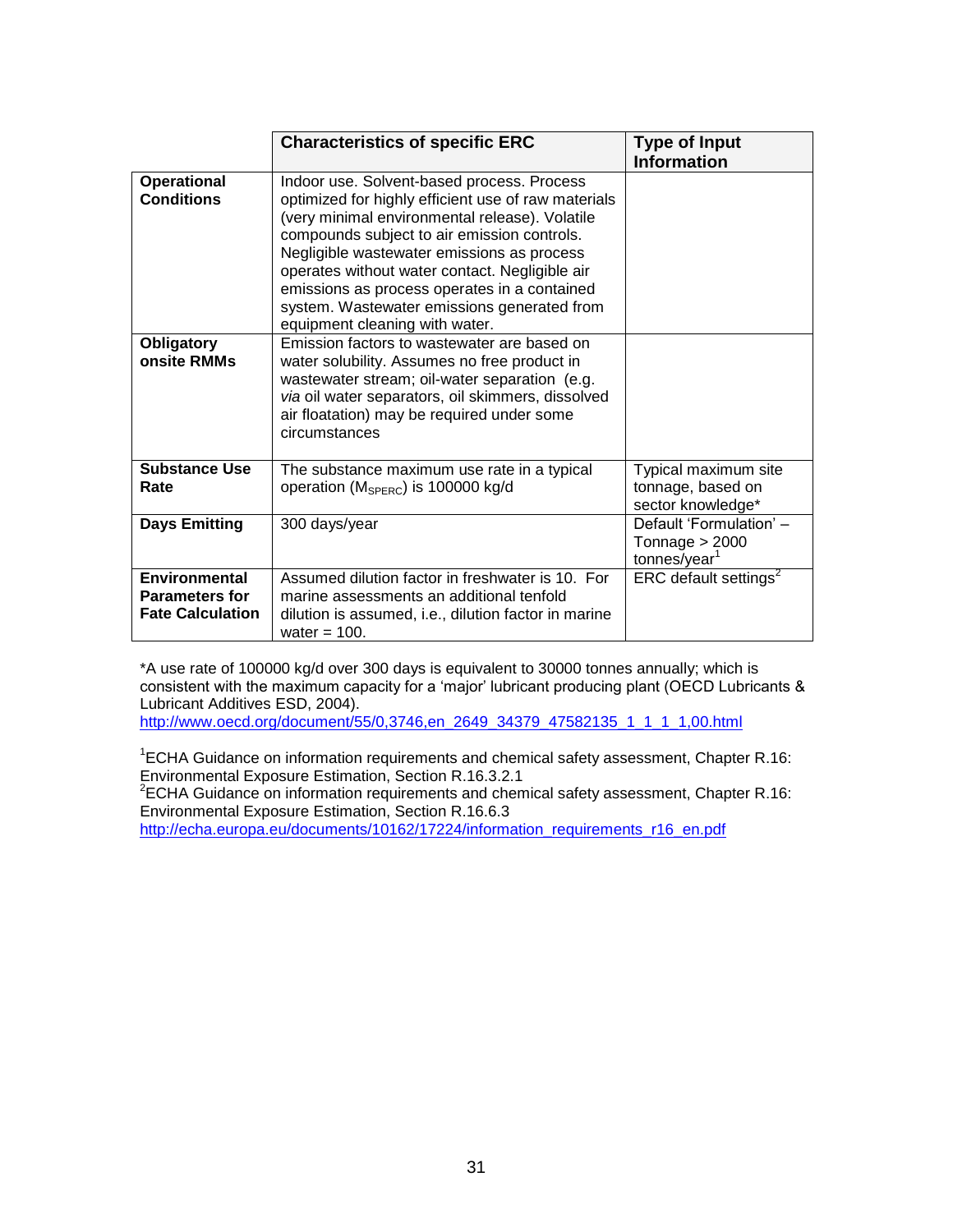|                  | <b>Characteristics of Specific ERC</b> |                   | <b>Justification</b>                                         |
|------------------|----------------------------------------|-------------------|--------------------------------------------------------------|
| <b>Emission</b>  | <b>To Air</b>                          | f (vapor          | Estimates on the basis of                                    |
| <b>Fractions</b> |                                        | pressure)         | substance vapor pressure taken                               |
| (from the        | VP > 1000 Pa                           | 0.025             | from EUTGD (2003) Appendix                                   |
| process)         | VP 100-1000 Pa                         | 0.01              | $1^3$ .                                                      |
|                  | VP 10-100 Pa                           | 0.005             | These values are consistent with                             |
|                  | VP < 10 Pa                             | 0.0025            | the range of emissions reported                              |
|                  |                                        |                   | in OECD Coatings ESD <sup>4</sup> and                        |
|                  |                                        |                   | consistent with EU Solvent                                   |
|                  |                                        |                   | Emissions Directive after typical                            |
|                  |                                        |                   | RMMs as further documented in                                |
|                  |                                        |                   | Coatings SPERC Factsheet.                                    |
|                  | To Wastewater/Sewer/                   | f (water          | Emission factors to wastewater                               |
|                  | <b>Water courses</b>                   | solubility)       | are conservatively calculated                                |
|                  |                                        |                   | based on wastewater volume                                   |
|                  | $WS < 1$ mg/L                          | 0.000005          | generated from cleaning                                      |
|                  | WS 1-10 mg/L<br>WS 10-100 mg/L         | 0.00002<br>0.0002 | operations and substance<br>aqueous solubility Assumption of |
|                  | WS 100-1000 mg/L                       | 0.002             | 5 $m3$ of wastewater generated                               |
|                  | WS >1000 mg/L                          | 0.005             | per 1 tonne of substance used is                             |
|                  |                                        |                   | relatively conservative. <sup>6</sup>                        |
|                  |                                        |                   | Example: 1 mg/L $\times$ 5 m <sup>3</sup> /tonne             |
|                  |                                        |                   | use x 1000 L/m <sup>3</sup> x 1tonne/10 <sup>9</sup> mg      |
|                  |                                        |                   | $= 0.000005$ tonnes/tonne used.                              |
|                  |                                        |                   | For WS range (e.g., 1-10 mg/L),                              |
|                  |                                        |                   | the geometric mean (i.e., 3.2)                               |
|                  |                                        |                   | mg/L) is used to calculate the                               |
|                  |                                        |                   | fraction released.                                           |
|                  |                                        |                   | OECD Coatings ESD <sup>4</sup> reports no                    |
|                  |                                        |                   | releases of volatile substances to                           |
|                  |                                        |                   | water. The values used here are                              |
|                  |                                        |                   | consistent with those reported for                           |
|                  |                                        |                   | dust.                                                        |
|                  | <b>To Soil</b>                         | 0.0001            | ERC2 default                                                 |

<sup>3</sup>European Commission Technical Guidance Document on Risk Assessment (EUTGD) Part 2 - $2^{nd}$  Edition (2003). Appendix 1 Polymers Industry, Table 2.1 (MC = 3). [http://ihcp.jrc.ec.europa.eu/our\\_activities/health](http://ihcp.jrc.ec.europa.eu/our_activities/health-env/risk_assessment_of_Biocides/doc/tgd/tgdpart2_2ed.pdf)[env/risk\\_assessment\\_of\\_Biocides/doc/tgd/tgdpart2\\_2ed.pdf](http://ihcp.jrc.ec.europa.eu/our_activities/health-env/risk_assessment_of_Biocides/doc/tgd/tgdpart2_2ed.pdf)

<sup>4</sup>OECD Series on Emission Scenario Documents, Number 22. July 2009. Emission Scenario Documents on Coating Industry (Paint, Laquers and Varishes).

<sup>5</sup>OECD Series on Emission Scenario Documents, Number 10. November 2004. Emission Scenario Document on Lubricants and Lubricant Additives.

 $6$ Data from OECD Lubricants & Lubricant Additives ESD (2004) suggest a reasonable worst case estimate of wastewater discharge for a blending plant (formulation) is 0.1 m<sup>3</sup>/tonne lubricant<sup>5</sup>; thus, assumed value of 5  $m^3$ /tonne represents a conservative estimate.

[http://www.oecd.org/document/55/0,3746,en\\_2649\\_34379\\_47582135\\_1\\_1\\_1\\_1,00.html](http://www.oecd.org/document/55/0,3746,en_2649_34379_47582135_1_1_1_1,00.html)

 $7$ ECHA Guidance on information requirements and chemical safety assessment, Chapter R.16: Environmental Exposure Estimation, Appendix R.16-1 – Environmental Release Categories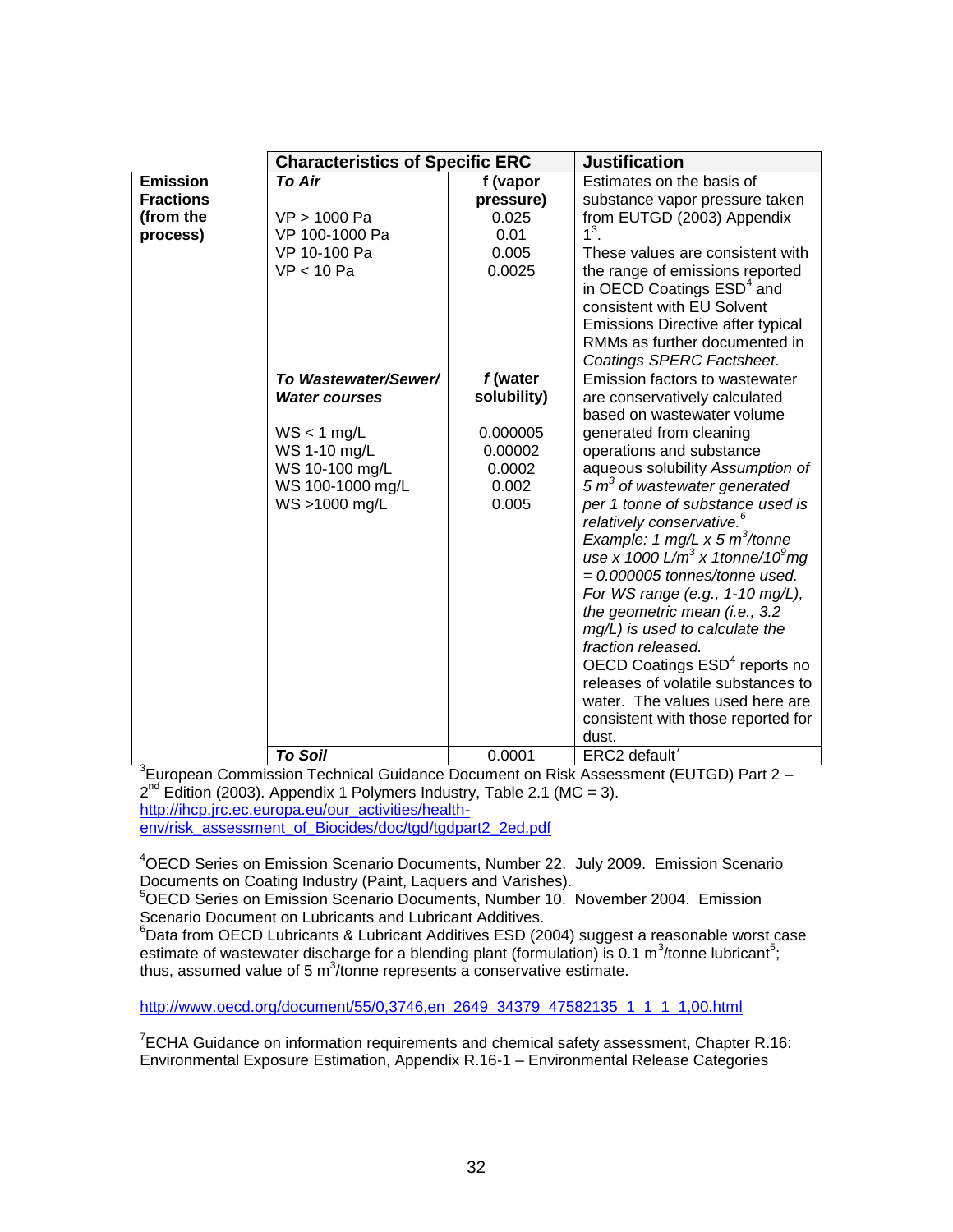|                         | <b>Type of RMM</b>                                                                                                                           | <b>Typical Efficiency</b>                                                                                                                                                                                                                                                                                                                                                                                                                                                                                                                                                                                             |
|-------------------------|----------------------------------------------------------------------------------------------------------------------------------------------|-----------------------------------------------------------------------------------------------------------------------------------------------------------------------------------------------------------------------------------------------------------------------------------------------------------------------------------------------------------------------------------------------------------------------------------------------------------------------------------------------------------------------------------------------------------------------------------------------------------------------|
| <b>Appropriate Risk</b> | Air                                                                                                                                          |                                                                                                                                                                                                                                                                                                                                                                                                                                                                                                                                                                                                                       |
| <b>Management</b>       | On-site Technology                                                                                                                           |                                                                                                                                                                                                                                                                                                                                                                                                                                                                                                                                                                                                                       |
| <b>Measures (RMM)</b>   | Wet scrubber $-$ gas                                                                                                                         | 70%                                                                                                                                                                                                                                                                                                                                                                                                                                                                                                                                                                                                                   |
| that may be used        | removal                                                                                                                                      | 80 - 99+% (efficiency range; no typical value                                                                                                                                                                                                                                                                                                                                                                                                                                                                                                                                                                         |
| to achieve              | Air filtration - particle                                                                                                                    | reported) <sup>5</sup>                                                                                                                                                                                                                                                                                                                                                                                                                                                                                                                                                                                                |
| required emission       | removal                                                                                                                                      |                                                                                                                                                                                                                                                                                                                                                                                                                                                                                                                                                                                                                       |
| reduction               | Thermal oxidation                                                                                                                            | 98%                                                                                                                                                                                                                                                                                                                                                                                                                                                                                                                                                                                                                   |
|                         | Vapor recovery -                                                                                                                             | 80%                                                                                                                                                                                                                                                                                                                                                                                                                                                                                                                                                                                                                   |
|                         | Adsorption                                                                                                                                   |                                                                                                                                                                                                                                                                                                                                                                                                                                                                                                                                                                                                                       |
|                         | Other                                                                                                                                        | Default efficiencies of the RMMs according to<br>Cefic Risk Management Library and <sup>5</sup> IPPC 2009<br>draft BREF on Common Waste Water & Waste<br>Gas Treatment/Management Systems in the<br><b>Chemical Sector.</b>                                                                                                                                                                                                                                                                                                                                                                                           |
|                         |                                                                                                                                              | *A default value of 0% was selected on the basis<br>that emission fractions obtained from the EUTGD<br>(2003) as presented above already incorporate<br>typical air RMMs.                                                                                                                                                                                                                                                                                                                                                                                                                                             |
|                         | <b>Water</b>                                                                                                                                 |                                                                                                                                                                                                                                                                                                                                                                                                                                                                                                                                                                                                                       |
|                         | Offsite Technology<br>Municipal wastewater<br>treatment plant                                                                                | The removal efficiency of a sewage treatment<br>plant can be estimated. The standard estimation<br>is via the SimpleTreat module of EUSES or<br>ECETOC TRA.<br>*Specific substance efficiency calculated via                                                                                                                                                                                                                                                                                                                                                                                                          |
|                         |                                                                                                                                              | SimpleTreat and is assumed to represent default<br>removal efficiency.                                                                                                                                                                                                                                                                                                                                                                                                                                                                                                                                                |
|                         | Onsite Technology<br>Distillation (of used<br>process solvent; prior<br>to any water contact)<br>Acclimated biological<br>treatment<br>Other | The efficiency of the RMMs varies dependent on<br>the treatment technology and the properties of<br>the substance. The standard RMMs encountered<br>in the processes considered here typically<br>provide removal efficiencies in excess of 80%<br>(according to Cefic Risk Management Library)<br>For readily and inherently biodegradable<br>substances, the removal efficiency for acclimated<br>biological treatment may be significantly higher<br>than SimpleTreat estimates; thus, SimpleTreat<br>estimates can serve as a conservative lower<br>bound. <sup>6</sup><br>Substance-specific efficiencies can be |
|                         |                                                                                                                                              | considered.                                                                                                                                                                                                                                                                                                                                                                                                                                                                                                                                                                                                           |

<sup>5</sup><http://eippcb.jrc.es/reference/cww.html>

<sup>6</sup><http://www.aromaticsonline.net/Downloads/WWTP.doc>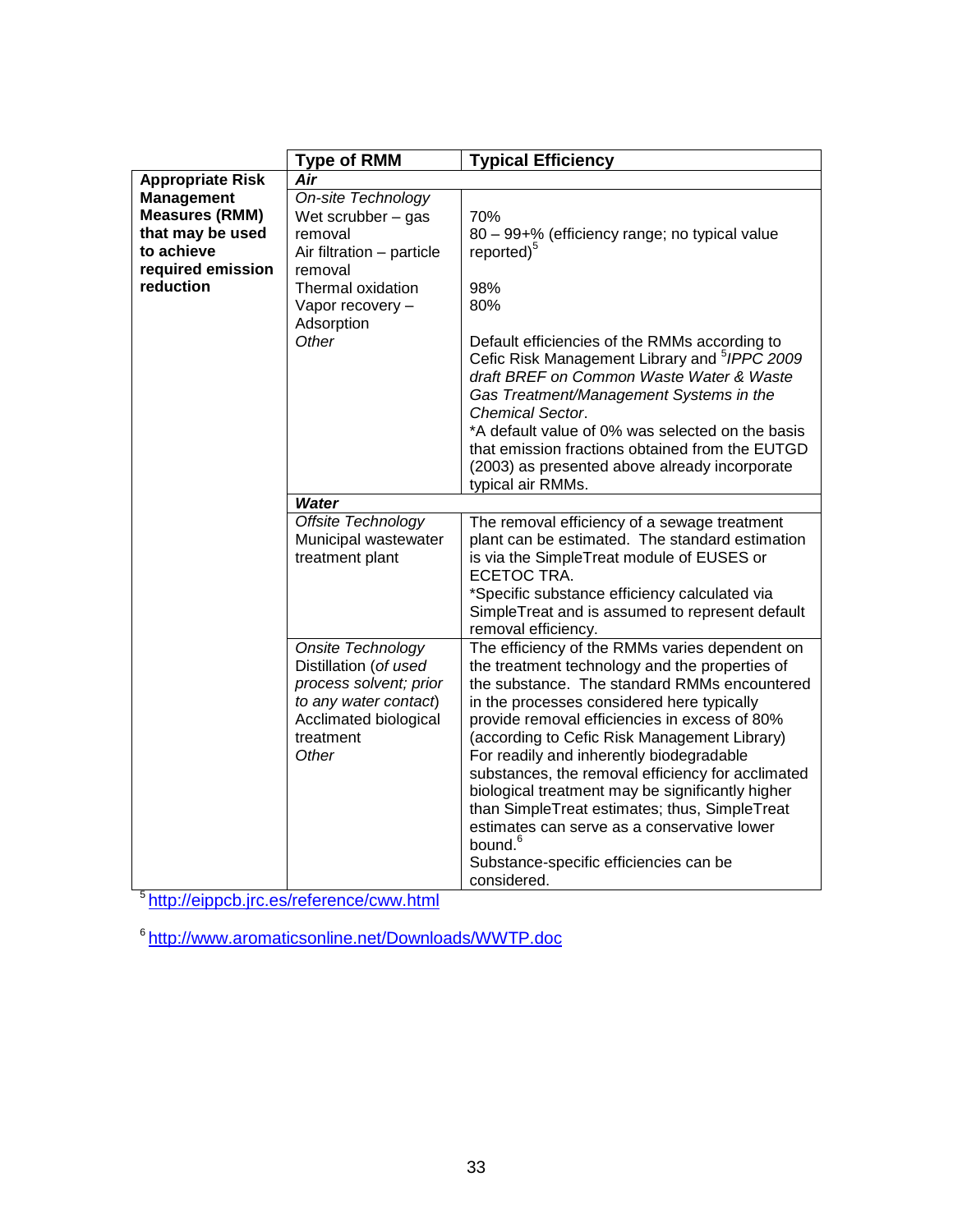#### **Narrative Description of Specific ERC**

Formulation of solvent-borne substances encompasses a wide range of activities such as transfers, mixing, tableting, compression, pelletilisation and sampling. Substance losses are reduced through use of general and site-specific risk management measures to maintain workplace concentrations of airborne VOCs and particulates below respective OELs; and through use of closed or covered equipment/processes to minimize evaporative losses of VOCs. Substance losses to waste water are generally restricted to equipment cleaning as processes operate without contact with water Such uses and substance properties result in limited to no discharge to wastewater or to soil from the industrial site.

#### **Safe Use**

#### **Communication in SDS**

The REACH registrant establishes a set of standard conditions of safe use for a substance (for industrial use of a solvent-borne processing aid) by adopting the conditions specified in this SPERC and recommending a Required Removal Efficiency (RRE) for adequate risk reduction. If RRE = 0, wastewater emission controls (beyond those specified by the operational conditions) are not required to ensure safe use of the substance. If  $> 0$ , the RRE may be achieved via offsite municipal sewage treatment (providing substance removal efficiency, RE<sub>Offsite</sub>) and/or onsite emission controls (providing substance removal efficiency,  $RE_{Onsite}$ ). Multiple onsite emission reduction technologies can also be considered, if necessary and applicable (e.g.,  $RE_{Onsite} = 1 [(1 - RE_{Onsite, 1}) \times (1 - RE_{Onsite, 2}) \times etc.]$ , where  $RE_{Onsite, n}$  represents the substance removal efficiency for each onsite emission reduction technology). For direct comparison to the RRE, a total substance emission reduction efficiency (RE<sub>Total</sub>) is calculated (RE<sub>Total</sub> =  $1 - [(1 - RE_{Onsite}) \times$  $(1 - RE<sub>Official</sub>)$ . An RE<sub>Total</sub> RRE is indicative of the safe use of a substance. Removal efficiency requirements, as dictated by the assumed operating conditions, are documented in the Chemical Safety Report and communicated in the Safety Data Sheet. All other parameters underlying a substance exposure scenario based on the SPERC 'Formulation

&re (packing) of substances and mixtures – industrial (solvent-borne)' are implicitly referred to via the reference to this SPERC.

#### **Scaling**

#### *Wastewater*

The users of solvent-borne processing aids are responsible for evaluating the compliance of their specific situations with the registrant's information. To that end, the users need to know their sitespecific substance use rate ( $M<sub>Site</sub>$ ) and days emitting ( $T<sub>Emission</sub>$ , site), onsite and offsite emission controls and subsequent total substance emission reduction efficiency (RE<sub>Total, Site</sub> =  $1 - [(1 RE_{Onsite, Site}$ ) x (1 –  $RE_{Offsite, Site}$ )]), sewage treatment plant effluent flow rate ( $G_{Effluent, Site}$ ) and receiving water dilution factor  $(q<sub>Site</sub>)$ . Adequate control of risk exists if the following relevant expression holds true:

*for risk driven by wastewater treatment plant microbes*  $[M_{\text{SPERC}} \times (1 - \text{RE}_{\text{Total, SPERC}}] / G_{\text{Effluent, SPERC}} \geq [M_{\text{Site}} \times (1 - \text{RE}_{\text{Total, Site}}] / G_{\text{Effluent, Site}}$ 

*for risk driven by freshwater/freshwater sediments, marine water/marine water sediments*  $[M_{\rm SPERC} \times (1 - {\sf RE}_{\rm Total, SPERC})] / ({\sf G}_{\rm Effluent, SPERC} \times {\sf G}_{\rm SPERC}) \geq [{\sf M}_{\rm Site} \times (1 - {\sf RE}_{\rm Total, Site})] / ({\sf G}_{\rm Effluent, Site} \times {\sf G}_{\rm SPERC})$  $q_{\rm Site}$ )

*for risk driven by secondary poisoning (freshwater fish/marine top predator) or indirect exposure to humans (oral)*

 $[M_{\text{SPERC}} \times T_{\text{Emission. SPERC}} \times (1 - \text{RE}_{\text{Total. SPERC}})] / (G_{\text{Effuent. SPERC}} \times q_{\text{SPERC}}) \geq [M_{\text{Site}} \times T_{\text{Emission. Site}} \times (1 - \text{RE}_{\text{Total}})]/ (G_{\text{Effuent. SPERC}} \times q_{\text{SPERC}})$  $RE<sub>Total, Site</sub>$ ] / (G<sub>Effluent, SPERC</sub> x  $q<sub>Site</sub>$ )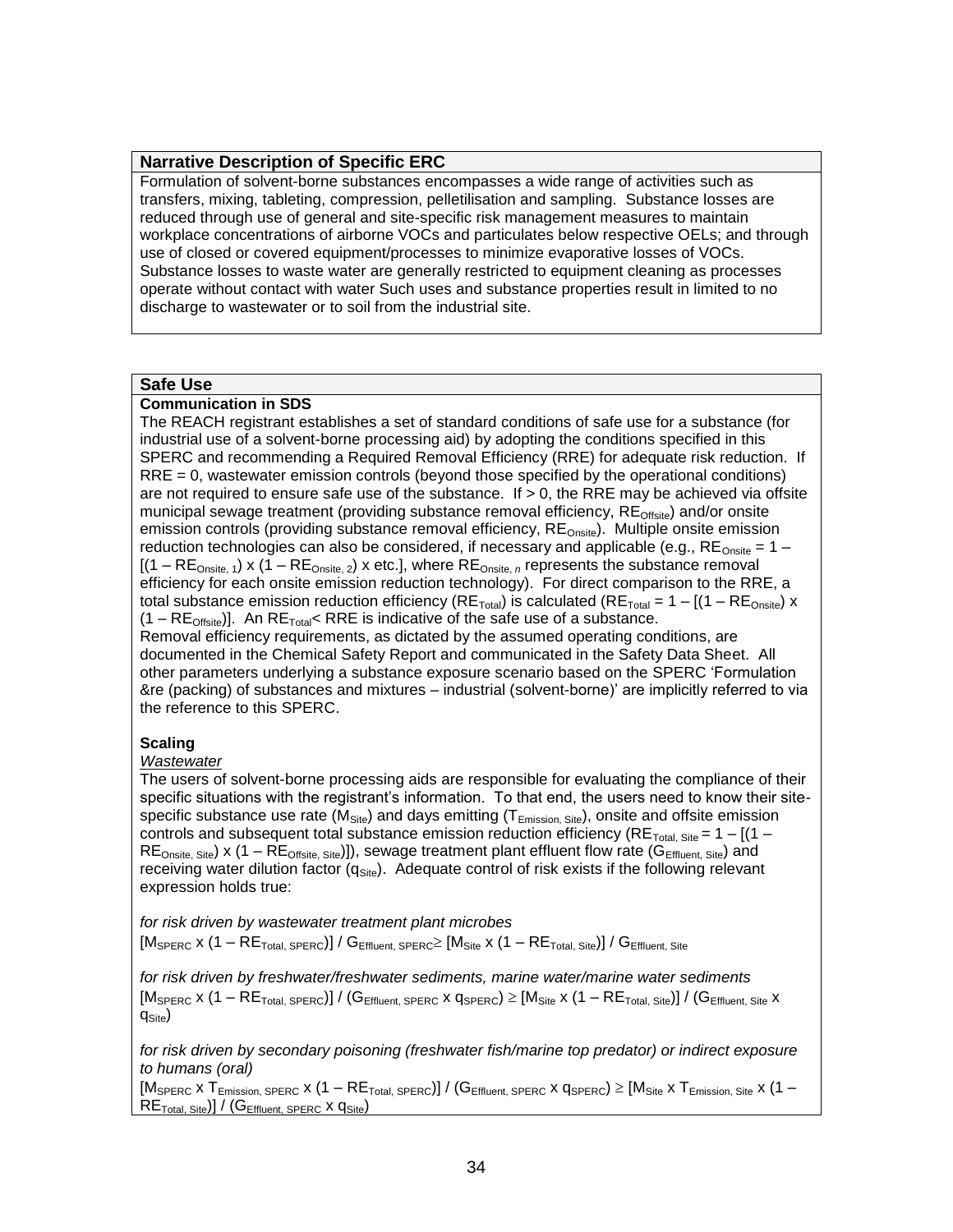It is simpler and thus may be preferable to some users to compare M<sub>Site</sub> with M<sub>Safe</sub> (*the maximum tonnage that can be safely used, within the prescribed operating conditions, OC*<sub>SPERC</sub> and RMM,  $RE<sub>Total, SPERC</sub>$ ). Adequate control of risk exists if the following conditions are met  $[RE<sub>Total, Site</sub>]$  $RE_{Total, SPERC}$ ,  $G_{Effuent, Site} \geq G_{Effuent, SPERC}$ , and  $q_{Site} \geq q_{SPERC}$ ] and  $M_{Safe} \geq M_{Site}$ .

Local amount used, emission days per year, receiving water flow rate (or dilution factor), sewage treatment plant effluent flow rate, and risk management measure removal efficiency are the adjustable parameters for emission assessment. These parameters can be refined using sitespecific information, which often is obtainable with limited effort and expertise. Adjusting the assessment by refining these parameters is referred to as scaling. Scaling is applied to evaluate compliance of a specific use with a generic Exposure Scenario. For that reason, site parameter values which deviate from the default values need to reflect the actual situation.

The release factors are an additional set of adjustable parameters; however, refining the default values requires significant justification and, thus, is beyond the boundary conditions defined in the SPERC Factsheet. For that reason, release factor refinements do not constitute a SPERC-based assessment and must be considered an element of downstream user chemical safety assessment.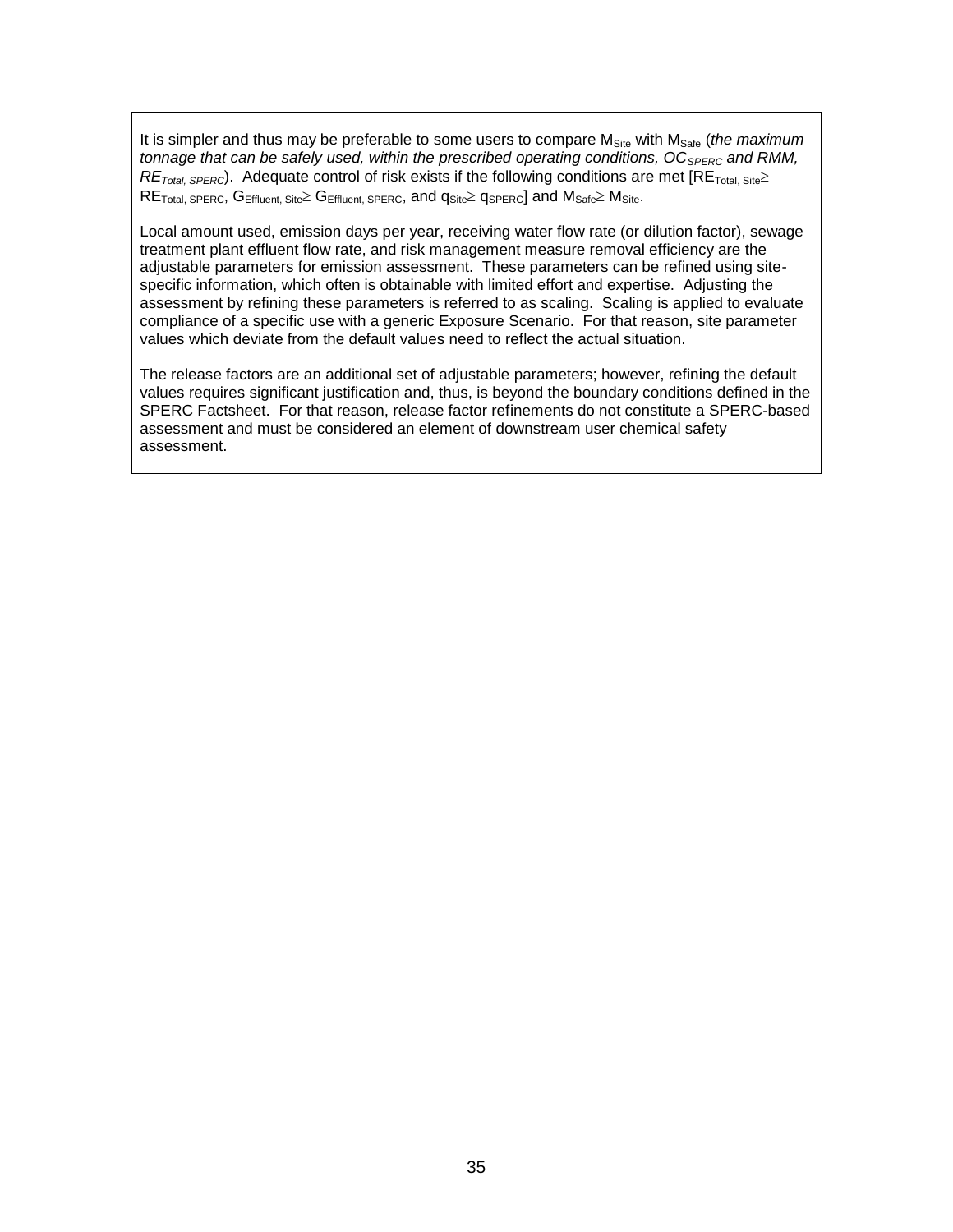### **Appendix - Determinant List Formulation & (re)packing of substances and mixtures – Industrial (Solvent-borne)**

Qualitative determinants (conditions of use linked to initial release factors)

| <b>Determinant Label</b>    | $de-$<br>fault | <b>Value</b>                                                                                                                                                                                                                                                                           | <b>Description of Value</b> | <b>Use</b><br>con-<br>dition<br>type | <b>Phrase Text</b>                                                                                                                                                                                                                                                                     |
|-----------------------------|----------------|----------------------------------------------------------------------------------------------------------------------------------------------------------------------------------------------------------------------------------------------------------------------------------------|-----------------------------|--------------------------------------|----------------------------------------------------------------------------------------------------------------------------------------------------------------------------------------------------------------------------------------------------------------------------------------|
| Air treatment<br>technology | $\mathsf{x}$   | Typical measures to maintain<br>workplace concentrations of<br>airborne VOCs and<br>particulates below respective<br>OELs: e.g. Thermal wet<br>scrubber - gas removal and/or<br>air filtration - particle removal<br>and/or thermal oxidation<br>and/or vapor recovery -<br>adsorption |                             | $E-w-3$ *                            | Typical measures to maintain<br>workplace concentrations of<br>airborne VOCs and<br>particulates below respective<br>OELs: e.g. Thermal wet<br>scrubber - gas removal<br>and/or air filtration - particle<br>removal and/or thermal<br>oxidation and/or vapor<br>recovery - adsorption |
| Indoor/outdoor use          | X              | <b>Indoor Use</b>                                                                                                                                                                                                                                                                      |                             | $E-w-3$ *                            | Indoor                                                                                                                                                                                                                                                                                 |
| Process efficiency          | $\mathsf{x}$   | Process optimized for highly<br>efficient use of raw materials<br>(very minimal environmental<br>release)                                                                                                                                                                              |                             | $E-w-3*$                             | Process optimized for highly<br>efficient use of raw materials<br>(very minimal environmental<br>release)                                                                                                                                                                              |
| Equipment cleaning          | $\mathsf{x}$   | No release to wastewater from<br>process as such, wastewater<br>emissions limited to release<br>generated from final<br>equipment cleaning step using<br>water                                                                                                                         |                             | $E-w-3$ *                            | No release to wastewater<br>from process as such,<br>wastewater emissions limited<br>to release generated from<br>final equipment cleaning step<br>using water                                                                                                                         |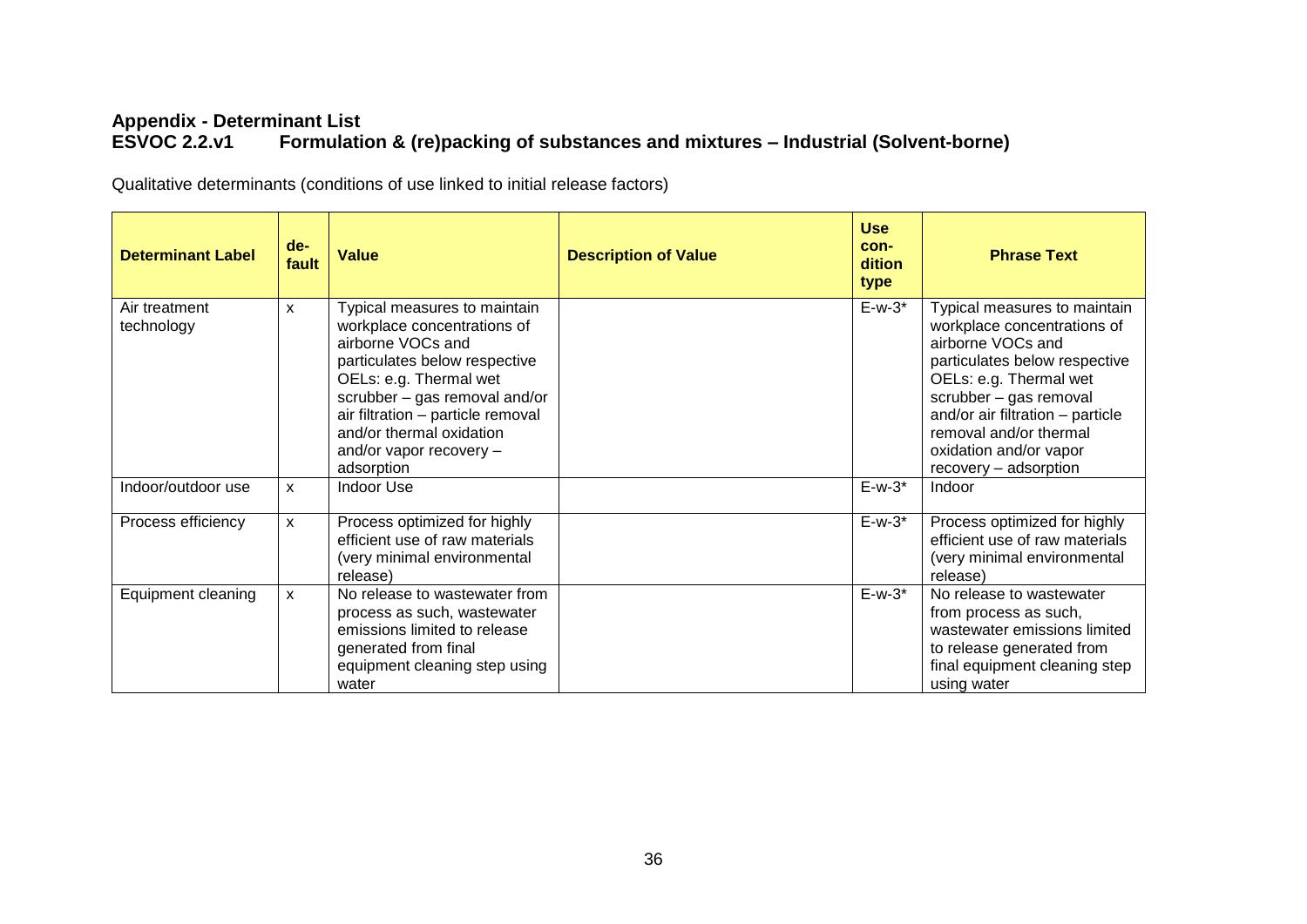### **ESVOC 2.2.v1 Formulation & (re)packing of substances and mixtures – Industrial (Solvent-borne)**

RMM determinants (NOT linked to initial release factors). Please note that the determinant 'Distillation of used process solvent' is not operational yet in Chesar. It was developed to allow quantification of mass flows of a substance to waste.

| <b>Determinant Label</b>           | $de-$<br>fault | <b>Qualitative value</b>                | <b>Description of value</b>                                                                                                                                                                                                                                                                           | <b>Effectiveness</b><br>in % (default,<br>min-max) for<br>water and/or<br>air | <b>Use</b><br>con-<br>dition<br>type | <b>Phrase Text</b>                      |
|------------------------------------|----------------|-----------------------------------------|-------------------------------------------------------------------------------------------------------------------------------------------------------------------------------------------------------------------------------------------------------------------------------------------------------|-------------------------------------------------------------------------------|--------------------------------------|-----------------------------------------|
| Further onsite<br>technology       | X              | Not applied                             |                                                                                                                                                                                                                                                                                                       | Water 0%, Air<br>0%                                                           | $E-w-3*$                             | Not applied                             |
| Further onsite<br>technology       |                | Distillation of used process<br>solvent | The efficiency of the RMMs varies<br>dependent on the treatment technology<br>and the properties of the substance.<br>The standard RMMs encountered in the<br>processes considered here typically<br>provide removal efficiencies in excess<br>of 80% (according to Cefic Risk<br>Management Library) | Waste 80 %                                                                    | $E-w-3*$                             | Distillation of used<br>process solvent |
| On site treatment of<br>wastewater | $\mathsf{x}$   | Not applied                             |                                                                                                                                                                                                                                                                                                       | Water 0%                                                                      | $E-w-3*$                             | Not applied                             |
| On site treatment of<br>wastewater |                | Acclimated biological<br>treatment      | For readily and inherently<br>biodegradable substances, the removal<br>efficiency for acclimated biological<br>treatment may be significantly higher<br>than SimpleTreat estimates; thus,<br>SimpleTreat estimates can serve as a<br>conservative lower bound.                                        | Water 70%                                                                     | $E-w-3*$                             | Acclimated biological<br>treatment      |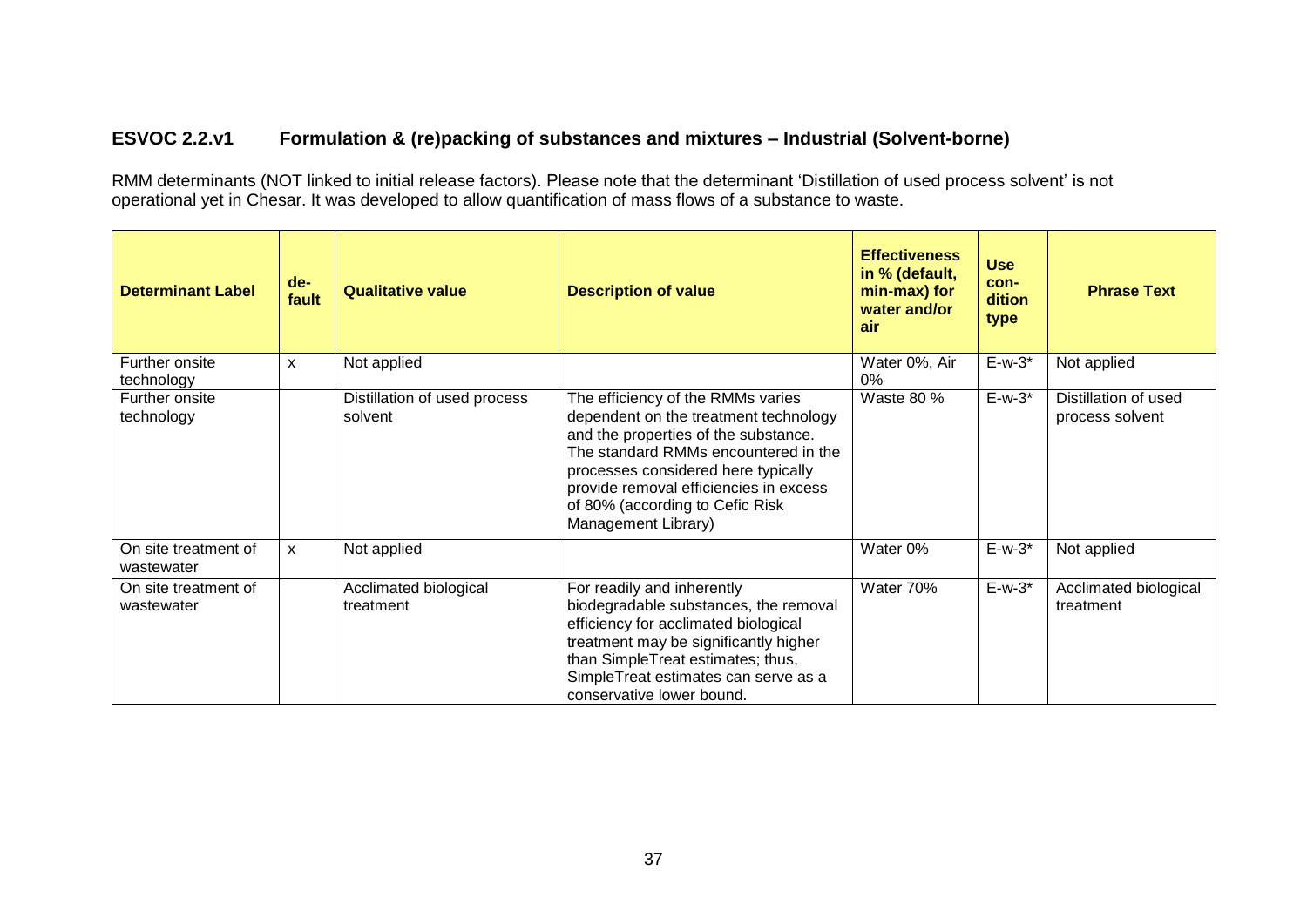# <span id="page-37-0"></span>*Appendix 2: Chesar determinants and SPERCs*

### <span id="page-37-1"></span>**The Chesar Data Structure**

The Chesar data structure for conditions of use is based on so-called determinants. A "determinant" is a specified condition or measure driving the exposure of man or environment to a substance, e.g. the amount of substance used per day at a site or a waste water treatment installed at an industrial site. A "determinant type" is a set of information systematically characterising a determinant (including meta-data) and defining the values it can take (Table A2.1). The individual information elements are explained below.

In the Chesar SPERCs files the information from the SPERC factsheets is organized according to the Chesar data model. Table A2.2 provides an overview and explanation of the information elements as well as the mapping of information between the SPERCs in Chesar and the SPERC factsheets.

Both SPERCs and determinant types are meant to be used across various assessments and by this contribute to harmonisation and efficiency of assessments. In Chesar the determinants and the SPERCs are kept in separate libraries and managed via the so-called Box  $6^2$ .

More detail on creation and use of determinant types, determinants and SPERCs in Chesar is available under http://Chesar.echa.europa.eu/web/Chesar/support/manuals-tutorials, namely in "Chesar 2 user manual 6: Libraries".

### <span id="page-37-2"></span>**Information elements forming a determinant**

### **Determinant categories**

Chesar defines three categories of determinant types: 'quantitative determinants', 'qualitative determinants' and 'RMM with effectiveness':

- Quantitative determinants enable the reporting of a condition of use in the form of a numerical value;
- Qualitative determinants enable the reporting of conditions of use in a qualitative way (text);
- RMM with effectiveness determinants enable the reporting of risk management measures (text) with a numerical effectiveness value.

Each determinant type needs to be assigned to one of the categories<sup>3</sup>. Examples of determinants which are relevant for SPERCs are provided along with the SPERC factsheet examples. These can be found in Appendix 1 and exemplify qualitative determinants and RMM with effectiveness determinants.

'Qualitative determinants' do not provide an efficiency value; here the conditions of use are reported in the form of text. The release reduction caused by measures or conditions described via this category is part of the initial release factor and cannot be modified by the assessor at single registrant's level. This may include already typical risk management measures integrated into the process conditions.

 $2$ Chesar is divided in seven major groups of functionalities called Boxes; these allow the management of substances (Box 1), uses (Box 2), assessments (Box 3), CSR (Box 4), SDS ES (Box 5), libraries (Box 6) and users (Box 7).<br> $3 \text{ Vol}$  use from quantitative

Values from quantitative determinants can only be taken into account by plugged-in exposure estimation tools. Therefore quantitative determinants are not to be used within SPERC. Note nevertheless that tonnage information can be reported in a SPERC and will populate the value of an existing determinant in Chesar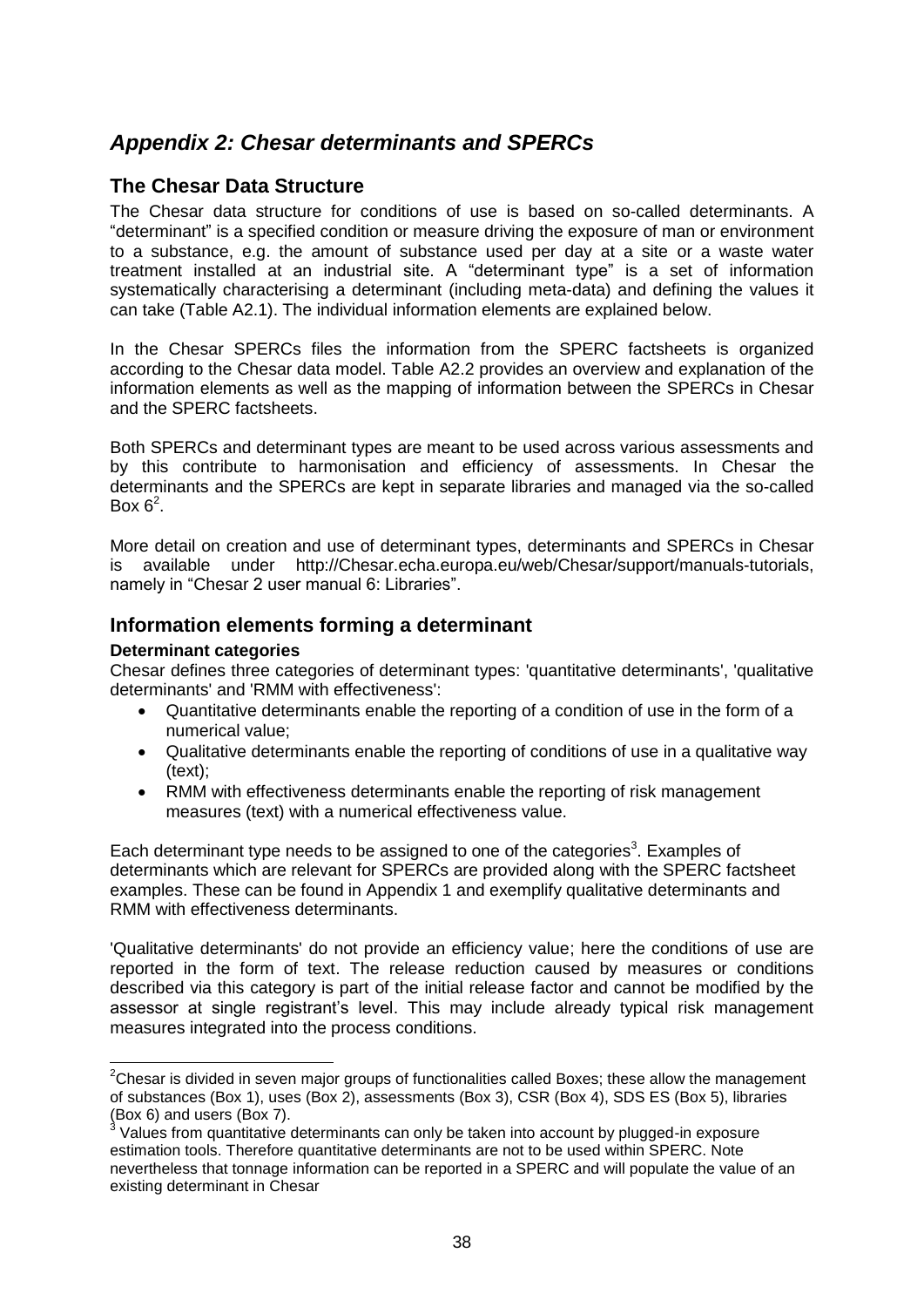A 'RMM with effectiveness' can be used when a particular measure serves to further reduce the initial release from a process. Those determinants carry a set of pre-defined efficiency values, one of which is set as default. The default efficiency of the measure is used in Chesar to calculate the final release from an activity. If appropriate, the assessor may change the efficiency to another of the pre-set values that reflects the actual situation in his assessment.

### **Label**

Each determinant has a "Label". The label gives the determinant a name and can be used for searching in the library. Examples of labels for SPERC determinants are 'type of process', "process efficiency', 'waste treatment', 'on site treatment of wastewater', etc.

### **Description of determinant**

A determinant may have a "Description of determinant". This information is intended to make the determinants searchable in Chesar library and to facilitate the selection of the appropriate determinant.

### **Exposure/release routes**

An entry for "Exposure / release route" needs to be selected per determinant. Multiple routes can be selected, e.g. 'water' and 'air' for the determinant value 'Water-based process with negligible volatilization' because it describes a condition of use that has impacts on both release routes.

### **Use conditions' types**

An entry for "Use conditions' types" needs to be selected per determinant. Below the options available in Chesar for the environment are listed.

| Use condition type categories valid for environment                                       |  |  |  |
|-------------------------------------------------------------------------------------------|--|--|--|
| Activities by workers (environment)                                                       |  |  |  |
| E-w-1 Product (article) characteristics                                                   |  |  |  |
| E-w-2 Amount used, frequency and duration of use (or from service life)                   |  |  |  |
| E-w-3 Technical and organisational conditions and measures                                |  |  |  |
| E-w-4 Conditions and measures related to sewage treatment plant                           |  |  |  |
| E-w-5 Conditions and measures related to treatment of waste (including article waste)     |  |  |  |
| E-w-6 Other conditions affecting environmental exposure                                   |  |  |  |
| E-w-7 Additional good practice advice. Obligations according to Article 37(4) of REACH do |  |  |  |
| not apply                                                                                 |  |  |  |
| ii.<br>Activities by consumers (environment)                                              |  |  |  |
| E-c-1 Product (article) characteristics                                                   |  |  |  |
| E-c-2 Amount used, frequency and duration of use (or from service life)                   |  |  |  |
| E-c-3 Conditions and measures related to treatment of waste (including article waste)     |  |  |  |

E-c-4 Other conditions affecting environmental exposure

#### **Value**

For each determinant, the possible content is expressed as pre-set "Value". For example, a determinant with the label 'process efficiency' may include the values 'typical process efficiency' and 'high process efficiency'.

#### **Description of value**

The "Description of value" provides additional information on the determinant value which will be displayed in the CSR.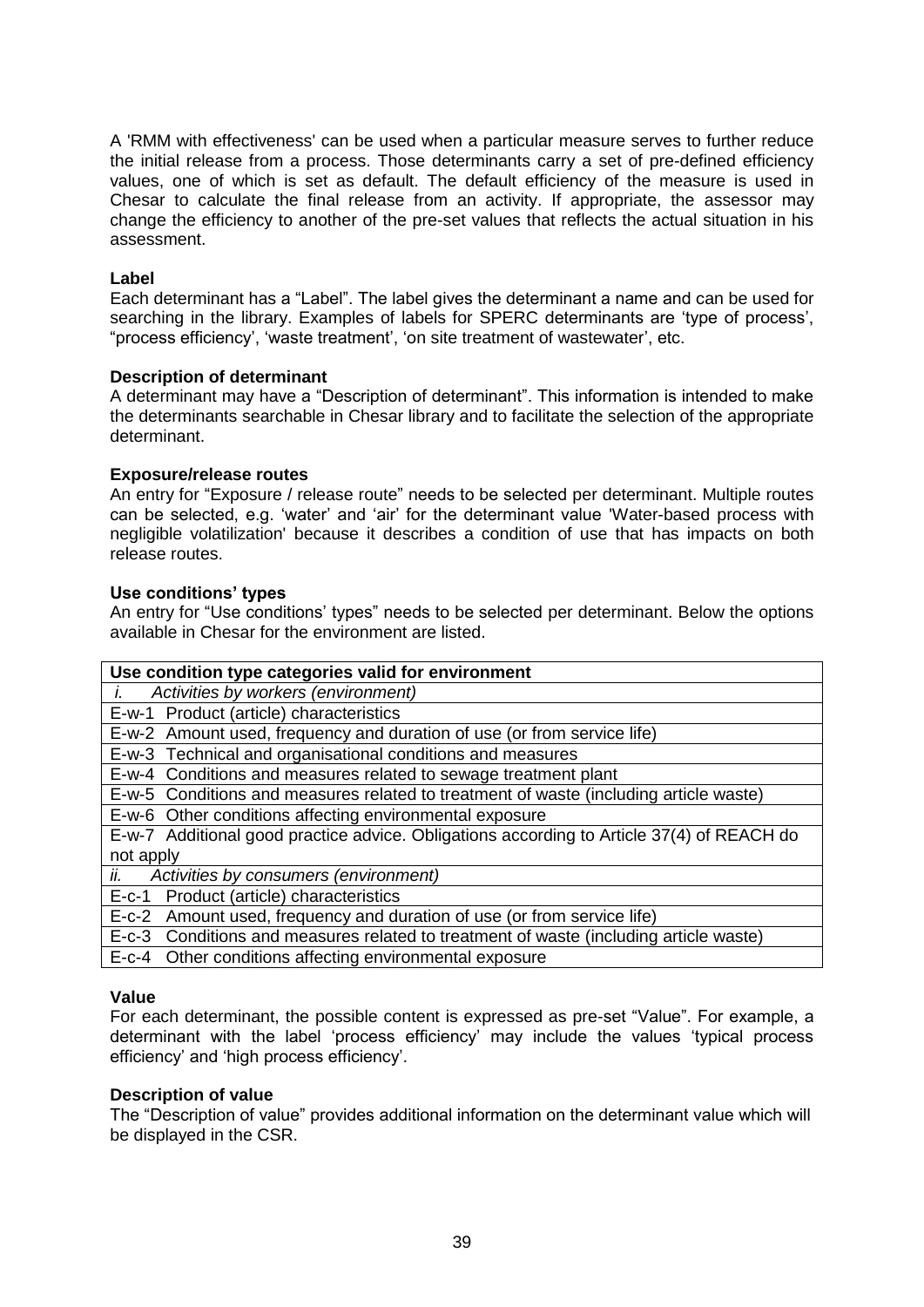### **Determinants and standard phrases**

In Chesar one standard phrase can be assigned to each value of a given determinant. These phrases are meant for providing information in the Exposure Scenario for communication<sup>4</sup>. Such phrases may come from the ESCOM phrase catalog. CHESAR users who make use of the ESCOM phrase catalog will be able to generate the Exposure Scenario for communication automatically containing the standard phrases.

| Obligatory | <b>Displayed in CSR</b> | <b>Displayed In SDS</b> |  |  |
|------------|-------------------------|-------------------------|--|--|
| Yes        | Yes                     | <b>No</b>               |  |  |
| <b>No</b>  | <b>No</b>               | <b>No</b>               |  |  |
|            |                         |                         |  |  |
| Yes        | <b>No</b>               | <b>No</b>               |  |  |
|            |                         |                         |  |  |
| Yes        | <b>No</b>               | <b>No</b>               |  |  |
|            |                         |                         |  |  |
| Yes        | Yes                     | <b>No</b>               |  |  |
| Yes        | Yes                     | <b>No</b>               |  |  |
| <b>No</b>  | Yes                     | <b>No</b>               |  |  |
| <b>No</b>  | <b>No</b>               | Yes                     |  |  |
|            |                         |                         |  |  |

**Table A2.1:** Overview of the information elements of a Chesar determinant, and their use in Chesar, in the CSR and in an SDS.

### <span id="page-39-0"></span>**Matching SPERC information elements to Chesar data structure**

The SPERC factsheets are the documents which define SPERCs and the data elements which constitute the SPERCs. In order to provide guidance on how these data elements correspond to the Chesar data structure and can be entered into a Chesar SPERC file, Table A2.2 has been developed.

As shown in Table A2.2, the Chesar data structure distinguishes between SPERCs and sub-SPERCs. Each SPERC has at least one sub-SPERC. The SPERC consists of data elements that identify the SPERC and define its applicability, e.g. via definition of scope and use descriptors. The sub-SPERC contains the information relevant for performing and documenting the assessment. For each sub-SPERC (of a given SPERC) a set of release factors will be defined, depending on, for instance on the physical-chemical properties of the substance (vapor pressure and/or water solubility), or the conditions of use (different values of the determinants).

Also, as indicated in Table A2.2, SPERCs may or may not provide information on the

- Daily use at site (substance use rate)
- Annual use at a site

j

For an environmental assessment in CHESAR however this information is required. For that reason, if SPERCs do not provide the information Chesar will generate default estimates from the use tonnage based on EUSES algorithms. Chesar users can, however, overwrite the default estimates. They are recommended to do so if they have information available. Justification needs to be provided if the information deviates from the default.

Please note that in the assessment Chesar uses EUSES default value "percentage of tonnage used at regional scale", i.e. for uses at industrial sites 100% and for wide dispersive uses 10%. However, these values can be overwritten by the assessor.

 $4$ The standard phrase library is available in Chesar 2.1 as well as the assignment of standard phrases to determinant types. Nevertheless the generation of exposure scenarios for communication is not yet available.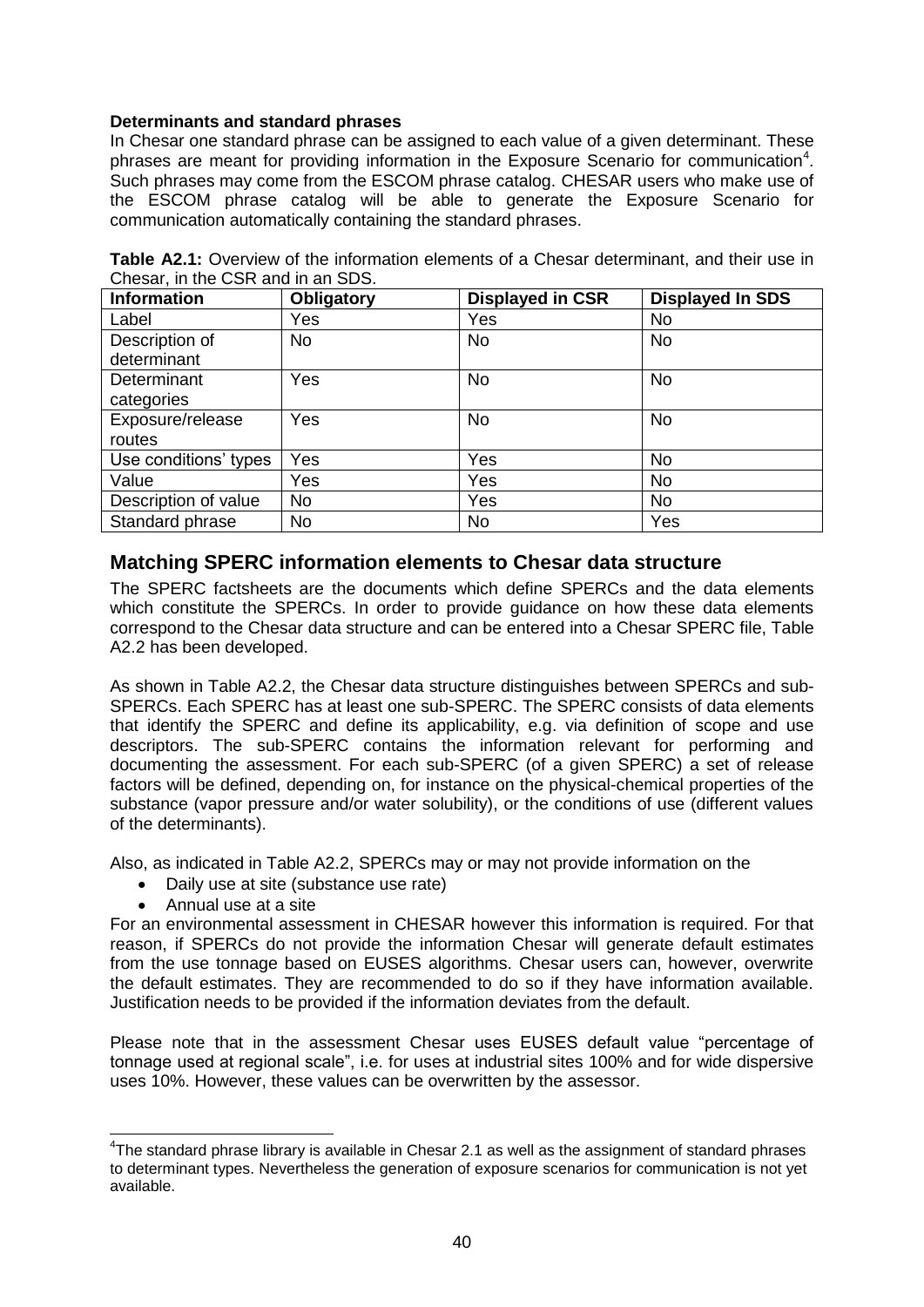| <b>SPERC in CHESAR Box 6</b>                      | Scope of the field in CHESAR                                                                                                                                                                                                                                                                                                                                                               | <b>SPERC Factsheet</b>                                                             | Including info from<br><b>SPERC factsheet</b> |
|---------------------------------------------------|--------------------------------------------------------------------------------------------------------------------------------------------------------------------------------------------------------------------------------------------------------------------------------------------------------------------------------------------------------------------------------------------|------------------------------------------------------------------------------------|-----------------------------------------------|
| <b>Title and Scope</b>                            |                                                                                                                                                                                                                                                                                                                                                                                            |                                                                                    |                                               |
| <b>Title</b>                                      | Mandatory field.<br>Ensure consistent phrasing with the sub-SPERCs title <sup>5</sup>                                                                                                                                                                                                                                                                                                      | <b>Title</b>                                                                       | Copy/paste                                    |
| Scope                                             | Optional field and not displayed in the CSR.<br>The scope lists the activities or process covered by the<br>SPERC. This field is used by the assessor to search for a<br>suitable SPERC in the library, so it is recommended to<br>use keywords.                                                                                                                                           | Keywords can be<br>assembled from<br>various sections of<br><b>SPERC</b> factsheet | Selecting keywords from<br>factsheets         |
| <b>Description of technical process</b>           |                                                                                                                                                                                                                                                                                                                                                                                            |                                                                                    |                                               |
| Description of the technical<br>process (for CSR) | Optional field but recommended from content<br>perspective.<br>Short description of the technical process (and its steps)<br>as well as the factors driving the release (including the<br>information source). This should enable the reader of the<br>CSR to better understand which type of use conditions<br>drive the initial release factors for the processes/activities<br>covered. | Narrative description                                                              | Select most relevant<br>information           |
| <b>SPERC Identifiers</b>                          |                                                                                                                                                                                                                                                                                                                                                                                            |                                                                                    |                                               |
| <b>SPERC Code</b>                                 | Mandatory                                                                                                                                                                                                                                                                                                                                                                                  | <b>SPERC Code</b>                                                                  | Copy/paste                                    |
| Link to website                                   |                                                                                                                                                                                                                                                                                                                                                                                            | Not included in<br>Factsheet, To be filled<br>during Chesar file<br>creation       |                                               |
| PC                                                | Dropdown list (multiple selection possible)                                                                                                                                                                                                                                                                                                                                                | <b>Related use</b><br>descriptors - PCs                                            | Copy/paste                                    |
| SU                                                | Dropdown list                                                                                                                                                                                                                                                                                                                                                                              | <b>Related use</b><br>descriptors - SU                                             | Copy/paste                                    |

**Table A2.2:**Chesar Box 6 elements and their relationship to SPERC factsheet information.

SPERC code – sub-SPERC code

SPERC title – sub-SPERC title

 5 In the CSR generated by Chesar, when the SPERC is used in the environmental assessment, the title and code of the SPERC and sub-SPERC are displayed the following way (so repetitions in the SPERCs and sub-SPERCs' titles and codes should be avoided):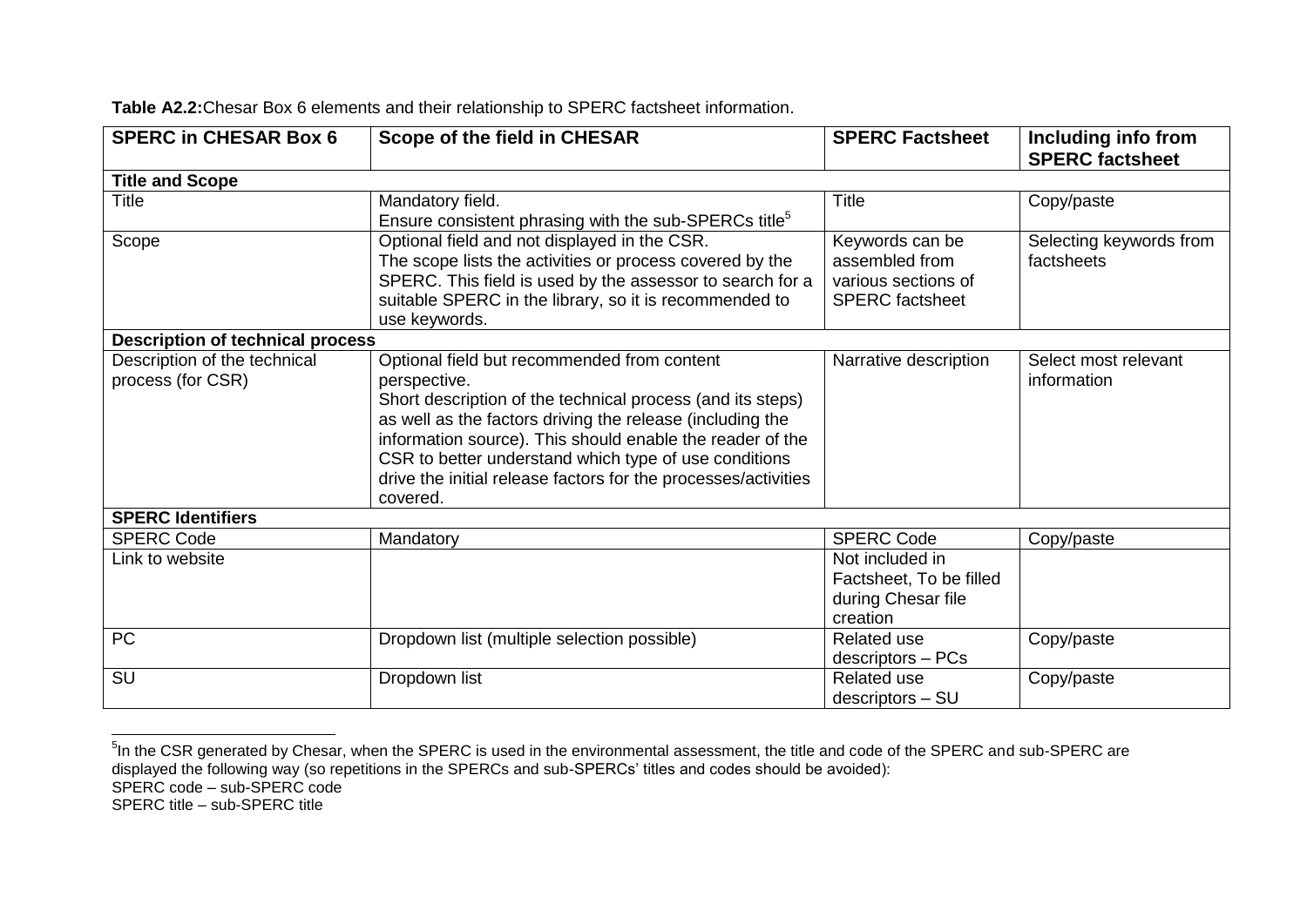| <b>SPERC in CHESAR Box 6</b>                 | <b>Scope of the field in CHESAR</b>                                                                                                                                                                                                                                                      | <b>SPERC Factsheet</b>                  | Including info from<br><b>SPERC factsheet</b>                           |
|----------------------------------------------|------------------------------------------------------------------------------------------------------------------------------------------------------------------------------------------------------------------------------------------------------------------------------------------|-----------------------------------------|-------------------------------------------------------------------------|
| <b>ERC</b>                                   | Mandatory. Dropdown list.                                                                                                                                                                                                                                                                | <b>Related use</b><br>descriptors - ERC | Copy/paste                                                              |
| Main user group                              | Mandatory. Dropdown list: Industrial uses, Professional<br>uses or Consumer uses                                                                                                                                                                                                         | Related use<br>descriptors - MUG        | Copy/paste                                                              |
| <b>Sub-SPERC Info - Identifiers</b>          | For each SPERC one or more sub-SPERCs must be<br>created. Each sub-SPERC represents a different set of<br>operational conditions (e.g. tonnage range, process<br>efficiency, RMM applied, etc.) for the same process,<br>which lead to different initial release factors.                |                                         |                                                                         |
| Sub-SPERC title                              | Mandatory.<br>Ensure consistency with the SPERC title (should be<br>complementary not a repetition)                                                                                                                                                                                      |                                         |                                                                         |
| Sub-SPERC code                               | Mandatory.<br>Ensure consistency with the SPERC code (should be<br>complementary not a repetition)                                                                                                                                                                                       |                                         |                                                                         |
| Sub-SPERC scope                              | Optional, not displayed in the CSR. Use keywords for<br>selection of the appropriate sub-SPERC (within the<br>SPERC)                                                                                                                                                                     |                                         |                                                                         |
| Sub-SPERC Info-Phys-Chem Applicability range |                                                                                                                                                                                                                                                                                          |                                         |                                                                         |
| Vapor pressure (Pa)                          | If relevant for the release estimate, it may be useful to<br>define VP range to which the sub-SPERC is applicable.                                                                                                                                                                       | Section of release<br>factors           | Select range which<br>corresponds to release<br>factors (if applicable) |
| Water solubility (mg/L)                      | If relevant for the release estimate, it may be useful to<br>define WS range to which the sub-SPERC is applicable.                                                                                                                                                                       | Section of release<br>factors           | Select range which<br>corresponds to release<br>factors (if applicable) |
| <b>Sub-SPERC Info-Amounts Used</b>           |                                                                                                                                                                                                                                                                                          |                                         |                                                                         |
| Daily use amount (tonnes/day)                | The daily use amount reported here can be overwritten<br>during the assessment if i) the assessor has more<br>realistic data or ii) if the use amount need to be limited in<br>order to achieve control of risk. If this field is not filled in<br>the SPERC it is calculated by Chesar. | $m_{SPERC}$ (if available)              | Copy paste                                                              |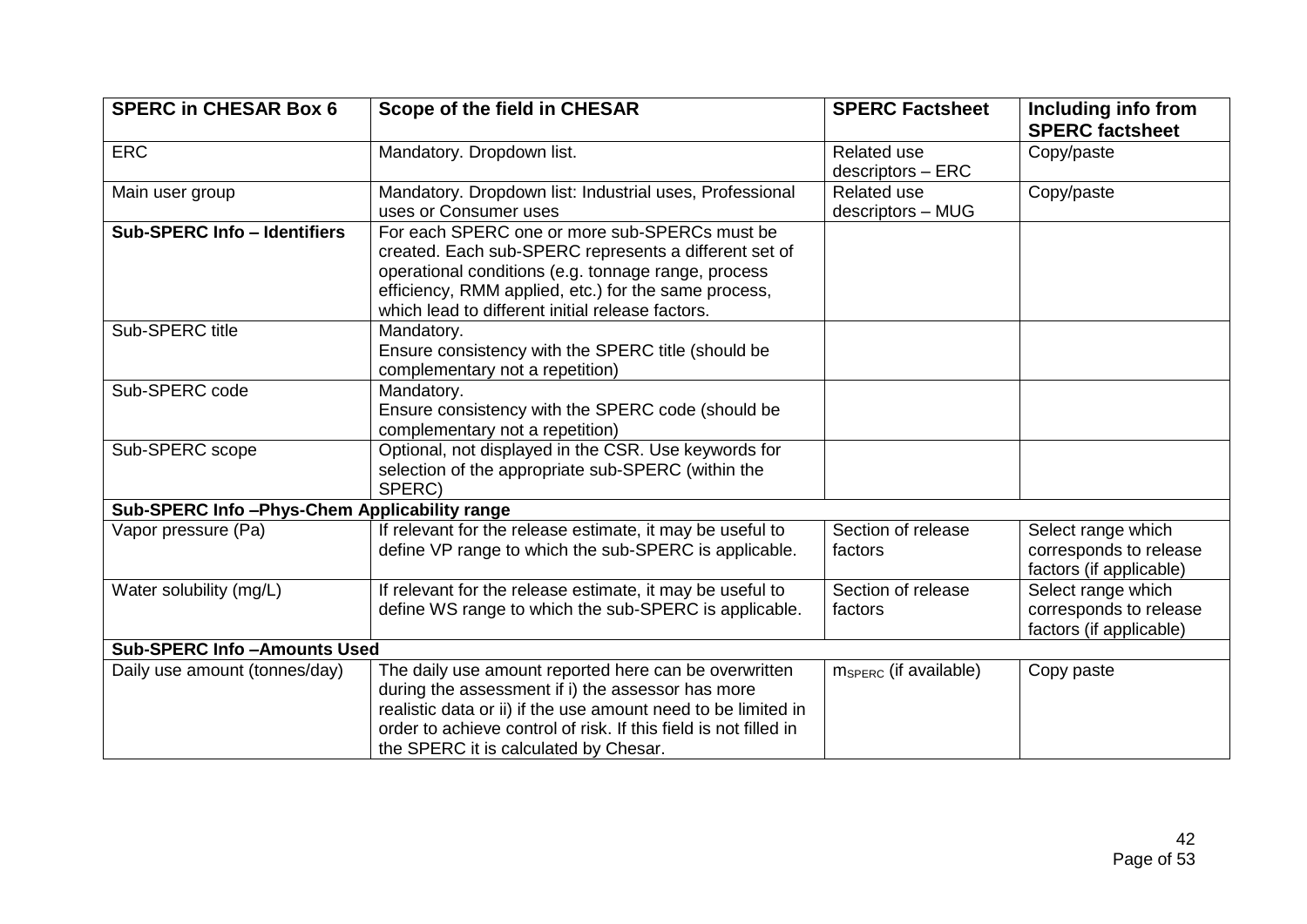| <b>SPERC in CHESAR Box 6</b>                         | Scope of the field in CHESAR                                                                              | <b>SPERC Factsheet</b>                            | Including info from<br><b>SPERC factsheet</b>   |
|------------------------------------------------------|-----------------------------------------------------------------------------------------------------------|---------------------------------------------------|-------------------------------------------------|
| Annual use amount                                    | The annual use amount reported here can be overwritten                                                    |                                                   |                                                 |
| (tonnes/year)                                        | during the assessment if the assessor has more realistic                                                  |                                                   |                                                 |
|                                                      | data or ii) if the use amount need to be limited in order to                                              |                                                   |                                                 |
|                                                      | achieve control of risk. If this field is not filled in it is                                             |                                                   |                                                 |
|                                                      | calculated by Chesar.                                                                                     |                                                   |                                                 |
| Explanation on the daily use<br>amount (for the CSR) | An explanation on the daily use amount may be<br>necessary, e.g. to clarify that in a given process where | $m_{\text{SPERC}}$ – derivation (if<br>available) | Copy paste relevant<br>parts, if appropriate. - |
|                                                      | the substance is used in a processing bath, the daily use                                                 |                                                   | Include statement of                            |
|                                                      | amount only covers the daily compensation of losses but                                                   |                                                   | m <sub>SPERC</sub> being an                     |
|                                                      | not the exchange of the whole bath (which can occur a                                                     |                                                   | indicative value, if                            |
|                                                      | number of times per year).                                                                                |                                                   | applicable.                                     |
| <b>Initial release factors</b>                       |                                                                                                           |                                                   |                                                 |
| Initial release factor to water (%)                  | Mandatory.                                                                                                | Release factor                                    | Copy paste                                      |
|                                                      | Value of the initial release to water, which is the result of                                             |                                                   |                                                 |
|                                                      | the application of different conditions of use. These                                                     |                                                   |                                                 |
|                                                      | conditions of use can be specified within the creation of<br>the SPERC.                                   |                                                   |                                                 |
| Justification/rational for the                       | Mandatory.                                                                                                | Release factor:                                   | Copy / paste                                    |
| release factor to water                              | Explanation on how the initial release factor to water has                                                | Justification                                     |                                                 |
|                                                      | been derived: based on which data and with which                                                          |                                                   |                                                 |
|                                                      | calculation basis. This is important in order to understand                                               |                                                   |                                                 |
|                                                      | the link between the release factor and the conditions of<br>use.                                         |                                                   |                                                 |
| Initial release factor to air (%)                    | Mandatory. See explanation above for water.                                                               | Release factor                                    | Copy paste                                      |
| Justification/rational for the                       | Mandatory. See explanation above for water.                                                               | Release factor:                                   | Copy / paste                                    |
| release factor to air                                |                                                                                                           | <b>Justification</b>                              |                                                 |
| Initial release factor to soil (%)                   | Mandatory. See explanation above for water.                                                               | Release factor                                    | Copy paste                                      |
| Justification/rational for the                       | Mandatory. See explanation above for water.                                                               | Release factor:                                   | Copy / paste                                    |
| release factor to soil                               |                                                                                                           | Justification                                     |                                                 |
| Initial release factor to waste (%)                  | Mandatory. See explanation above for water.                                                               |                                                   |                                                 |
| Justification/rational for the                       | Mandatory. See explanation above for water.                                                               |                                                   |                                                 |
| release factor to waste                              |                                                                                                           |                                                   |                                                 |
| <b>Determinants</b>                                  |                                                                                                           |                                                   |                                                 |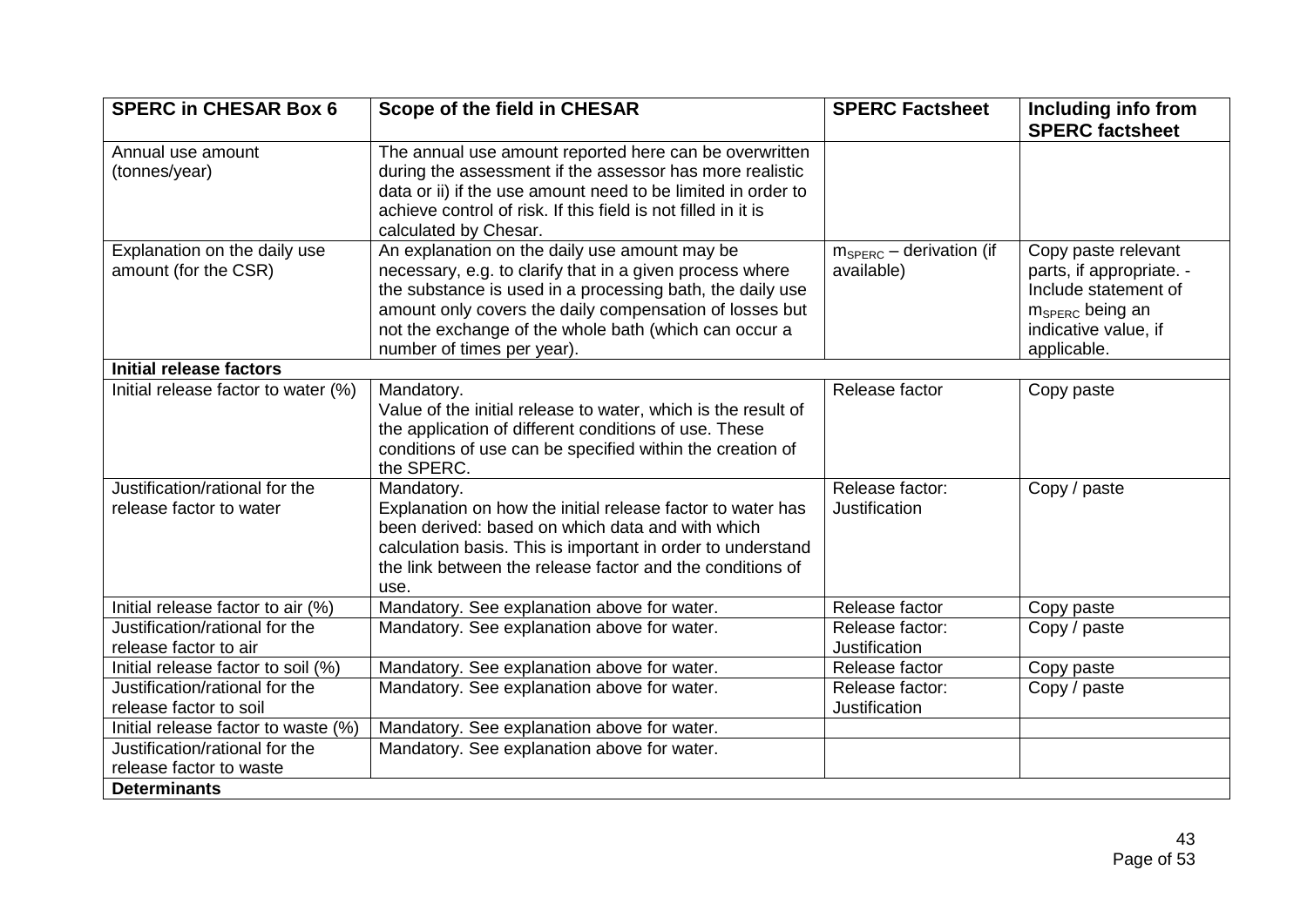| <b>SPERC in CHESAR Box 6</b> | Scope of the field in CHESAR                                                                                                                                                                                                                                                                                                                                                                                                                                                                                                         | <b>SPERC Factsheet</b>                                                 | Including info from<br><b>SPERC factsheet</b>        |
|------------------------------|--------------------------------------------------------------------------------------------------------------------------------------------------------------------------------------------------------------------------------------------------------------------------------------------------------------------------------------------------------------------------------------------------------------------------------------------------------------------------------------------------------------------------------------|------------------------------------------------------------------------|------------------------------------------------------|
| <b>Determinants</b>          | Determinants can be added during the creation of sub-<br>SPERCs (within the creation of SPERCs). Determinants<br>can be of two types:                                                                                                                                                                                                                                                                                                                                                                                                | Operational conditions<br><b>Obligatory RMM</b><br><b>Optional RMM</b> | Upload from library $-$<br>Copy / paste into library |
|                              | 1) Determinants which specify the conditions of use<br>driving the initial release factors (so called "determinants"<br>linked to the initial releases"). A value has to be selected<br>from qualitative determinant types for the environment.<br>These determinants cannot be modified nor removed by<br>the assessor during the assessment;<br>2) Risk management measures which are applied on the<br>top of the initial conditions of use in order to reduce the<br>releases from the site (determinants so called "not linked" | List of determinants                                                   |                                                      |
|                              | to the initial releases"). A default value for the<br>determinant is to be selected. The effectiveness of the<br>measure impacts on the release. It is recommended to<br>select by default a value where the measure is not<br>applied (with an effectiveness of 0%). The assessor may<br>decide to change the value in his assessment and select<br>the appropriate measure.                                                                                                                                                        |                                                                        |                                                      |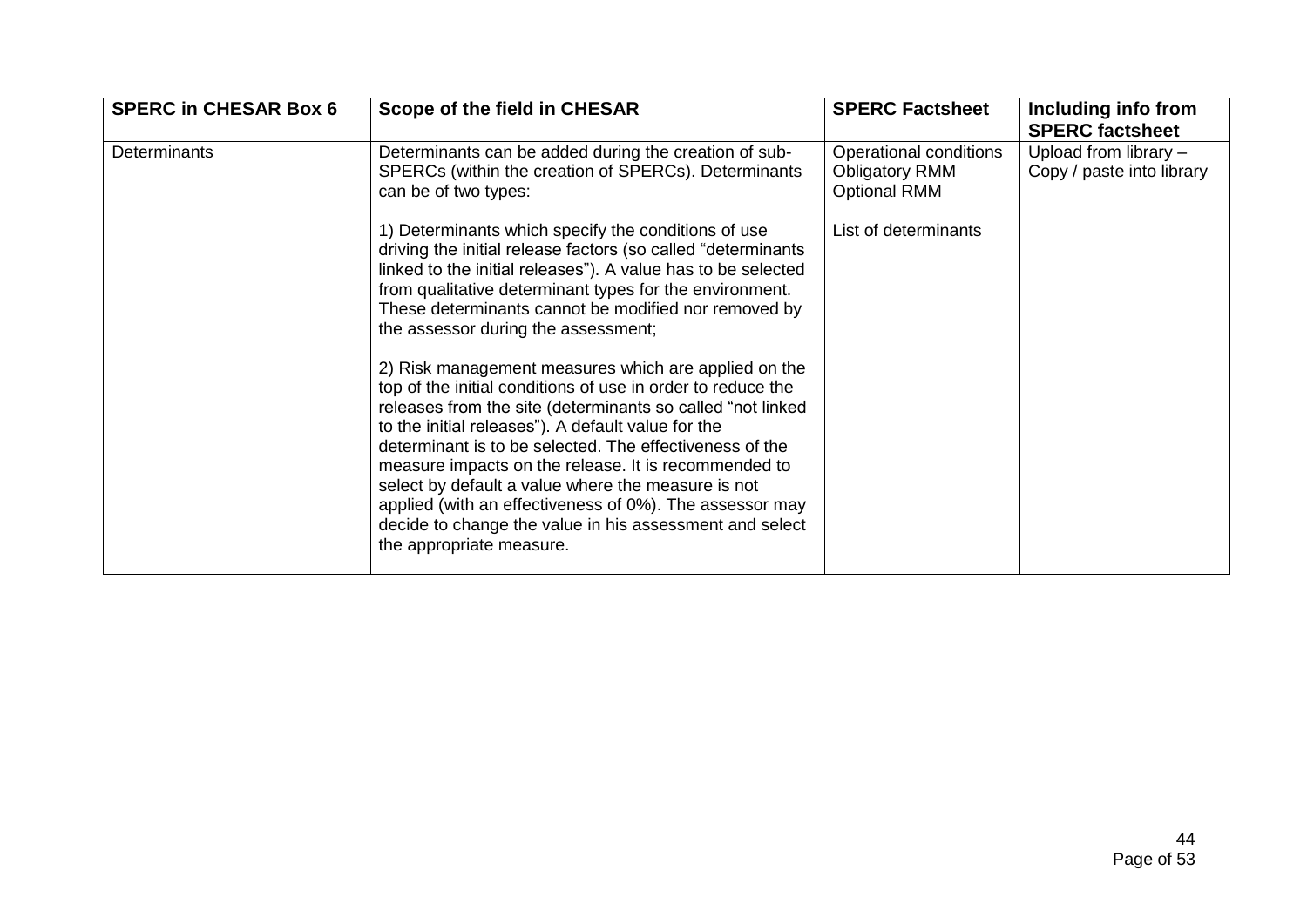# <span id="page-44-0"></span>*Appendix 3 – Extracts of Chesar- generated and SPERC-based CSRs*

The examples in Appendix 3a and 3b are provided as automatically generated by Chesar once the Chesar SPERC file is used. The way the information is displayed is largely dependant on how the SPERC information has been entered into the Chesar SPERC file.

# <span id="page-44-1"></span>**Appendix 3a –Industrial Use of Metal Salts in Conversion Coating -**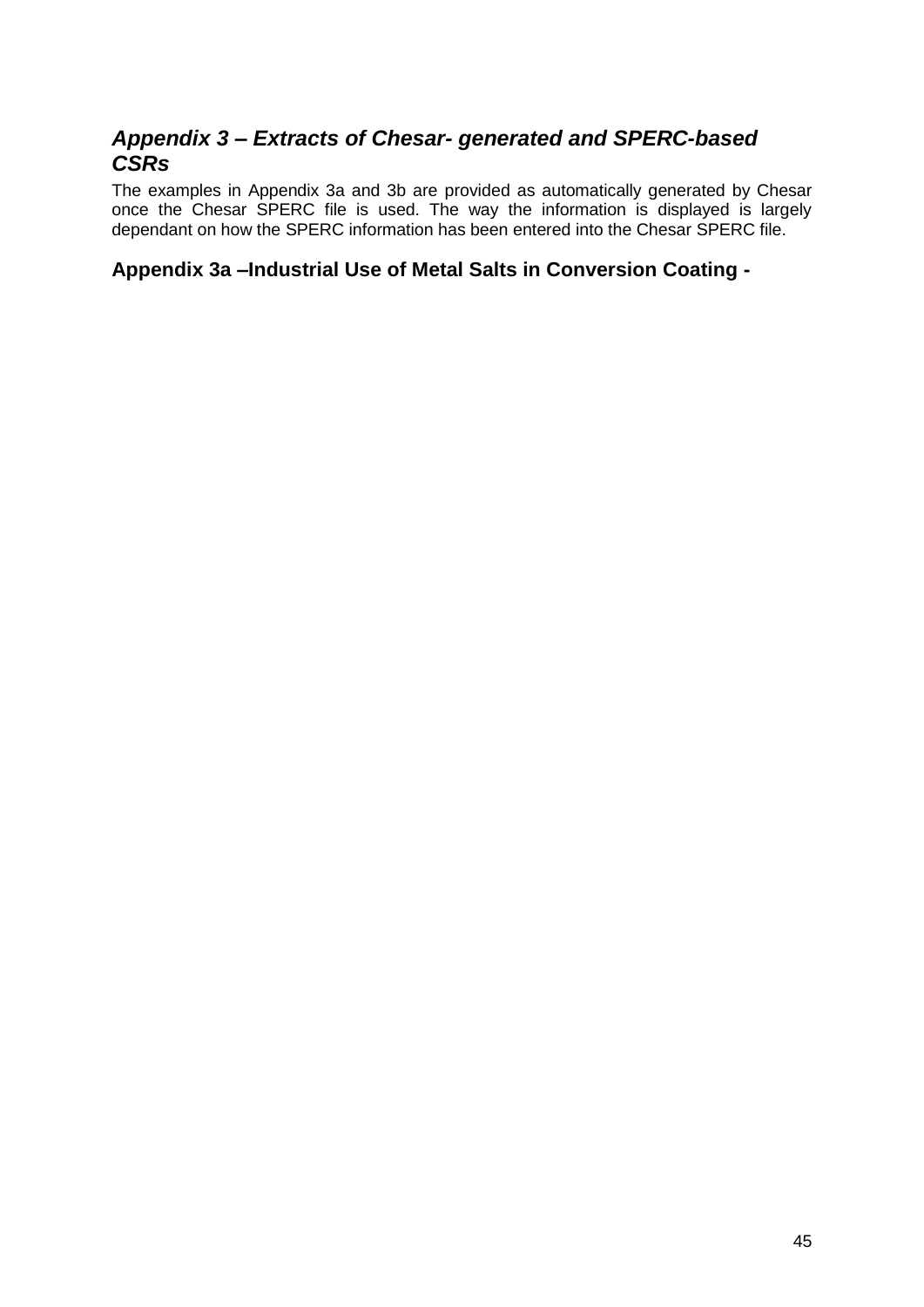# **9.1. Exposure scenario 1: Conversion coating at industrial site**

| <b>Environment contributing scenario(s):</b> |       |
|----------------------------------------------|-------|
| Use of Nickel salts in conversion coating    | ERC 5 |

### Environment contributing scenario:

The metal salts are dissolved in a water-borne application fluid, which is kept in a reservoir. It is pumped to dedicated machine(s) in order to be applied to the substrate or it is kept in a bath. With each piece of substrate a fraction of the application fluid is carried-over from the treatment bath. Via a sequence of rinsing steps this fraction of the application fluid is continuously emitted to the wastewater. Covers the use of metal salts in a broad range of specific applications, e.g. surface treatment, metal treatment, surface finishing, corrosion inhibition etc.. The treatment of the metal parts can occur by bathing or by spraying. Spray applications are enclosed.

### **9.1.1. Environmental contributing scenario 1: Use of Nickel salts in conversion coating**

**9.1.1.1. Conditions of use**

### **Amount used, frequency and duration of use (or from service life)**

• Daily use at site: <= 0.05 tonnes/day

The value represents an indicative worst case value for the substance use rate per site. The amount of metal salt used for the daily replenishment constitutes the substance use rate.

• Annual use at a site: <= 1E3 tonnes/year

• Percentage of tonnage used at regional scale: = 100 %

**Technical and organisational conditions and measures**

• Type of Process: Water based process with negligible volatilization

• Indoor/outdoor use: Indoor Use

• Chemical waste - discontinuous generation: Spent reservoir fluid to be disposed of as chemical waste

• Chemical waste - continuous generation: Residues which cannot be recycled are disposed off as chemical waste.

• Process efficiency: Optimized water use due to e.g.: Re-use of rinsing water

• On site treatment of wastewater: pH-adjustment and subsequent filtration / sedimentation – Ni-salts (Wat: 95 %; )

**Conditions and measures related to sewage treatment plant**

• Municipal STP: Yes (Wat: 91.98 %; )

• Discharge rate of STP: >= 2E3 m3/d

• Application of the STP sludge on agricultural soil: No

**Other conditions affecting environmental exposure**

• Receiving surface water flow rate: >= 1.8E4 m3/d

#### **9.1.1.2. Releases**

The local releases to the environment are reported in the following table.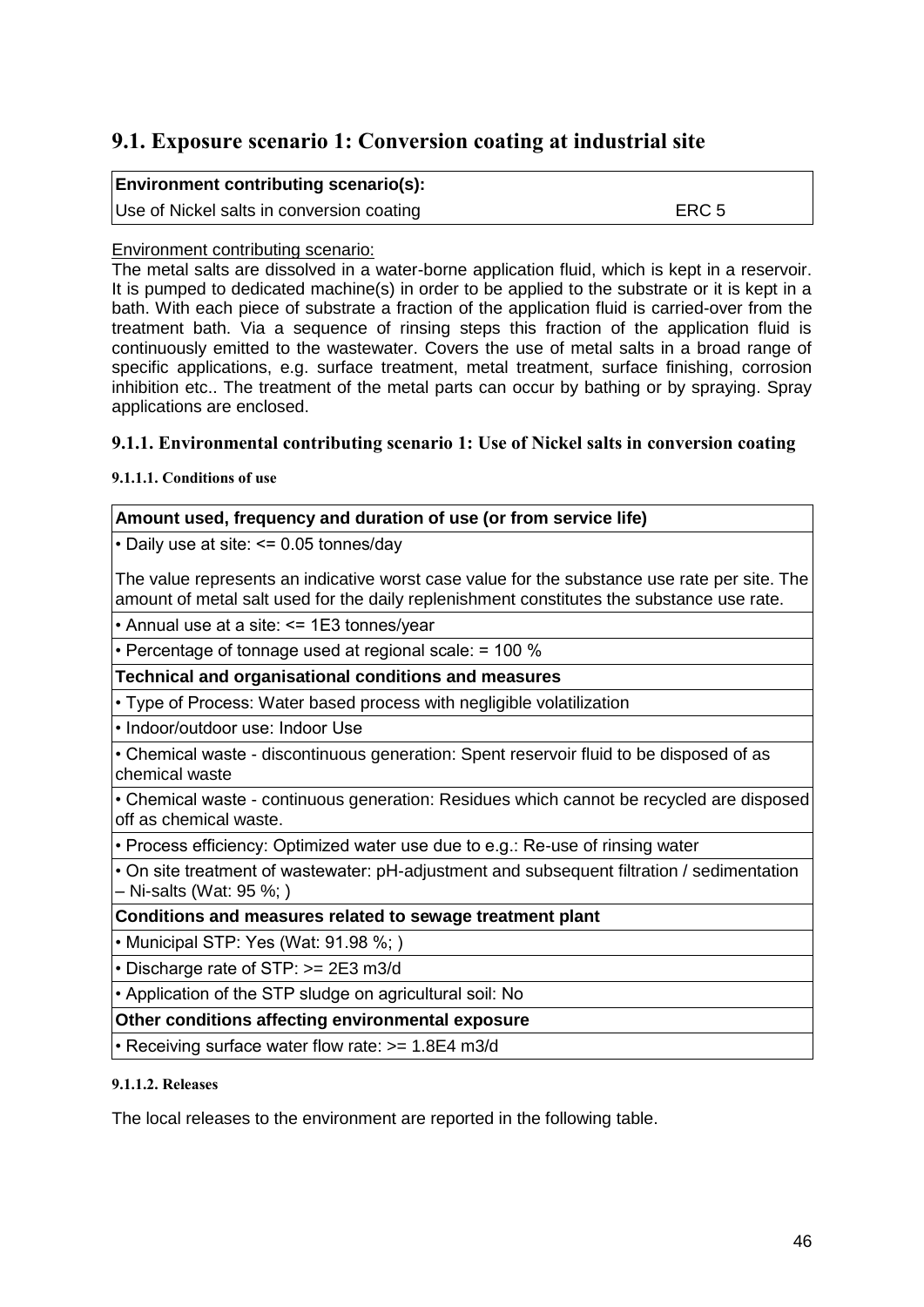**Table 1. Local releases to the environment**

| Releas<br>e | <b>Release factor</b><br>estimation method  | <b>Explanation / Justification</b>                                                                                                                                                                                                                                                                  |
|-------------|---------------------------------------------|-----------------------------------------------------------------------------------------------------------------------------------------------------------------------------------------------------------------------------------------------------------------------------------------------------|
| Water       | <b>SPERC</b> based                          | Initial release factor: 100%                                                                                                                                                                                                                                                                        |
|             | AISE 5.1.v1 - AISE<br><b>SPERC 5.1.a.v1</b> | Final release factor: 5%                                                                                                                                                                                                                                                                            |
|             | Industrial use of Me-salts                  | Local release rate: 2.5 kg/day                                                                                                                                                                                                                                                                      |
|             | in Conversion Coating -<br><b>Nickel</b>    | <b>Explanation / Justification:</b> The spent process fluid<br>consists of the rinsing, which contain the metal salts.<br>As a first conservative approximation it assumed that<br>the amount of metal salt is quantitatively lost from the<br>process to the spent process water.                  |
| Air         | <b>SPERC</b> based                          | Initial release factor: 0%                                                                                                                                                                                                                                                                          |
|             | same as above                               | Final release factor: 0%                                                                                                                                                                                                                                                                            |
|             |                                             | Local release rate: 0 kg/day                                                                                                                                                                                                                                                                        |
|             |                                             | <b>Explanation / Justification: Metal salts in aqueous</b><br>solutions are involatile and are intended to remain in<br>the application solution. Volatilization of metal salts is<br>therefore negligible. Spray applications are housed-in.<br>This prevents worker exposure and releases to air. |
| Soil        | <b>SPERC</b> based                          | Final release factor: 0%                                                                                                                                                                                                                                                                            |
|             | same as above                               | <b>Explanation / Justification: Releases to soil do not</b><br>occur during normal operation of the process.                                                                                                                                                                                        |

Subsequent part of Chapters 9 and 10 of a Chesar-generated CSR detail the outcome of the exposure and risk assessment. These are not relevant for demonstrating how SPERCs will be documented in a Chesar-generated CSR. For that reason, these parts are not shown in this appendix.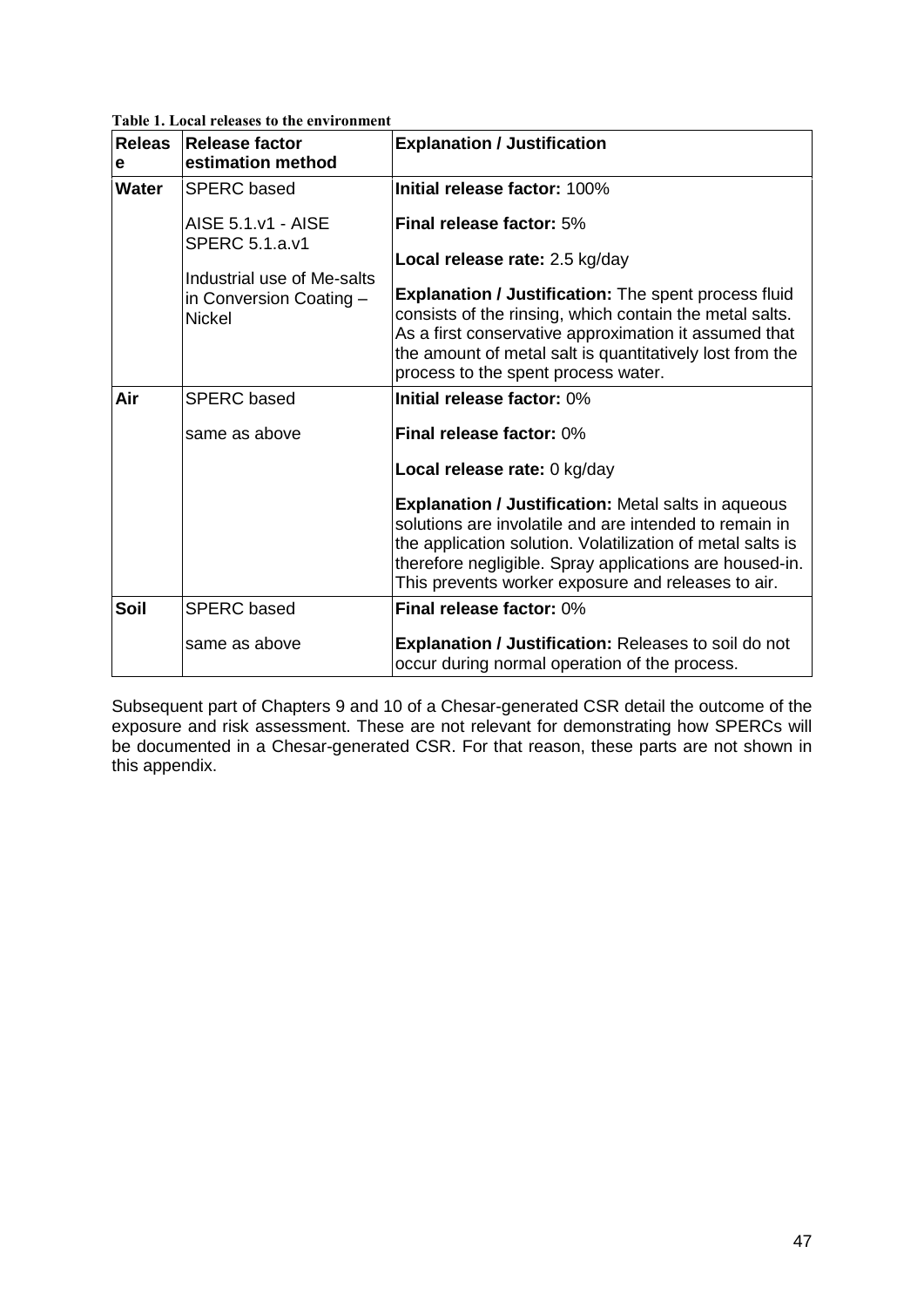<span id="page-47-0"></span>**Appendix 3b –Formulation & (re)packing of substances and mixtures – Industrial (Solvent-borne)**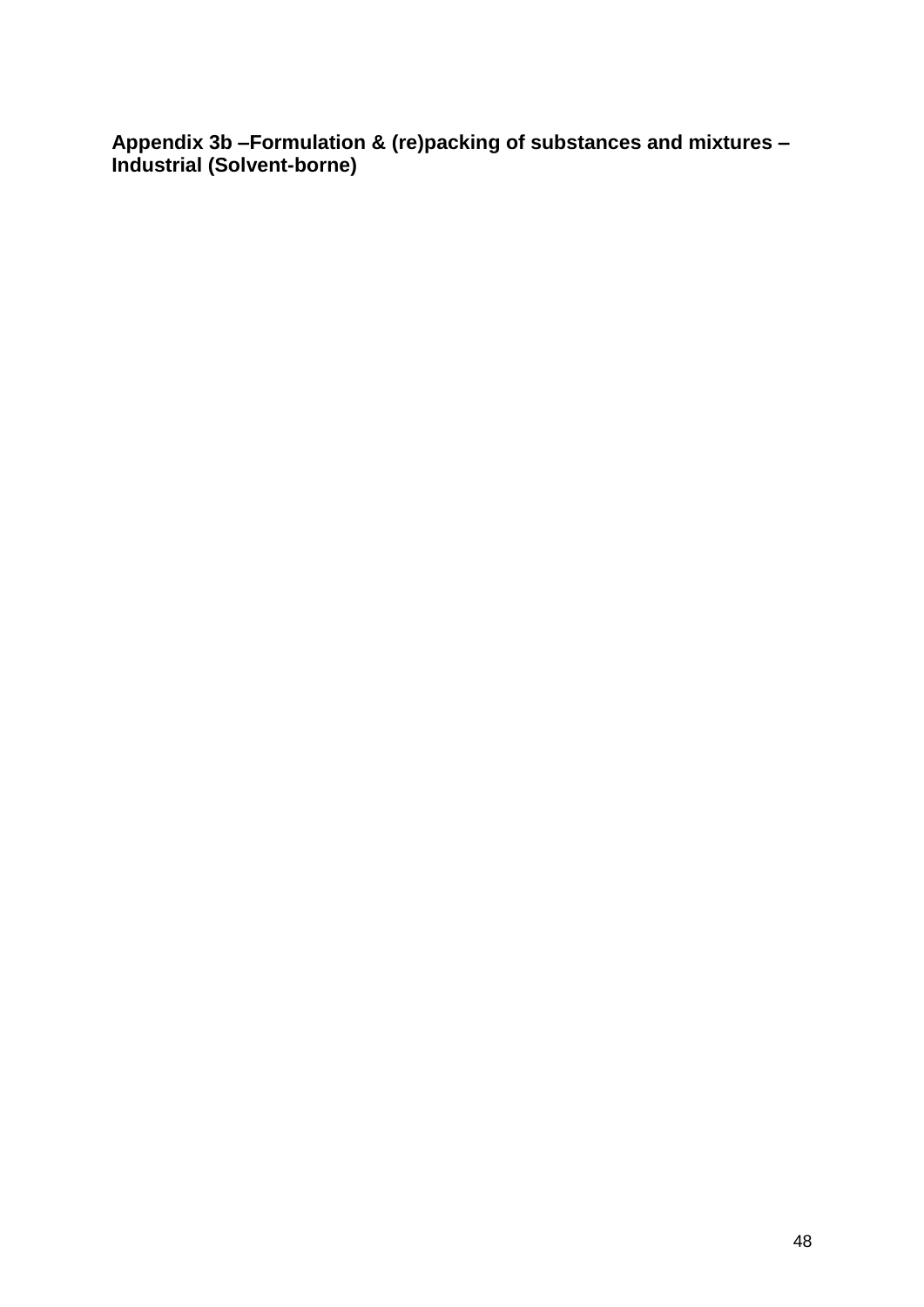# **9.1. Exposure scenario 1 : Formulation**

### **Environment contributing scenario(s):**

### Formulation **EXC 2**

### Environment contributing scenario:

Formulation, packing and re-packing of the substance and its mixtures in batch or continuous operations, including storage, materials transfers, mixing, use of solvents during tableting, compression, pelletisation, extrusion, large and small scale packing, sampling, maintenance and associated laboratory activities. Process optimized for highly efficient use of raw materials (very minimal environmental release).

No wastewater emissions from formulation as such, as process operates without water contact. Cleaning of equipment is carried out using solvents. Final cleaning step involves water, leading to wastewater emissions.

Negligible air emissions when process operates in a contained system. Otherwise volatile compounds subject to air emission controls.

### **9.1.1. Environmental contributing scenario 1: Formulation**

#### **9.1.1.1. Conditions of use**

| Amount used, frequency and duration of use (or from service life)                                                                                                                                                                                                                         |
|-------------------------------------------------------------------------------------------------------------------------------------------------------------------------------------------------------------------------------------------------------------------------------------------|
| • Daily use at site: <= 100 tonnes/day                                                                                                                                                                                                                                                    |
| • Annual use at a site: <= 2.5E3 tonnes/year                                                                                                                                                                                                                                              |
| • Percentage of tonnage used at regional scale: = 100 %                                                                                                                                                                                                                                   |
| Technical and organisational conditions and measures                                                                                                                                                                                                                                      |
| • Indoor/outdoor use: Indoor use                                                                                                                                                                                                                                                          |
| • Process efficiency: Process optimized for highly efficient use of raw materials                                                                                                                                                                                                         |
| • Wastewater concernment: No release to wastewater from process as such, wastewater<br>emissions limited to release generated from final equipment cleaning step using water                                                                                                              |
| • Air treatment technology: Typical measures to maintain workplace concentrations of<br>airborne VOCs and particulates below respective OELs: e.g. wet scrubber – gas removal<br>and/or air filtration – particle removal and/or thermal oxidation and/or vapour recovery –<br>adsorption |
| • On site treatment of wastewater: Acclimated biological treatment (Wat: 70 %;)                                                                                                                                                                                                           |
| • Additional on-site treatment of air: Not applied (Air: 0 %;)                                                                                                                                                                                                                            |
| • Further on-site technology: Not applied (Waste: 0 %)                                                                                                                                                                                                                                    |
| Conditions and measures related to sewage treatment plant                                                                                                                                                                                                                                 |
| • Municipal STP: Yes (Wat: 97.15 %;)                                                                                                                                                                                                                                                      |
| • Discharge rate of STP: <= 2E3 m3/d                                                                                                                                                                                                                                                      |
| • Application of the STP sludge on agricultural soil: No                                                                                                                                                                                                                                  |
| Other conditions affecting environmental exposure                                                                                                                                                                                                                                         |
| • Receiving surface water flow rate: >= 1.8E4 m3/d                                                                                                                                                                                                                                        |
|                                                                                                                                                                                                                                                                                           |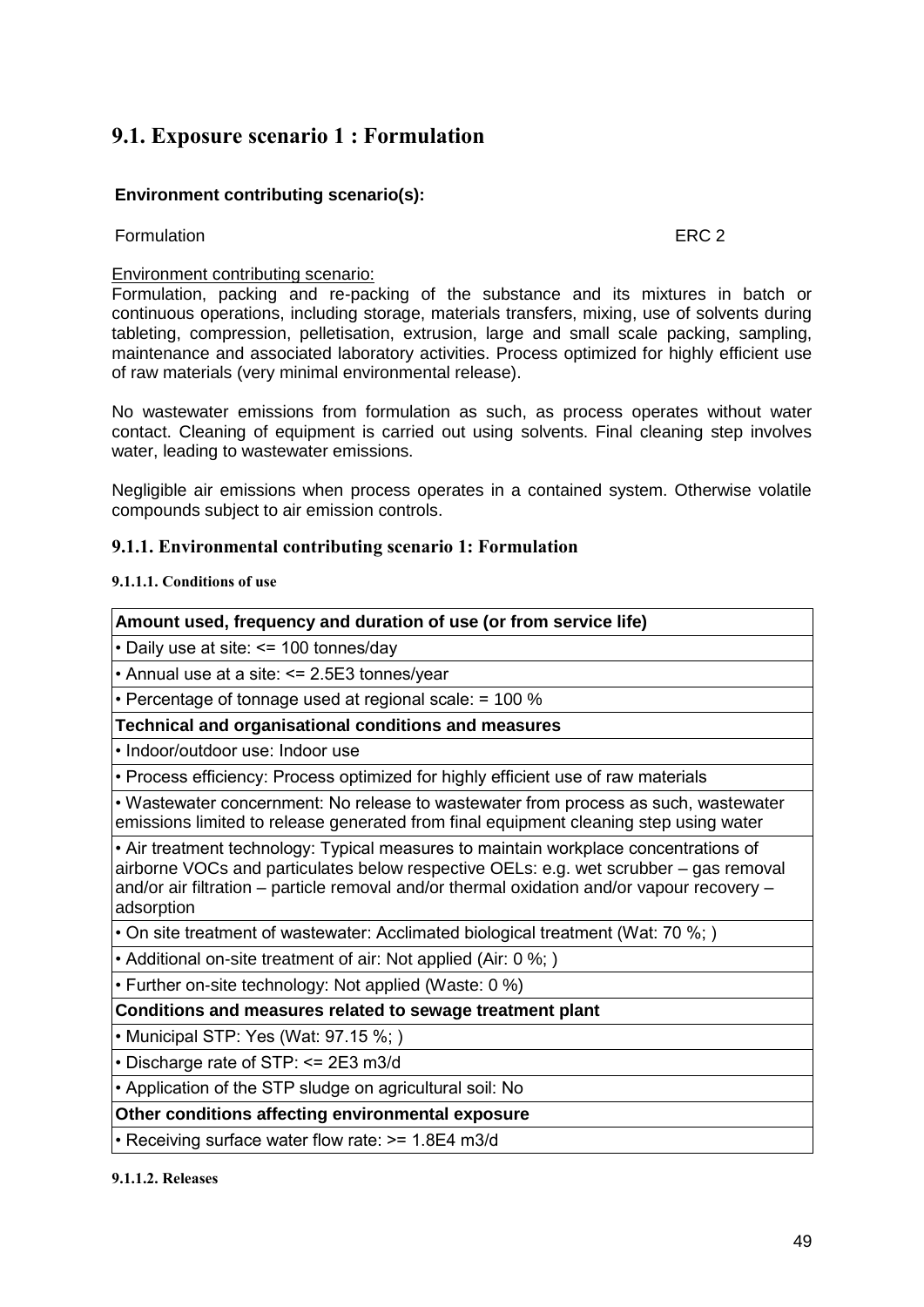The local releases to the environment are reported in the following table.

| Table 2. Local releases to the environment |
|--------------------------------------------|
|--------------------------------------------|

| Releas<br>е  | <b>Release factor</b><br>estimation method                                                                    | <b>Explanation / Justification</b>                                                                                                                                                                                                                                                                                                                                                                                                                                                                                                                                                                                                                          |
|--------------|---------------------------------------------------------------------------------------------------------------|-------------------------------------------------------------------------------------------------------------------------------------------------------------------------------------------------------------------------------------------------------------------------------------------------------------------------------------------------------------------------------------------------------------------------------------------------------------------------------------------------------------------------------------------------------------------------------------------------------------------------------------------------------------|
| <b>Water</b> | <b>SPERC</b> based                                                                                            | Initial release factor: 5E-4%                                                                                                                                                                                                                                                                                                                                                                                                                                                                                                                                                                                                                               |
|              | ESVOC 2.2.v1 - VP 100-<br>1000 WS<1                                                                           | Final release factor: 1.5E-4%                                                                                                                                                                                                                                                                                                                                                                                                                                                                                                                                                                                                                               |
|              | Formulation & (re)packing<br>of substances and<br>mixtures (industrial):<br>solvent-borne - Solvent-<br>borne | Local release rate: 0.15 kg/day<br><b>Explanation / Justification: Emission factors to</b><br>wastewater are conservatively calculated based on<br>wastewater volume generated from cleaning<br>operations and substance aqueous solubility<br>Assumption of 5 m3 of wastewater generated per 1<br>tonne of substance used is relatively conservative.6<br>Example: 1 mg/L x 5 m3/tonne use x 1000 L/m3 x<br>1tonne/109mg = 0.000005 tonnes/tonne used. For WS<br>range (e.g., 1-10 mg/L), the geometric mean (i.e., 3.2<br>mg/L) is used to calculate the fraction released. OECD<br>Coatings ESD4 reports no releases of volatile<br>substances to water. |
| Air          | <b>SPERC</b> based                                                                                            | Initial release factor: 1%                                                                                                                                                                                                                                                                                                                                                                                                                                                                                                                                                                                                                                  |
|              | same as above                                                                                                 | Final release factor: 1%                                                                                                                                                                                                                                                                                                                                                                                                                                                                                                                                                                                                                                    |
|              |                                                                                                               | Local release rate: 1E3 kg/day                                                                                                                                                                                                                                                                                                                                                                                                                                                                                                                                                                                                                              |
|              |                                                                                                               | <b>Explanation / Justification: Estimates on the basis of</b><br>substance vapor pressure taken from EUTGD (2003)<br>Appendix 13. These values are consistent with the<br>range of emissions reported in OECD Coatings ESD4<br>and consistent with EU Solvent Emissions Directive<br>after typical RMMs.                                                                                                                                                                                                                                                                                                                                                    |
| Soil         | <b>SPERC</b> based                                                                                            | Final release factor: 0.01%                                                                                                                                                                                                                                                                                                                                                                                                                                                                                                                                                                                                                                 |
|              | same as above                                                                                                 | <b>Explanation / Justification: ERC2 default</b>                                                                                                                                                                                                                                                                                                                                                                                                                                                                                                                                                                                                            |

Subsequent part of Chapters 9 and 10 of the Chesar-generated CSR detail the outcome of the exposure and risk assessment. These are not relevant for demonstrating how SPERCs will be documented in a Chesar-generated CSR. For that reason, these parts are not shown in this appendix.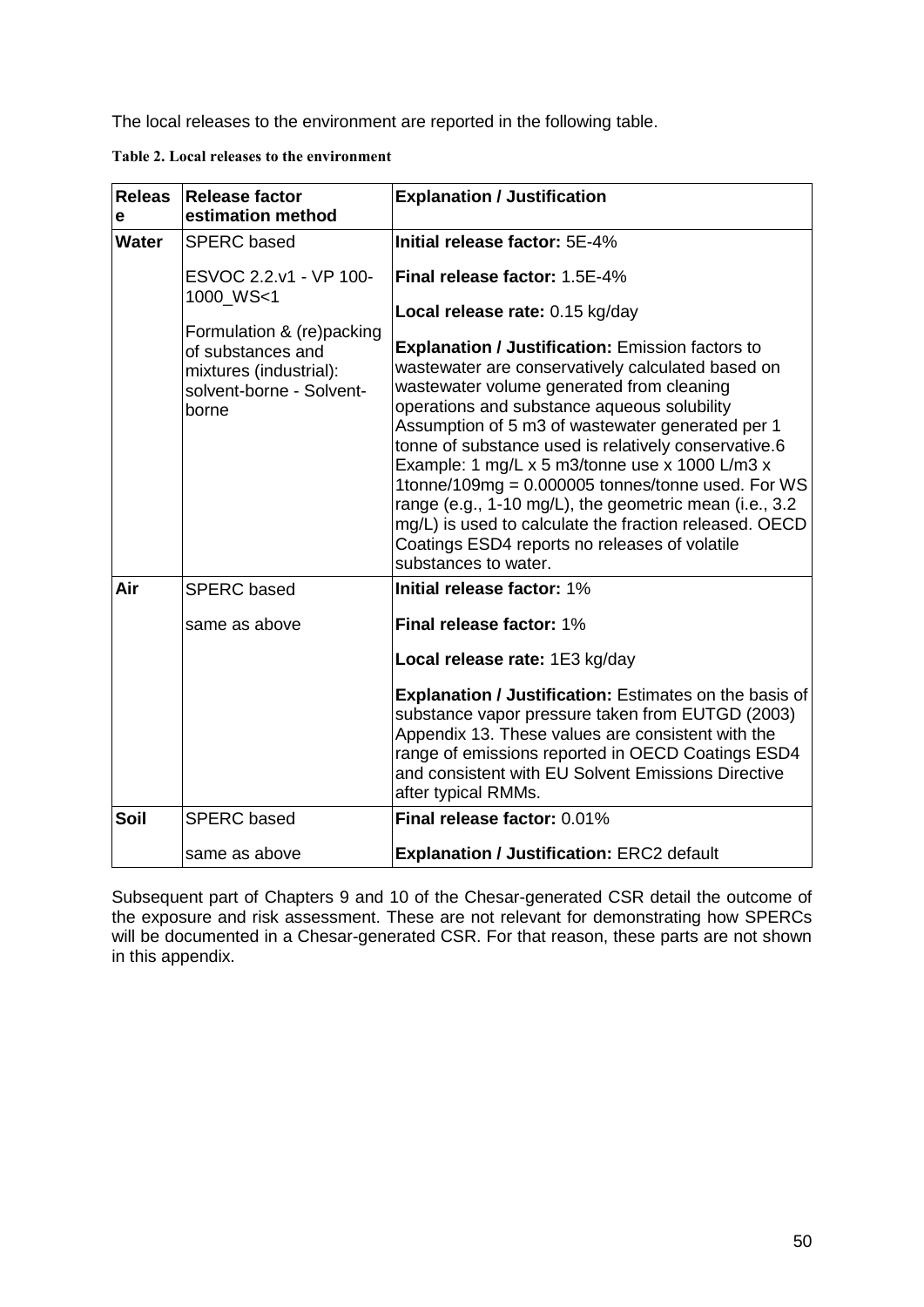| <b>RMM Air</b>                                         |                  | <b>RMM Water</b>                                                            |                       |
|--------------------------------------------------------|------------------|-----------------------------------------------------------------------------|-----------------------|
| <b>Type</b>                                            | $E_{\text{RMM}}$ | <b>Type</b>                                                                 | $E_{RM\underline{M}}$ |
| Wet scrubber - for dusts                               | 0.5              | Sedimentation of solids                                                     | 0.3                   |
| Wet scrubber - for gas removal                         | 0.7              | Air flotation                                                               | 0.8                   |
| Waste gas membrane<br>separation                       | 0.9              | Filtration<br>0.5                                                           |                       |
| Separator                                              | 0.1              | <b>Oil-Water Separation</b>                                                 | 0.9                   |
| Dust collection - air cyclones                         | 0.7              | <b>Chemical treatment - Wet Air</b><br>Oxidation                            | 0.5                   |
| Waste gas treatment - thermal<br>oxidation             | 0.98             | Adsorption                                                                  | 0.1                   |
| Waste gas treatment - catalytic<br>oxidation           | 0.9              | Ion Exchange                                                                | 0.8                   |
| Waste gas treatment -<br>adsorption                    | 0.8              | <b>Thermal Treatment -</b><br>0.9<br>Distillation / Rectification           |                       |
| <b>Biological treatment -</b><br>degradable substances | 0.7              | 0.75<br><b>Biological treatment Anaerobic</b>                               |                       |
| Waste gas treatment -<br>condensation                  | 0.1              | Biological treatment - Aerobic                                              | 0.76                  |
|                                                        |                  | <b>Central Biological Waste</b><br><b>Water Treatment</b>                   | 0.97                  |
|                                                        |                  | Biological treatment - Sludge<br>treatment e.g. thermal sludge<br>reduction | 0.6                   |

# <span id="page-50-0"></span>*Appendix 4 – Environmental RMMs in the Cefic RMM Library.*

Table 4. Default RMM efficiencies included in Cefic RMM library (Status: December 2009).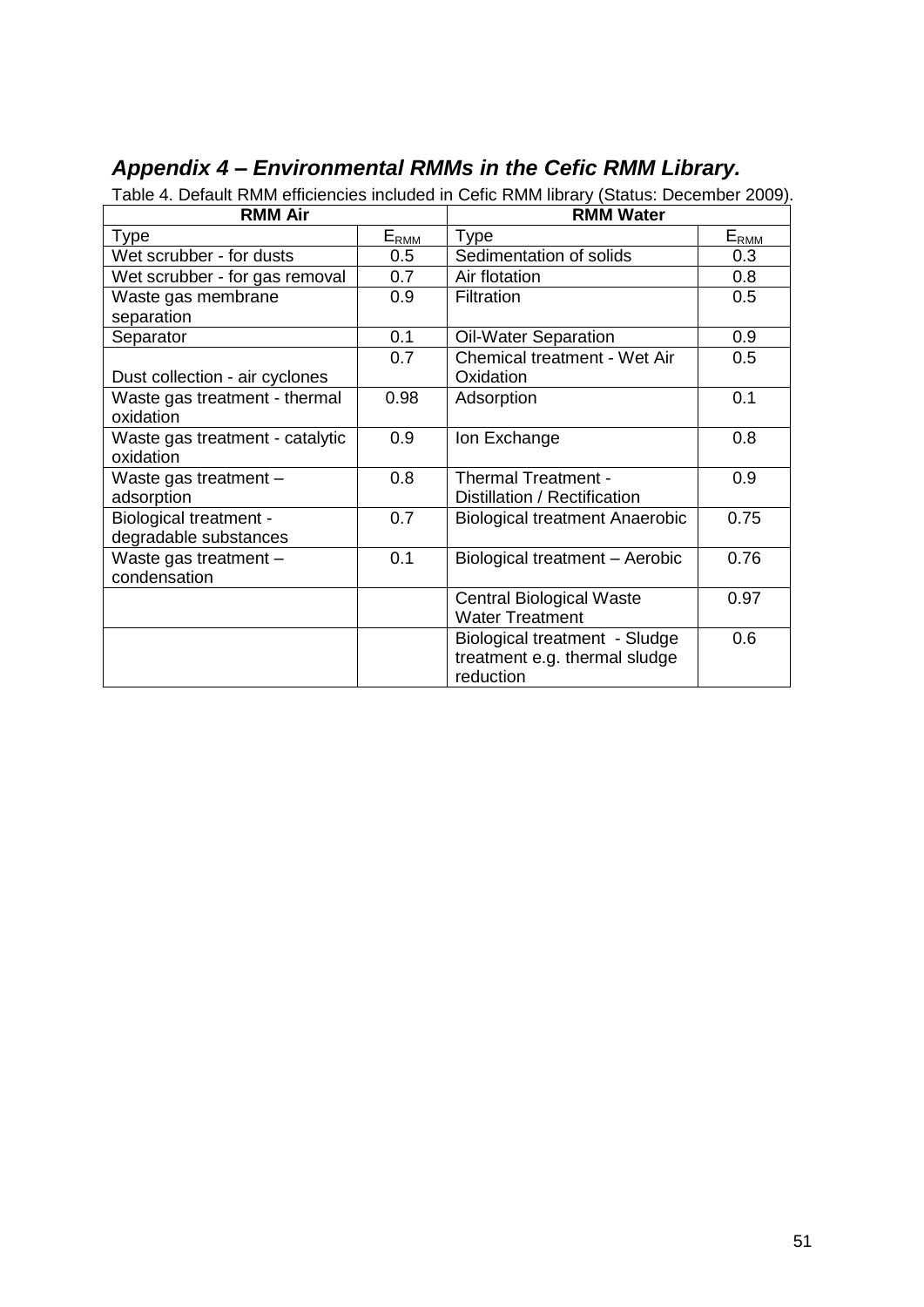# <span id="page-51-0"></span>*Appendix 5 - Experiences and Examples from the SPERC Development until mid 2011*

The SPERC development is an activity driven by sector groups and trade associations. They followed different approaches to produce SPERCs which cover a wide range of applications. Table 1 provides an overview of the past SPERC development activities.

CEPE, the European Sector Group of the producers and users of paints, printing inks, industrial coatings and artists' colors used the emission factors of the OECD ESD "coatings industry" as starting point because manufacture and application of coatings are covered broadly. This information was evaluated by expert judgment leading to the conclusion that the data in the ESD is in some areas out-of-date. Therefore the technical requirements of the VOC Directive 99/13/EC were used to define a conservative "typical worst case" covering all installations being subject of this directive. Other types of installations remain uncovered by the SPERCs developed by CEPE.

Like CEPE, TEGEWA, the federation of the textile processing industry, found the OECD ESD for their industry as well. In response, measurements were performed in order to refine the release fractions for the textiles industry.

| Developer <sup>6</sup> | Type of Information used                                                    | Applications<br>covered                                            | <b>Focus of SPERC</b>                                                                 |
|------------------------|-----------------------------------------------------------------------------|--------------------------------------------------------------------|---------------------------------------------------------------------------------------|
| <b>CEPE</b>            | <b>OECD ESD on Coatings</b><br>and Paints, VOC Directive<br>99/13/EC        | Formulation of<br>coatings and inks,<br>industrial<br>applications | <b>Refinement of ERC</b><br>release fractions                                         |
| <b>FEICA</b>           | OECD ESD on Adhesives,<br>on Coatings and Pains                             | Formulation of<br>adhesives, industrial<br>applications            | <b>Refinement of ERC</b><br>release fractions                                         |
| <b>RIVM</b>            | OECD ESD for "Pulp, paper<br>and board industry", BREF<br>on Paper Industry | Industrial application<br>of chemicals in<br>paper making          | Refinement /<br>Validity of RMM<br>efficiency                                         |
| <b>AISE</b>            | Georeferenced population<br>density data, market<br>research data           | Wide dispersive<br>application                                     | <b>Refinement of TGD</b><br>default for amount<br>of substance used<br>at local level |
| Euro-<br>metaux        | Measured data from EU risk<br>assessments                                   | Manufacturing,<br>formulation and<br>industrial uses               | <b>Replacing ERC</b><br>release fractions<br>with measured<br>emission data.          |
| <b>TEGEWA</b>          | OECD ESD on Textiles,<br>measured data                                      | Industrial<br>applications of<br>textile treatment<br>chemicals    | <b>Refinement of ERC</b><br>release fractions                                         |
| <b>ECHA</b>            | <b>OECD ESD on Textiles</b>                                                 | Industrial<br>applications of<br>textile treatment<br>chemicals    | Development of<br>SPERC data model<br>for CHESAR.                                     |

Table 1.Overview of SPERC development activities.

The Dutch National Institute for Public Health and the Environment (RIVM) developed an example SPERC for paper making by using the OECD ESD for "Pulp, paper and board

-

 $6$ For explanation of abbreviations, please see the following sections